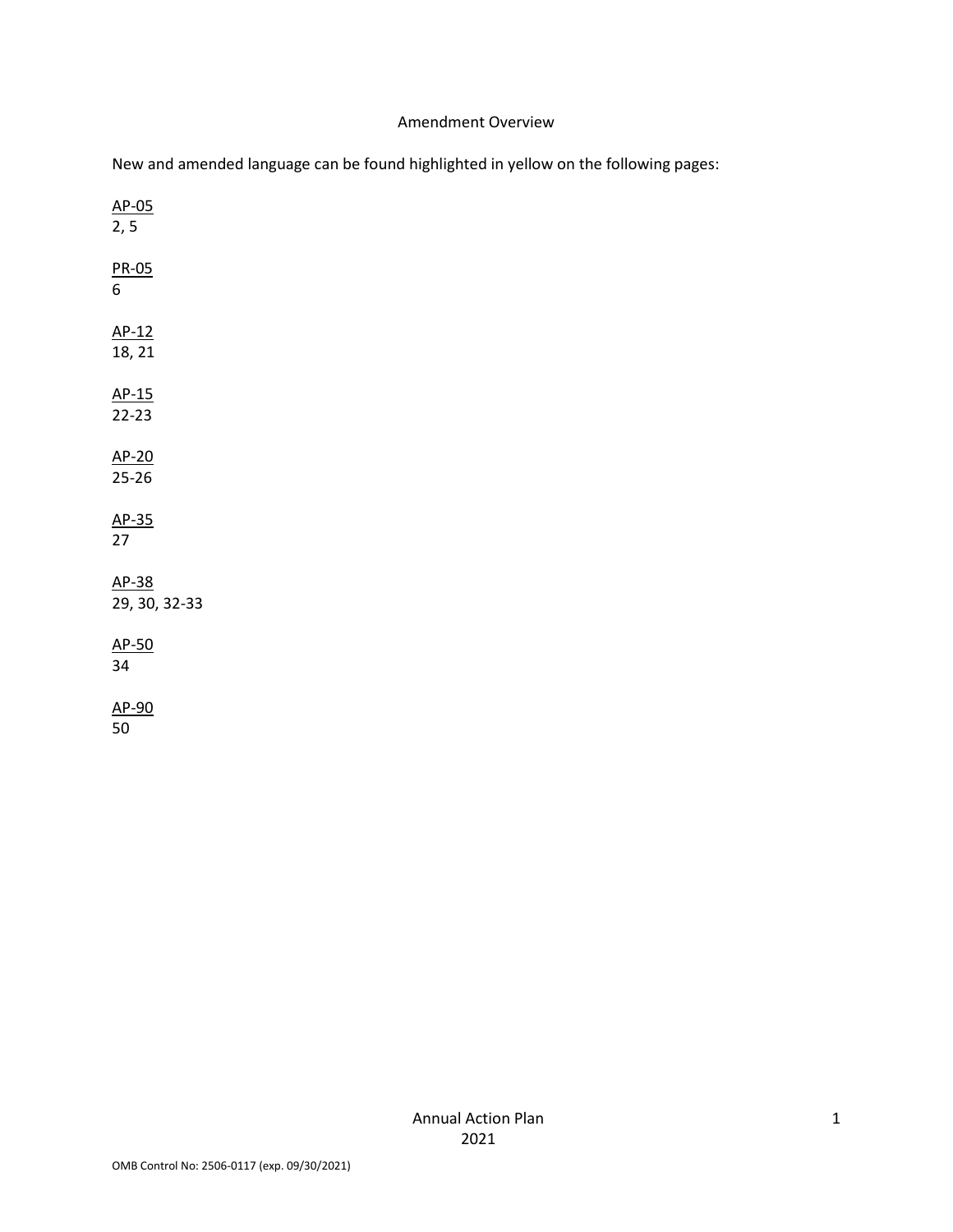# **Executive Summary**

## **AP-05 Executive Summary - 24 CFR 91.200(c), 91.220(b)**

#### **1. Introduction**

In the 2021 Action Plan, the City will continue its service delivery through Meals on Wheels, the Apex Community Hub (46 Sullivan Street), and Seeds of Hope, and focus the rest of its funding on the Owner Occupied 2-4 Unit Multi Family Housing Rehab Program. The program will be delivered through a simplified, direct approach using the Citizen Advisory Committee, the two hubs, Biddeford Ready, and a mixture of staff to deliver programs that target the needs of Biddeford's core area.

In November 2020 Biddeford completed its ADA Self-Evaluation and Transition Plan updates. With many accessibility improvements needed in City Hall, some of the Year 4 Housing Rehabilitation Program funds will be diverted for this use.

Additionally, the Housing Rehabilitation program rules are amended to include nonprofits that own residential rental property with 2 to 4 units, and that are organizations in good standing with a history of or whose primary mission is to provide affordable residential units to LMI individuals.

#### **2. Summarize the objectives and outcomes identified in the Plan**

This could be a restatement of items or a table listed elsewhere in the plan or a reference to another location. It may also contain any essential items from the housing and homeless needs assessment, the housing market analysis or the strategic plan.

**Owner-Occupied** 2- to 4-Unit Multifamily Housing Rehab Program: rehab of 15 units

ADA Accessibility Improvements: 4,597 persons assisted

Community Services

Meals on Wheels: 8,200 meals to 75 homebound seniors

Apex Community Hub: deliver assistance to 20 residents of the LMI Bacon Street neighborhood

Seeds of Hope: operate Winter Warming Center for 15 people experiencing homelessness

#### **3. Evaluation of past performance**

Annual Action Plan

2021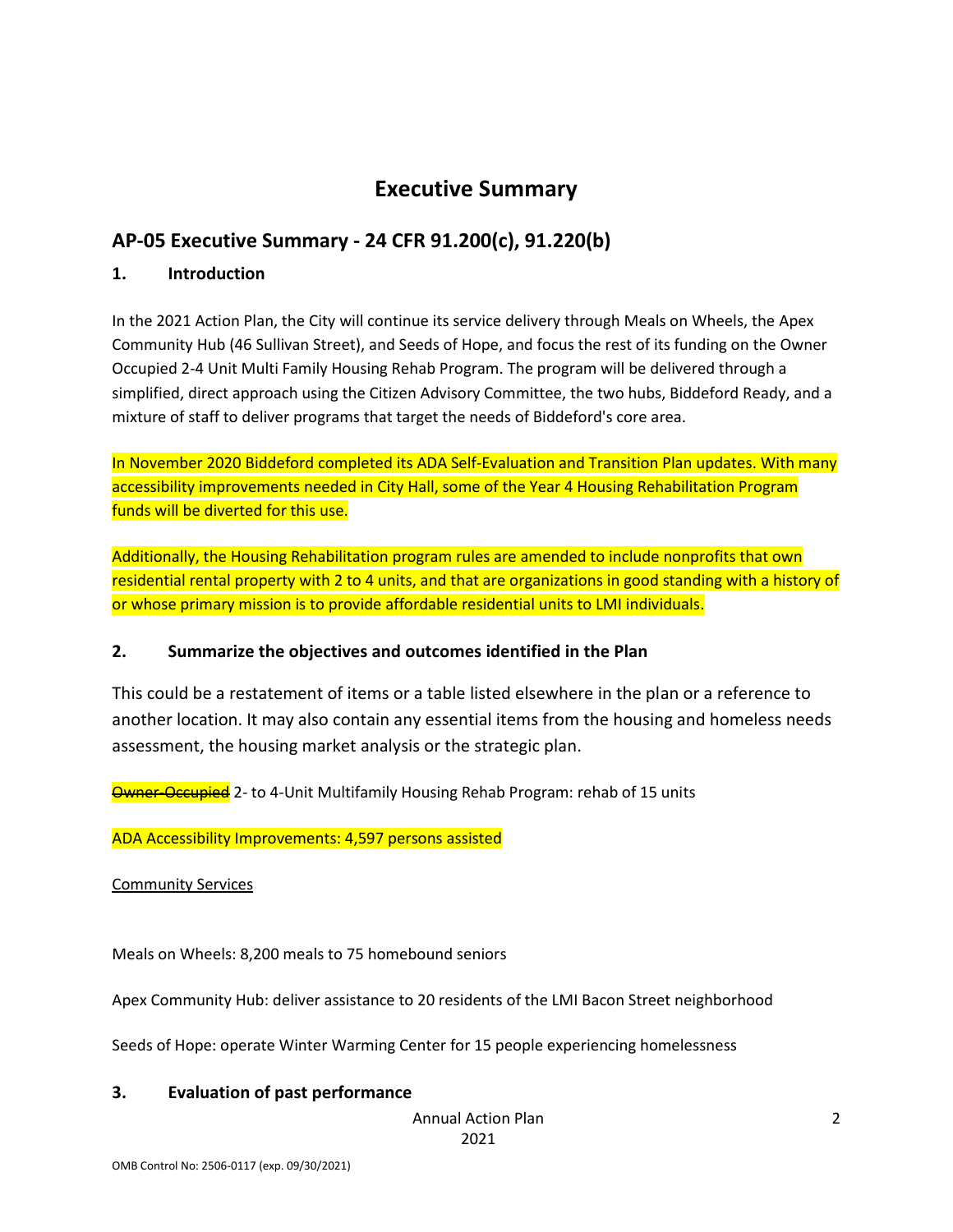This is an evaluation of past performance that helped lead the grantee to choose its goals or projects.

There were staff changes over the 2020 program year, along with the added programs through CDBG-CV, which will continue into Program Year 2021 (PY21). To ensure smooth operation and monitoring of all CDBG programs, the city will continue to focus on a reduced number of community service options, as well as the Owner-Occupied 2- to 4-unit Housing Rehab program. Seeds of Hope ran a successful Winter Warming Center that gave people experiencing homelessness a place to stay overnight during cold or inclement weather. Apex Youth Connection grew their Community Hub in the LMI Bacon Street neighborhood, providing food and other services. Meals on Wheels delivered food to more seniors than projected, particularly due to need from the pandemic. These programs will continue to grow in PY21.

The present market continues to force long-term Biddeford residents out of the community because of accessibility issues and affordability. The old housing stock in Biddeford requires important upgrades, and the 2- to 4-unit rehab program helps residents make those necessary upgrades while maintaining affordability for renters.

In regards to past performance of the planned 2- to 4-unit rehab program, there has been significant turnover of positions in the CDBG program since July 2020, when a longtime CDBG Coordinator retired from the program without having launched the program. Since then, two new staff have on-boarded, both of whom have spent significant time over the past year learning the subtleties of the CDBG program. During PY20, the program design was completed and the program launched. A number of applications began the review process during that year, but no projects were completed, so no funds were expended.

The CDBG-CV program that will continue into PY21 provides assistance to community members experiencing challenges with substance abuse, mental and physical health concerns, or housing insecurity and homelessness. Social service agencies and the police department have seen increased need in these areas since the pandemic started.

#### **4. Summary of Citizen Participation Process and consultation process**

Summary from citizen participation section of plan.

The Citizen Participation Plan creates opportunities for residents to take part in the planning, development, and implementation of CDBG plans. The Citizens' Advisory Committee, appointed by City

Annual Action Plan

2021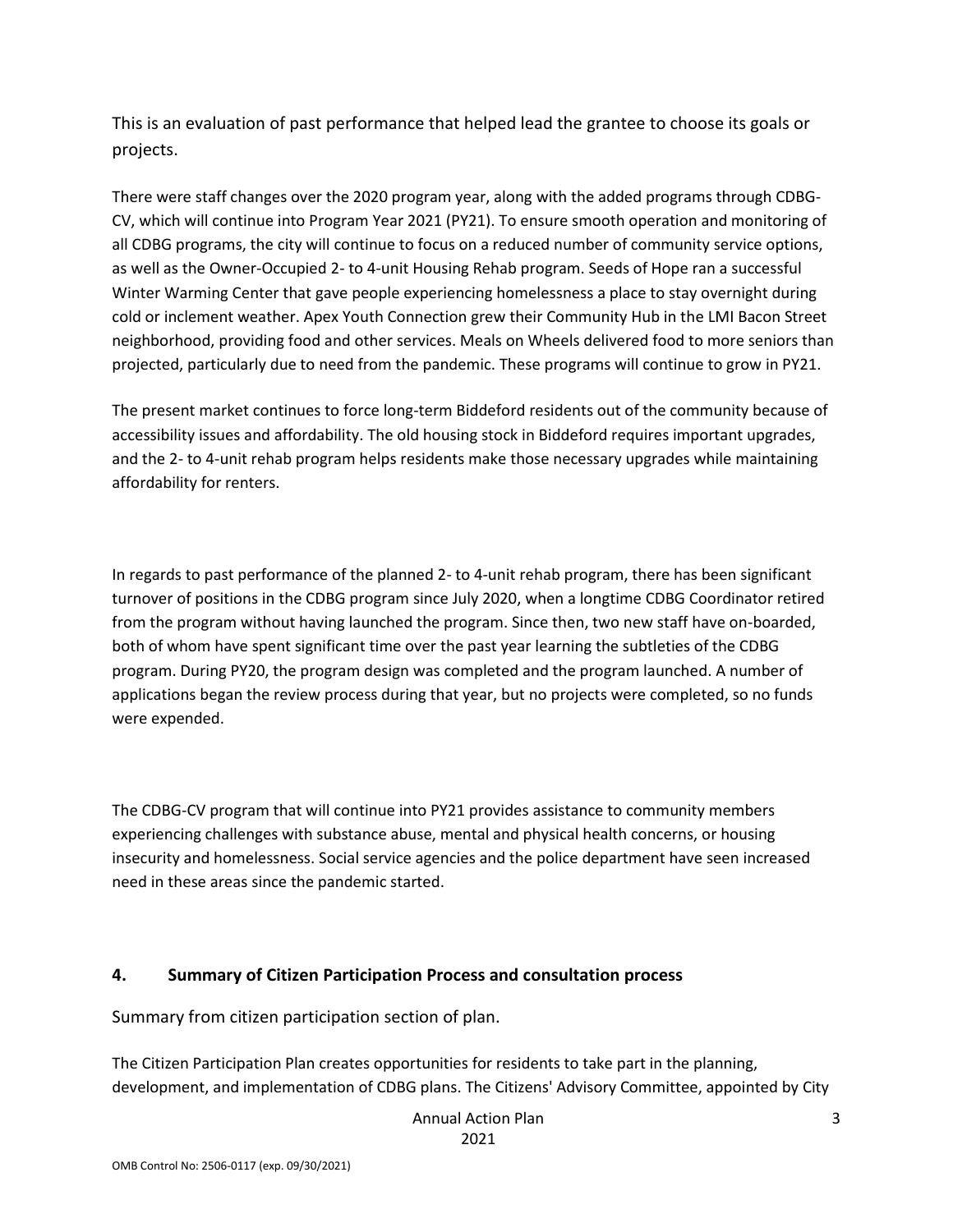Council, assists city staff in implementing the consolidated plan, its programs, and ongoing evaluation of the plan's successes, failures, and adjustments.

The City holds monthly CAC meetings, and has had several advertised public hearings to receive input on CDBG plans and amendments. The first hearing for the Year 4 Action Plan was held on May 17, 2021, and included a comment period starting on March 5. The second hearing was held on June 3, 2021. There was a public comment period from May 14 to June 14, 2021. Through the 2020 program year, the CAC met virtually, including public hearings. It is expected that meetings will continue virtually through at least the first quarter of the 2021 program year, with a gradual shift back to in-person meetings as conditions improve.

Under the direction of the City's Director of Planning and Development, the CDBG Coordinator directs and coordinates all activities of the CAC. The CDBG Coordinator is the contact point for various nonprofits (including philanthropic organizations), public housing authorities, businesses, and residents of assisted housing developments, social services (including faith based organizations) and any population that would be eligible for CDBG funding.

The CAC provides comments and/or recommendations in areas such as the assessment of needs, reviewing potential projects, and conducting Public Hearings to keep the citizenry informed.

The CAC is designed and operated to provide outreach to local (and regional institutions when appropriate) groups and citizens. As provided in recent project activity alignments, direct contact with the CAC is through the two Hubs, as well as Biddeford Ready. Through Seeds of Hope and their homeless coalition, the City participates with various service and non-profit organizations focused specifically on the social welfare and housing needs of our low and very low-income individuals, and their families, where appropriate. The City sits on the State's only Continuum of Care, convened by Maine Housing. Biddeford Ready represents a broad coalition of local and regional organizations focused on outreach to low income clientele, specifically families and their children. The City has grown its own social intervention team through the police department, increasing that staff to respond to 24/7 mental health needs during the COVID period. The CDBG coordinator utilizes this network, in total, to reach out to the population (including the immigrant population) as a whole.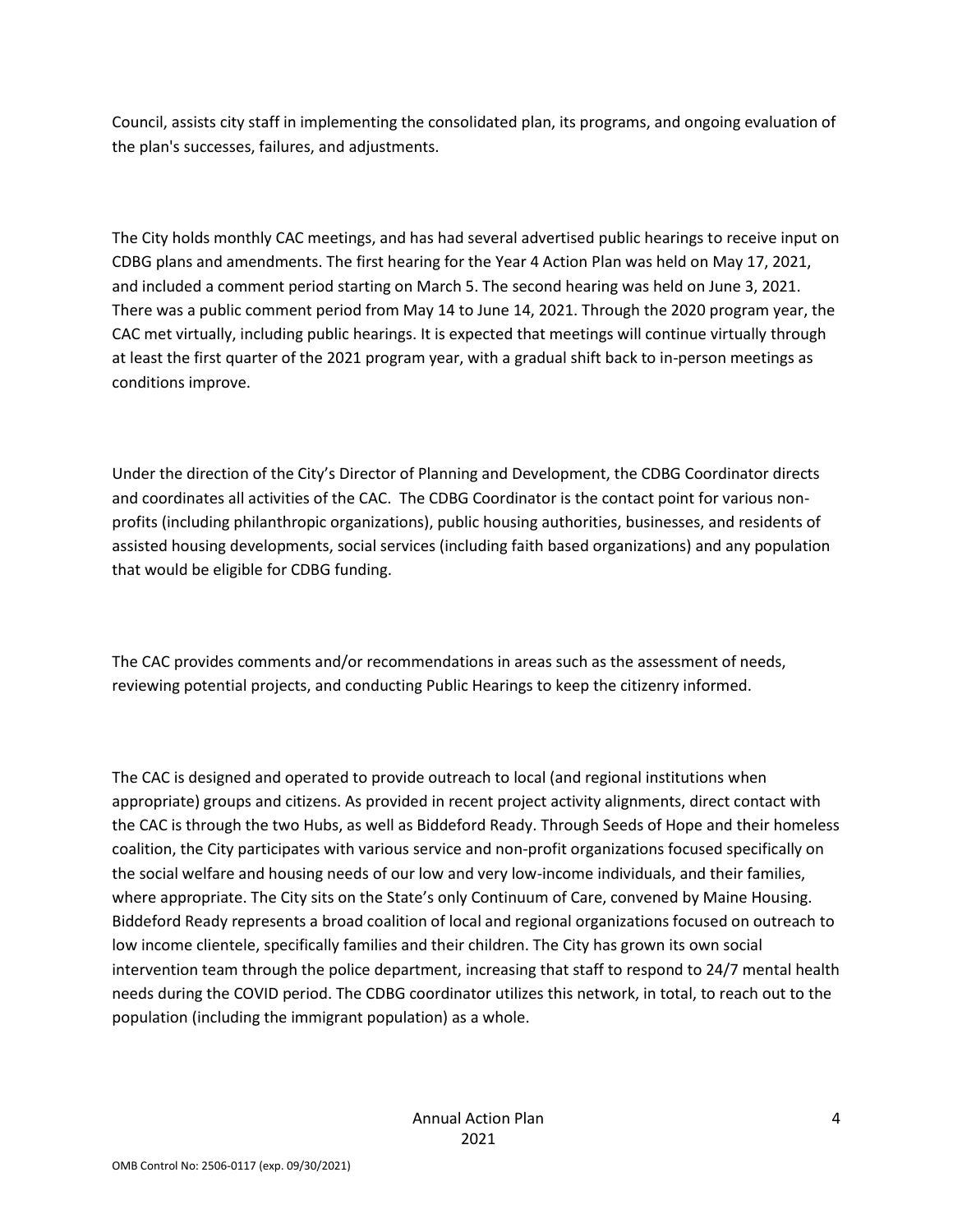The city consults with these relevant parties to share resources, assess needs, and further refine strategies to achieve CDBG goals. A detailed account of these parties can be found in AP-10.

As part of the ADA Self-Evaluation and Transition Plan, 44 organizations that serve persons with disabilities were invited to provide input. The list is included in the Citizen Participation document in Attachments.

A substantial amendment was necessary to perform ADA transition plan work and enable nonprofits to apply for housing rehabilitation funding, so the Citizen Participation Plan was followed for a substantial amendment: [to be updated once complete]

### **5. Summary of public comments**

This could be a brief narrative summary or reference an attached document from the Citizen Participation section of the Con Plan.

Public hearings were held virtually by the Citizens' Advisory Committee. Staff reviewed the goals for the 2021 program and answered questions regarding program delivery. Comments received were supportive of the stated plan. All information, including minutes and public comment, can be found in the citizen participation section.

During the public hearing and public comment period for the substantial amendment, [summary of comments – to be updated once complete].

### **6. Summary of comments or views not accepted and the reasons for not accepting them**

All comments and views were accepted.

#### **7. Summary**

Those who provided comments were supportive of the approach to put the majority of funding into the 2- to 4-unit housing rehab program, which fills a vital need in the community, with the remainder assisting a reduced number of social service agencies.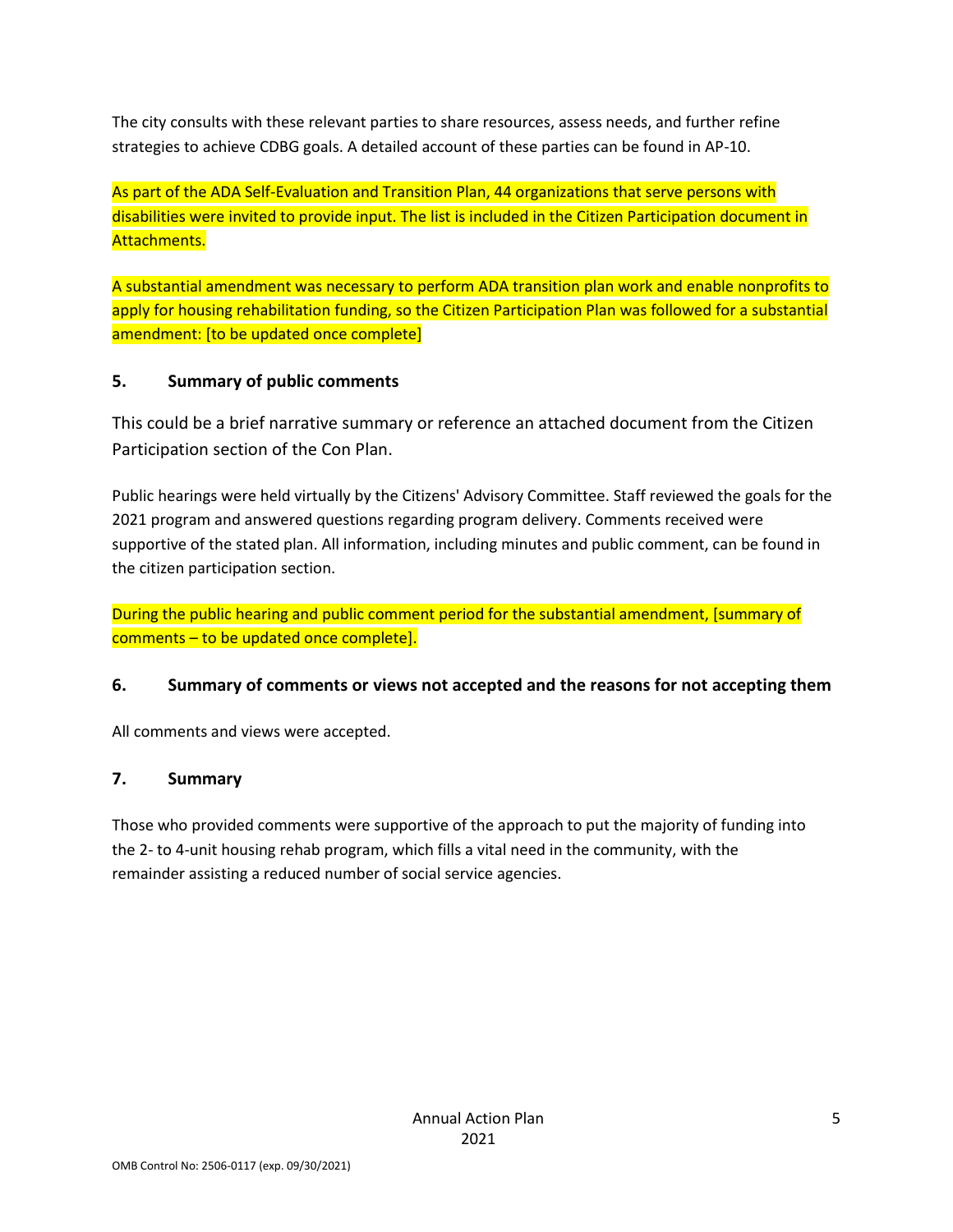## **PR-05 Lead & Responsible Agencies – 91.200(b)**

### **1. Agency/entity responsible for preparing/administering the Consolidated Plan**

Describe the agency/entity responsible for preparing the Consolidated Plan and those responsible for administration of each grant program and funding source.

| <b>Agency Role</b>                            |  | <b>Name</b>      |  | Department/Agency                              |  |
|-----------------------------------------------|--|------------------|--|------------------------------------------------|--|
| Lead Agency                                   |  | <b>BIDDEFORD</b> |  |                                                |  |
| <b>CDBG Administrator</b><br><b>BIDDEFORD</b> |  |                  |  | Department of Economic & Community Development |  |
| <b>HOPWA Administrator</b>                    |  |                  |  |                                                |  |
| <b>HOME Administrator</b>                     |  |                  |  |                                                |  |
| <b>HOPWA-C Administrator</b>                  |  |                  |  |                                                |  |

**Table 1 – Responsible Agencies**

#### **Narrative (optional)**

The program's structure will be run through the Department of Planning and Development. The Community Development Coordinator will coordinate the work of the Citizens' Advisory Committee, the social service subrecipients (including the CV program), and the Consolidated Plan process that will begin near the end of the 2021 program year. The Housing Rehab Director will oversee the 2- to 4-unit housing rehab program and any related tasks.

The Community Development Coordinator and/or Housing Rehabilitation Director will coordinate the ADA work.

#### **Consolidated Plan Public Contact Information**

Mathew Eddy, Director of Planning and Development

Abigail Smallwood, Community Development Coordinator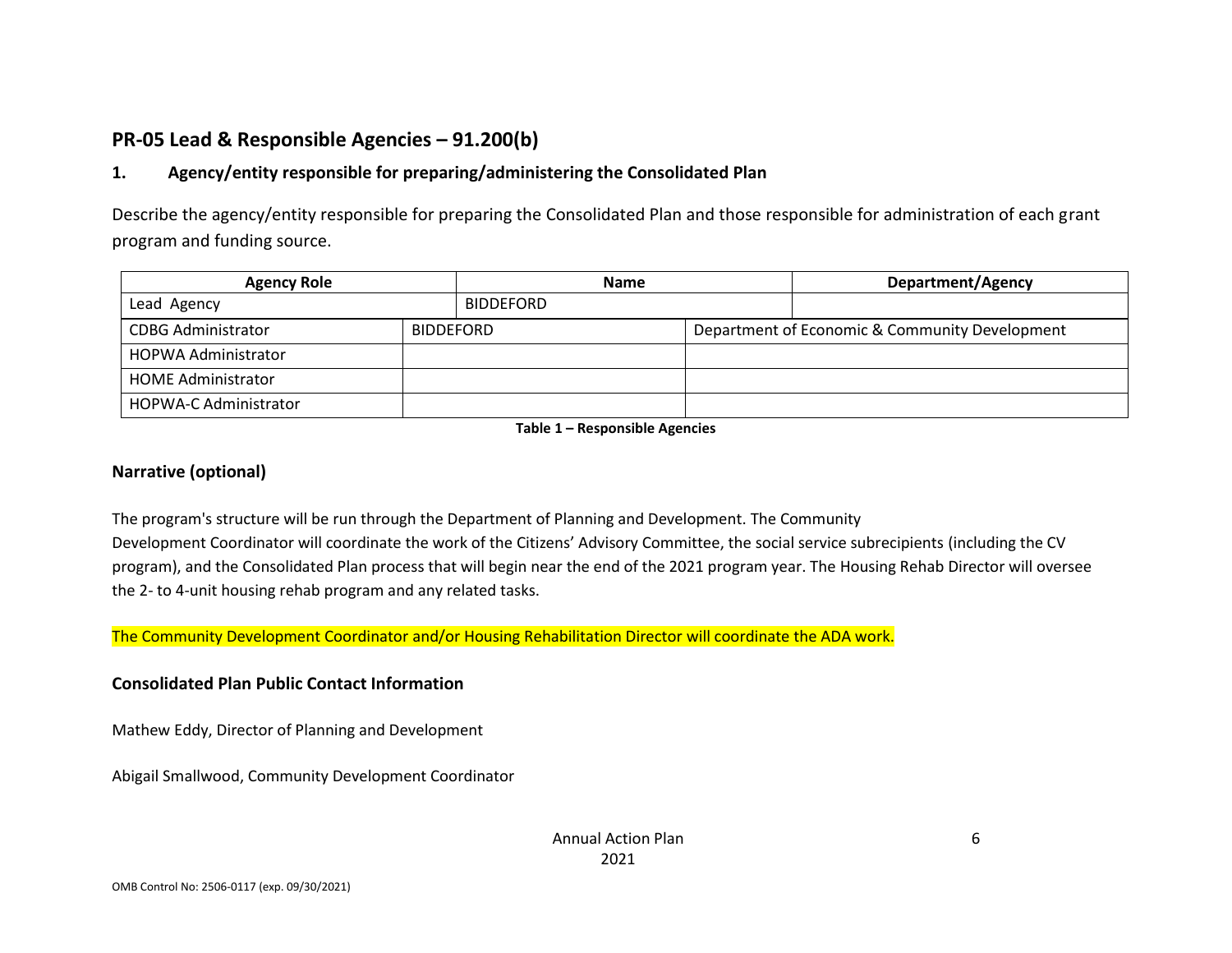### **AP-10 Consultation – 91.100, 91.200(b), 91.215(l)**

#### **1. Introduction**

The City maintains contact with community partners to ensure that programs are consistent with community goals. The Citizen Advisory Committee (CAC) meets monthly to discuss programs, goals, and any needed updates. Community partners include Seeds of Hope (provides services to those experiencing homelessness or housing/food/job insecurity), Apex Youth Connection (which operates a hub in a high-LMI neighborhood), Biddeford Ready! (supports children from birth to five to increase school readiness and reduce Adverse Childhood Experiences), and Biddeford Housing Authority. Other community partners that are integral to the CDBG housing rehab program include the Coastal Healthy Communities Coalition at the University of New England, which trains local contractors in leadsafe housing rehab practices; Community Concepts, Inc., a regional housing rehab agency and provider of licensed lead inspections/risk assessments and final clearances; local pediatric offices that, under Maine law, test all children for lead poisoning at 12 and 24 months; the Maine Department of Environmental Protection, which oversees the safe and compliant removal of toxins from CDBG-funded pre-1978 rehabbed properties; and the Maine Center for Disease Control. There is also coordination within the city, including with the city's Communications Coordinator, the Community Engagement Specialist for the Police Department, and others as needed, like Public Works and Codes.

## **Provide a concise summary of the jurisdiction's activities to enhance coordination between public and assisted housing providers and private and governmental health, mental health and service agencies (91.215(l))**

Participation in Biddeford Ready and Seeds of Hope, as well as community outreach by the CAC, permits direct communication with social service agencies. Biddeford Ready consists of the City, the Biddeford education system, local social services agencies, and all appropriate state agencies for the Departments of Education, Center for Disease Control, and Human Services (lead, mental health, supportive services). Seeds of Hope has a Homeless Task Force that consists of area housing providers, the police department, Biddeford General Assistance, Southern Maine Medical Center, and area social service agencies. In partnership with Seeds of Hope and the Homeless Task Force, efforts were made to coordinate the provision of services across jurisdictional lines within Biddeford (food, housing, education preparation, and mental health needs).

## **Describe coordination with the Continuum of Care and efforts to address the needs of homeless persons (particularly chronically homeless individuals and families, families with children, veterans, and unaccompanied youth) and persons at risk of homelessness.**

The City's Community Development Coordinator attends Maine Continuum of Care meetings, as well as the Statewide Homeless Council and the Region 1 Homeless Council (covering York and Cumberland Counties). City provides funding to and works closely with local nonprofit Seeds of Hope, which directly

Annual Action Plan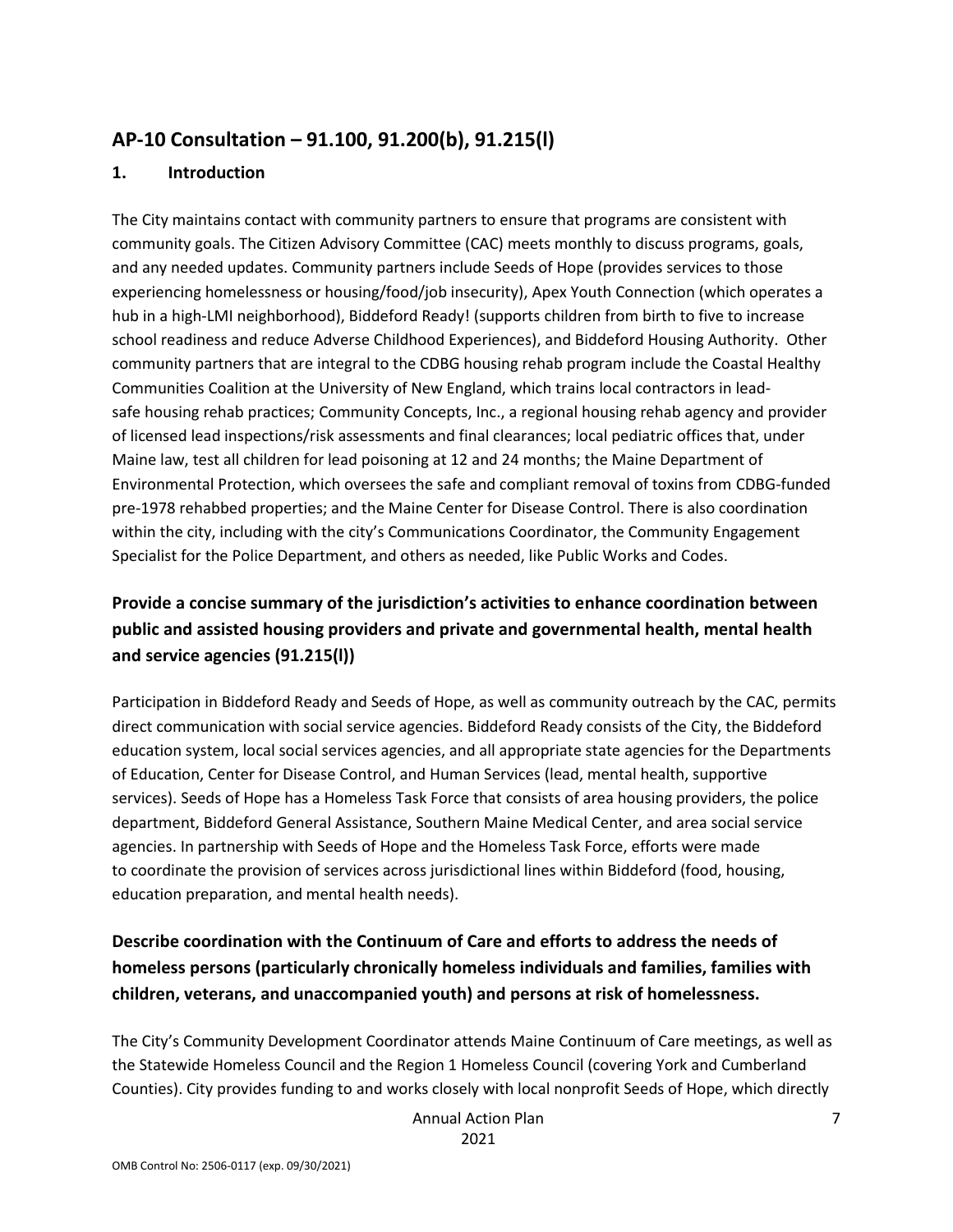addresses the needs of those experiencing or at risk of homelessness. Through Seeds of Hope and other partners, the City reaches out to critical population groups and connects with social service agencies to target specific population groups. There was no annual PIT unsheltered count in 2021 due to the pandemic, but Seeds of Hope collects information on those they serve, so we have a general idea of the count, as well as additional information about their needs. The City will work closely with Seeds of Hope and other partners to ensure a comprehensive PIT count in January 2022.

# **Describe consultation with the Continuum(s) of Care that serves the jurisdiction's area in determining how to allocate ESG funds, develop performance standards for and evaluate outcomes of projects and activities assisted by ESG funds, and develop funding, policies and procedures for the operation and administration of HMIS**

The City is a member of the Maine Continuum of Care, facilitated by MaineHousing. Meeting attendees, representing many groups around the state, provide input on the provision of ESG funding, social services, and housing development for the homeless. Annual PIT count information helps populate the HMIS data base, though there was no unsheltered count in 2021 due to the pandemic. The City coordinates its local efforts with regional and statewide plans.

## **2. Describe Agencies, groups, organizations and others who participated in the process and describe the jurisdiction's consultations with housing, social service agencies and other entities**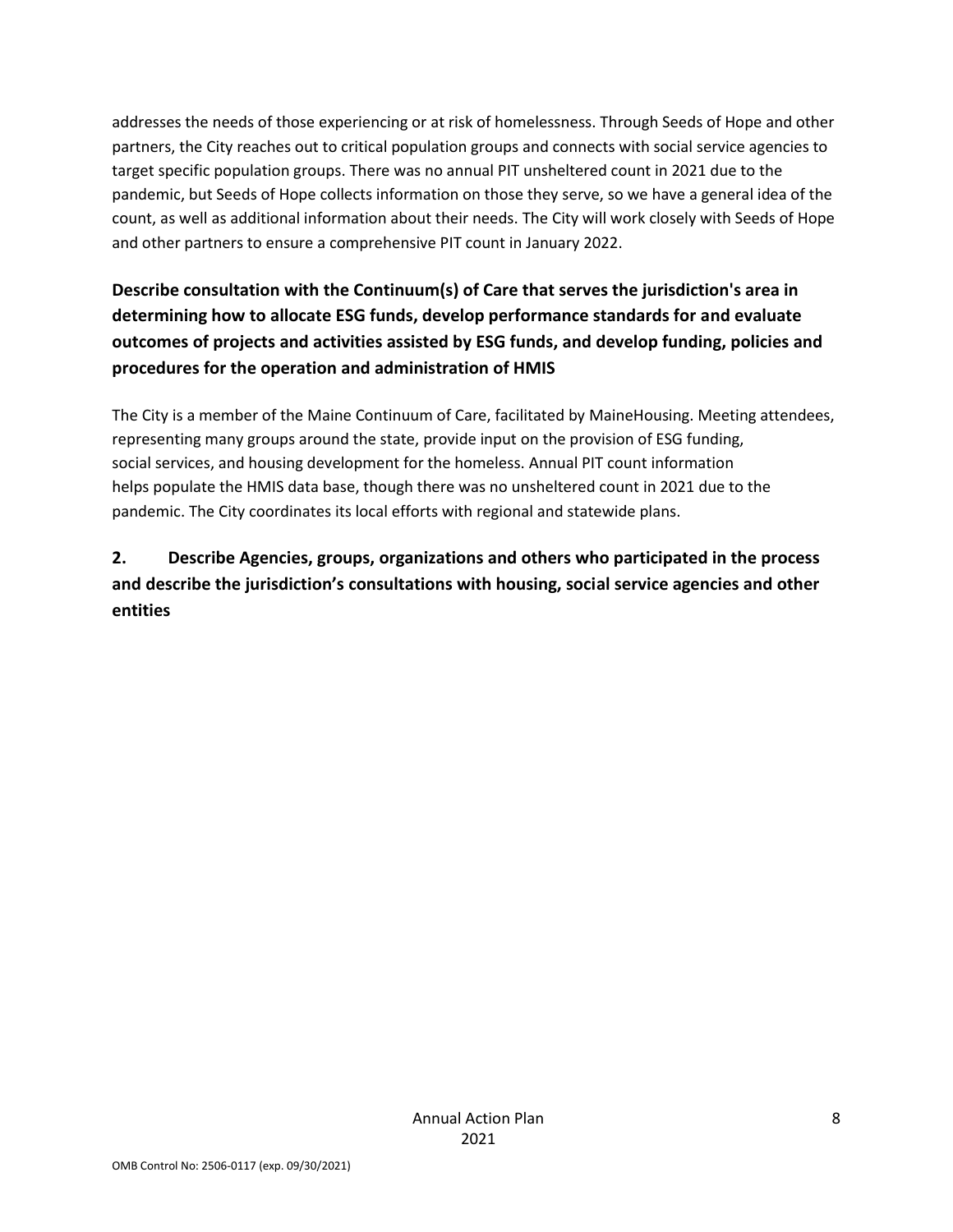**Table 2 – Agencies, groups, organizations who participated**

| $\mathbf{1}$   | Agency/Group/Organization                                                                                                                                                   | <b>Biddeford Housing Authority</b>                                                                                                                                                                                                                                                                                  |
|----------------|-----------------------------------------------------------------------------------------------------------------------------------------------------------------------------|---------------------------------------------------------------------------------------------------------------------------------------------------------------------------------------------------------------------------------------------------------------------------------------------------------------------|
|                | <b>Agency/Group/Organization Type</b>                                                                                                                                       | Housing<br>PHA                                                                                                                                                                                                                                                                                                      |
|                | What section of the Plan was addressed by<br>Consultation?                                                                                                                  | <b>Housing Need Assessment</b><br><b>Public Housing Needs</b><br>Homeless Needs - Chronically homeless                                                                                                                                                                                                              |
|                | <b>Briefly describe how the</b><br>Agency/Group/Organization was consulted. What<br>are the anticipated outcomes of the consultation or<br>areas for improved coordination? | Biddeford Housing Authority participates in all processes and is an active partner.<br>BHA attends all Seeds meetings and leads their housing needs assessment. BHA<br>met with staff on December 16, 2020 at their new property providing supportive<br>housing for people and families experiencing homelessness. |
| $\overline{2}$ | Agency/Group/Organization                                                                                                                                                   | Biddeford Area Resource Group - York County Community Action                                                                                                                                                                                                                                                        |
|                | <b>Agency/Group/Organization Type</b>                                                                                                                                       | Services - Housing<br>Services-Children<br>Services-Victims of Domestic Violence<br>Services-Health<br>Services-Education<br><b>Health Agency</b>                                                                                                                                                                   |
|                | What section of the Plan was addressed by<br>Consultation?                                                                                                                  | <b>Housing Need Assessment</b><br><b>Public Housing Needs</b><br>Homeless Needs - Chronically homeless<br>Homeless Needs - Families with children<br>Lead-based Paint Strategy                                                                                                                                      |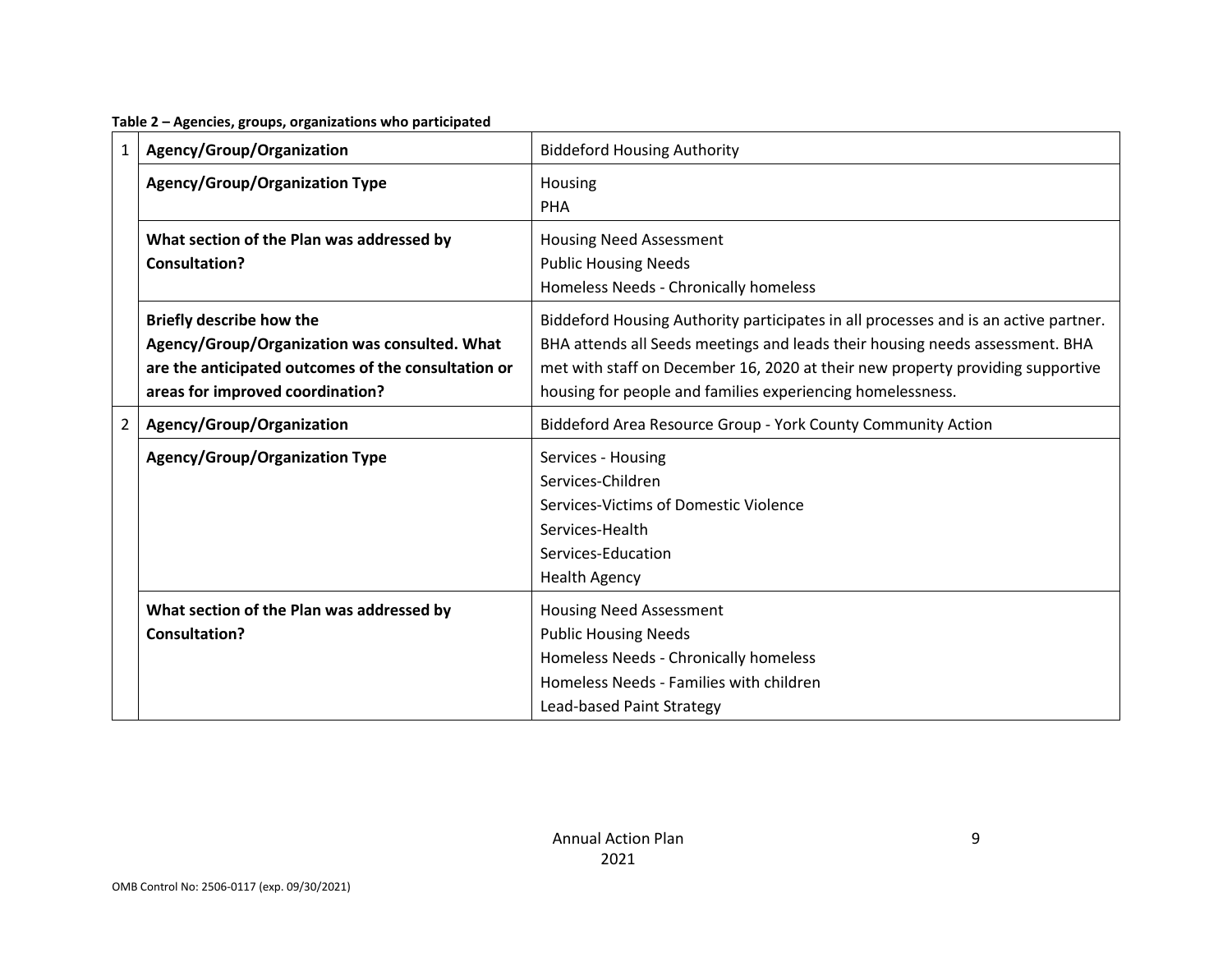|   | <b>Briefly describe how the</b><br>Agency/Group/Organization was consulted. What<br>are the anticipated outcomes of the consultation or<br>areas for improved coordination? | York County Community Action Corp. is an active partner in the City's lead<br>program and a lead organizer of the Biddeford Ready process. While attending<br>ongoing Biddeford Ready meetings, the City has met regularly with YCCAC. Staff<br>from YCCAC have also joined meetings to discuss ways to address homelessness.<br>YCCAC staff are providing services to Biddeford Housing Authority's transitional<br>housing units, which were completed in the 2020 program year. |
|---|-----------------------------------------------------------------------------------------------------------------------------------------------------------------------------|------------------------------------------------------------------------------------------------------------------------------------------------------------------------------------------------------------------------------------------------------------------------------------------------------------------------------------------------------------------------------------------------------------------------------------------------------------------------------------|
| 3 | Agency/Group/Organization                                                                                                                                                   | <b>Biddeford School Department</b>                                                                                                                                                                                                                                                                                                                                                                                                                                                 |
|   | Agency/Group/Organization Type                                                                                                                                              | Housing<br>Services - Housing<br>Services-Children<br>Services-Victims of Domestic Violence<br>Services-Health<br>Services-Education<br>Services - Victims<br><b>Child Welfare Agency</b>                                                                                                                                                                                                                                                                                          |
|   | What section of the Plan was addressed by<br><b>Consultation?</b>                                                                                                           | <b>Housing Need Assessment</b><br>Homeless Needs - Chronically homeless<br>Homeless Needs - Families with children<br>Lead-based Paint Strategy                                                                                                                                                                                                                                                                                                                                    |
|   | <b>Briefly describe how the</b><br>Agency/Group/Organization was consulted. What<br>are the anticipated outcomes of the consultation or<br>areas for improved coordination? | The School Department is a lead partner in the Biddeford Ready effort. With it,<br>the department brings state and regional service focused on families and children<br>(with a particular interest in school preparation and participation).                                                                                                                                                                                                                                      |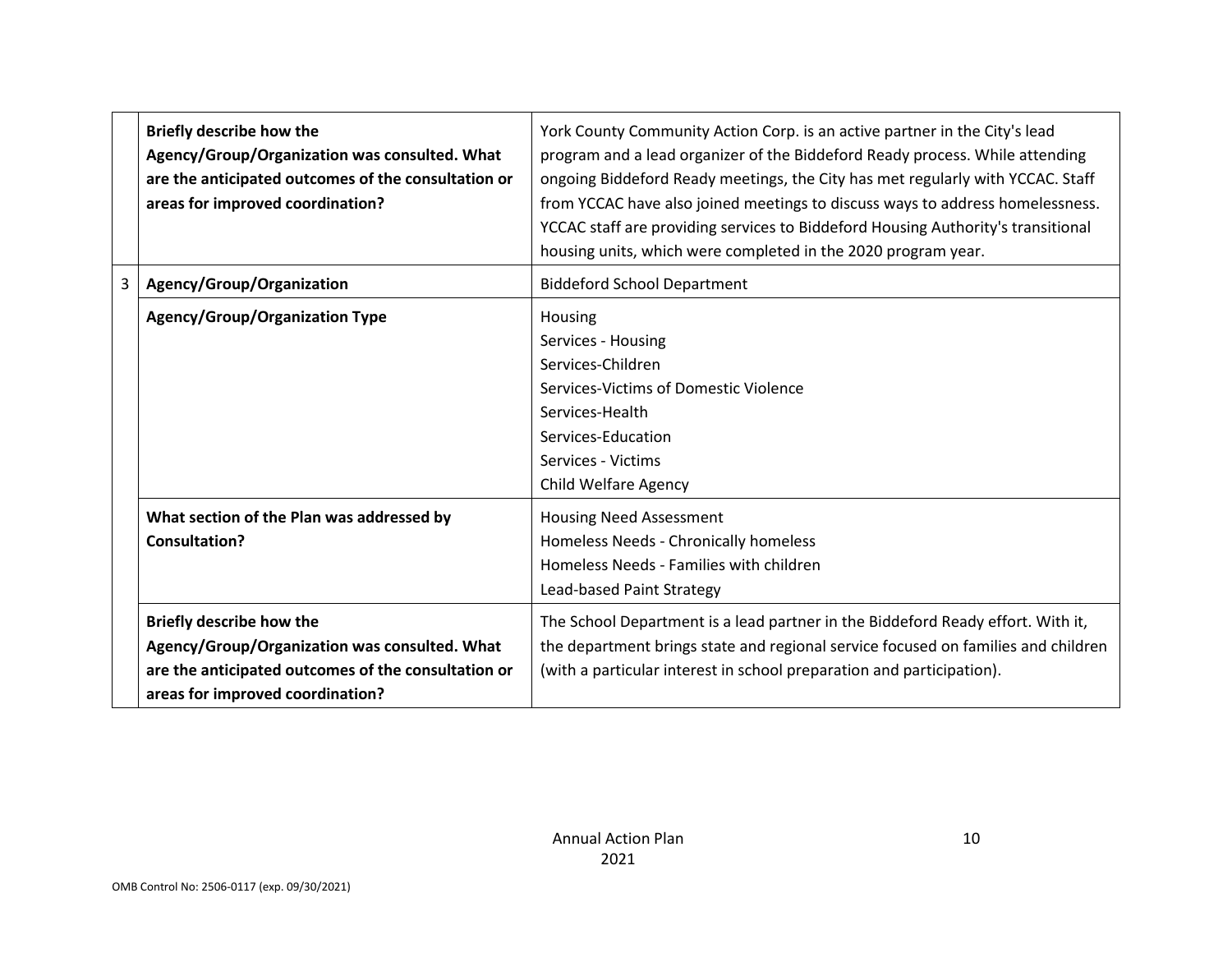| 4 | Agency/Group/Organization                                                                                                                                                   | <b>Apex Youth Connection</b>                                                                                                                                                                                                                                                                                                                                                                                                                      |
|---|-----------------------------------------------------------------------------------------------------------------------------------------------------------------------------|---------------------------------------------------------------------------------------------------------------------------------------------------------------------------------------------------------------------------------------------------------------------------------------------------------------------------------------------------------------------------------------------------------------------------------------------------|
|   | <b>Agency/Group/Organization Type</b>                                                                                                                                       | Services-Children<br>Services-Health<br>Services-Education<br>Child Welfare Agency                                                                                                                                                                                                                                                                                                                                                                |
|   | What section of the Plan was addressed by<br><b>Consultation?</b>                                                                                                           | Homeless Needs - Chronically homeless<br>Homeless Needs - Families with children<br>Non-Homeless Special Needs                                                                                                                                                                                                                                                                                                                                    |
|   | <b>Briefly describe how the</b><br>Agency/Group/Organization was consulted. What<br>are the anticipated outcomes of the consultation or<br>areas for improved coordination? | Apex is our partner in delivering services at 46 Sullivan Street, now the Apex<br>Community Hub, funded with CDBG, as well as non-CDBG programs operated out<br>of their main location. Through the Hub, they provide both direct services and<br>referral to other services for those in the Bacon Street neighborhood. They also<br>participate directly in Biddeford Ready. Broadly, Apex provides a variety of youth<br>development services. |
| 5 | Agency/Group/Organization                                                                                                                                                   | Biddeford Ready - United Way of York County                                                                                                                                                                                                                                                                                                                                                                                                       |
|   | <b>Agency/Group/Organization Type</b>                                                                                                                                       | Housing<br>Services - Housing<br>Services-Children<br>Services-Victims of Domestic Violence<br>Services-homeless<br>Services - Victims<br><b>Child Welfare Agency</b><br>Other government - Local<br><b>Business Leaders</b><br><b>Civic Leaders</b>                                                                                                                                                                                              |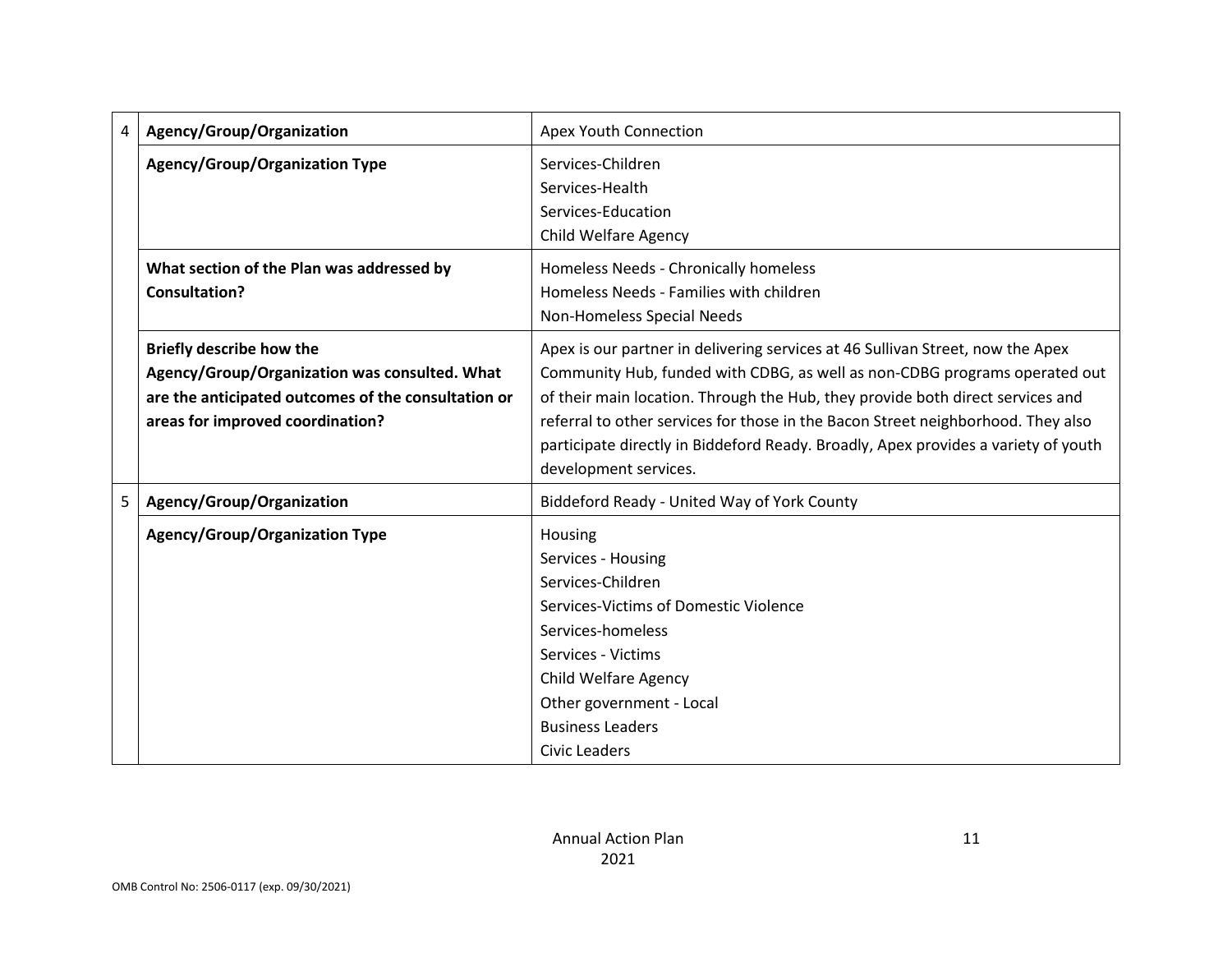|   | What section of the Plan was addressed by<br>Consultation?                                                                                                                  | Homeless Needs - Families with children<br>Non-Homeless Special Needs<br>Anti-poverty Strategy                                                                                                                                                                                                                                                                                                                                                                                                                                                                                                                                                                                              |
|---|-----------------------------------------------------------------------------------------------------------------------------------------------------------------------------|---------------------------------------------------------------------------------------------------------------------------------------------------------------------------------------------------------------------------------------------------------------------------------------------------------------------------------------------------------------------------------------------------------------------------------------------------------------------------------------------------------------------------------------------------------------------------------------------------------------------------------------------------------------------------------------------|
|   | <b>Briefly describe how the</b><br>Agency/Group/Organization was consulted. What<br>are the anticipated outcomes of the consultation or<br>areas for improved coordination? | Biddeford Ready is an organization represented by the City, the City's school<br>system, early childhood providers, critical state agencies, United Way of York<br>County, business and civic leaders, and York County Community Action Corp. The<br>group meets monthly and focuses on young families, particularly those with<br>children from birth to 5. The focus is on "school readiness," broadly defined, and<br>the group will continue to strengthen its connection with parents and early<br>childhood providers to ensure all young people have the skills and support they<br>need to enter school, and that Adverse Childhood Experiences (ACEs) are avoided<br>or addressed. |
| 6 | Agency/Group/Organization                                                                                                                                                   | Seeds of Hope                                                                                                                                                                                                                                                                                                                                                                                                                                                                                                                                                                                                                                                                               |
|   | <b>Agency/Group/Organization Type</b>                                                                                                                                       | Services - Housing<br>Services-Elderly Persons<br>Services-Persons with Disabilities<br>Services-Persons with HIV/AIDS<br>Services-Victims of Domestic Violence<br>Services-homeless<br>Services-Employment<br>Service-Fair Housing<br>Services - Victims                                                                                                                                                                                                                                                                                                                                                                                                                                   |
|   | What section of the Plan was addressed by<br><b>Consultation?</b>                                                                                                           | <b>Housing Need Assessment</b><br>Homeless Needs - Chronically homeless<br>Homelessness Needs - Veterans<br>Homelessness Needs - Unaccompanied youth<br><b>Homelessness Strategy</b>                                                                                                                                                                                                                                                                                                                                                                                                                                                                                                        |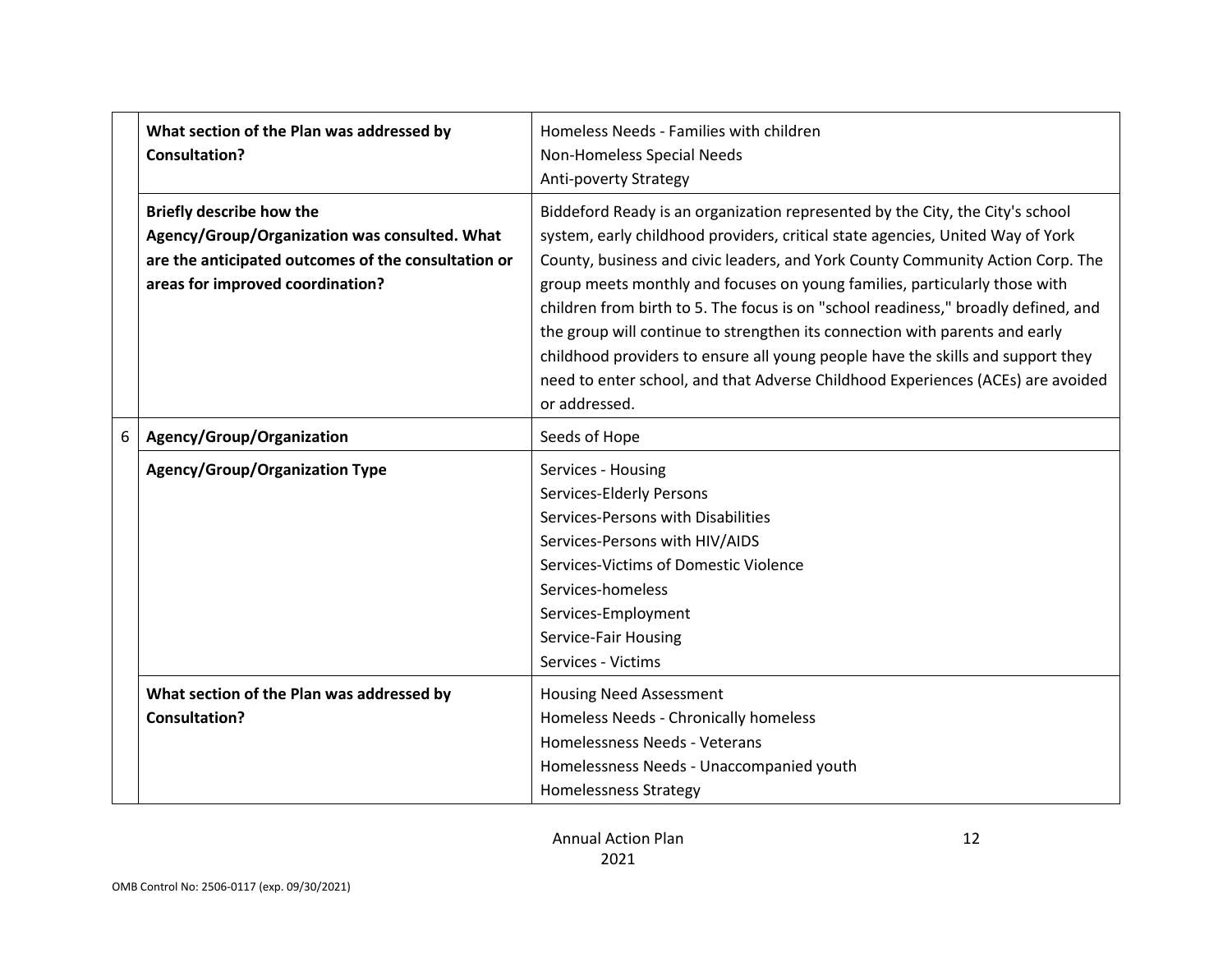|   | Briefly describe how the<br>Agency/Group/Organization was consulted. What<br>are the anticipated outcomes of the consultation or<br>areas for improved coordination? | Seeds of Hope is a neighborhood center that collaborates with partners to find<br>meaningful solutions to poverty and homelessness, and provides direct support<br>to those in need. The City meets regularly with their team to discuss goals around<br>this work. Seeds uses CDBG funding to support its Winter Warming Center, which<br>provides a safe, warm overnight space for those who need it. Seeds will also be<br>involved in the CDBG-CV program to address substance use, mental health<br>concerns, and homelessness.                                                                                                                                                                                                                                                                                                                                    |
|---|----------------------------------------------------------------------------------------------------------------------------------------------------------------------|-------------------------------------------------------------------------------------------------------------------------------------------------------------------------------------------------------------------------------------------------------------------------------------------------------------------------------------------------------------------------------------------------------------------------------------------------------------------------------------------------------------------------------------------------------------------------------------------------------------------------------------------------------------------------------------------------------------------------------------------------------------------------------------------------------------------------------------------------------------------------|
| 7 | Agency/Group/Organization                                                                                                                                            | GWI                                                                                                                                                                                                                                                                                                                                                                                                                                                                                                                                                                                                                                                                                                                                                                                                                                                                     |
|   | <b>Agency/Group/Organization Type</b>                                                                                                                                | Services - Broadband Internet Service Providers<br>Services - Narrowing the Digital Divide                                                                                                                                                                                                                                                                                                                                                                                                                                                                                                                                                                                                                                                                                                                                                                              |
|   | What section of the Plan was addressed by<br><b>Consultation?</b>                                                                                                    | providing free WIFI in targeted census tracts                                                                                                                                                                                                                                                                                                                                                                                                                                                                                                                                                                                                                                                                                                                                                                                                                           |
|   | Briefly describe how the<br>Agency/Group/Organization was consulted. What<br>are the anticipated outcomes of the consultation or<br>areas for improved coordination? | In response to the growing need for internet connectivity, the City, in cooperation<br>with Maine-based service providers, installed wifi hot spots at the Hub located at<br>46 Sullivan Street and at Seeds of Hope, located at 35 South Street. These<br>hotspots were funded in part by the generous support of the Maine Community<br>Foundation. During this time of COVID pandemic, dependable internet service is<br>more critical than ever, and these hotspots have proved to be very valuable in<br>their respective neighborhoods. Also, the City's Downtown Development<br>Commission coordinated the installation of five wifi hotspots along Main Street,<br>providing a continuous signal for more than one-half mile of the downtown area.<br>These projects are a part of the City's commitment to enhance and support digital<br>equity and literacy. |
| 8 | Agency/Group/Organization                                                                                                                                            | <b>BIDDEFORD</b>                                                                                                                                                                                                                                                                                                                                                                                                                                                                                                                                                                                                                                                                                                                                                                                                                                                        |
|   | <b>Agency/Group/Organization Type</b>                                                                                                                                | Agency - Managing Flood Prone Areas<br>Agency - Emergency Management                                                                                                                                                                                                                                                                                                                                                                                                                                                                                                                                                                                                                                                                                                                                                                                                    |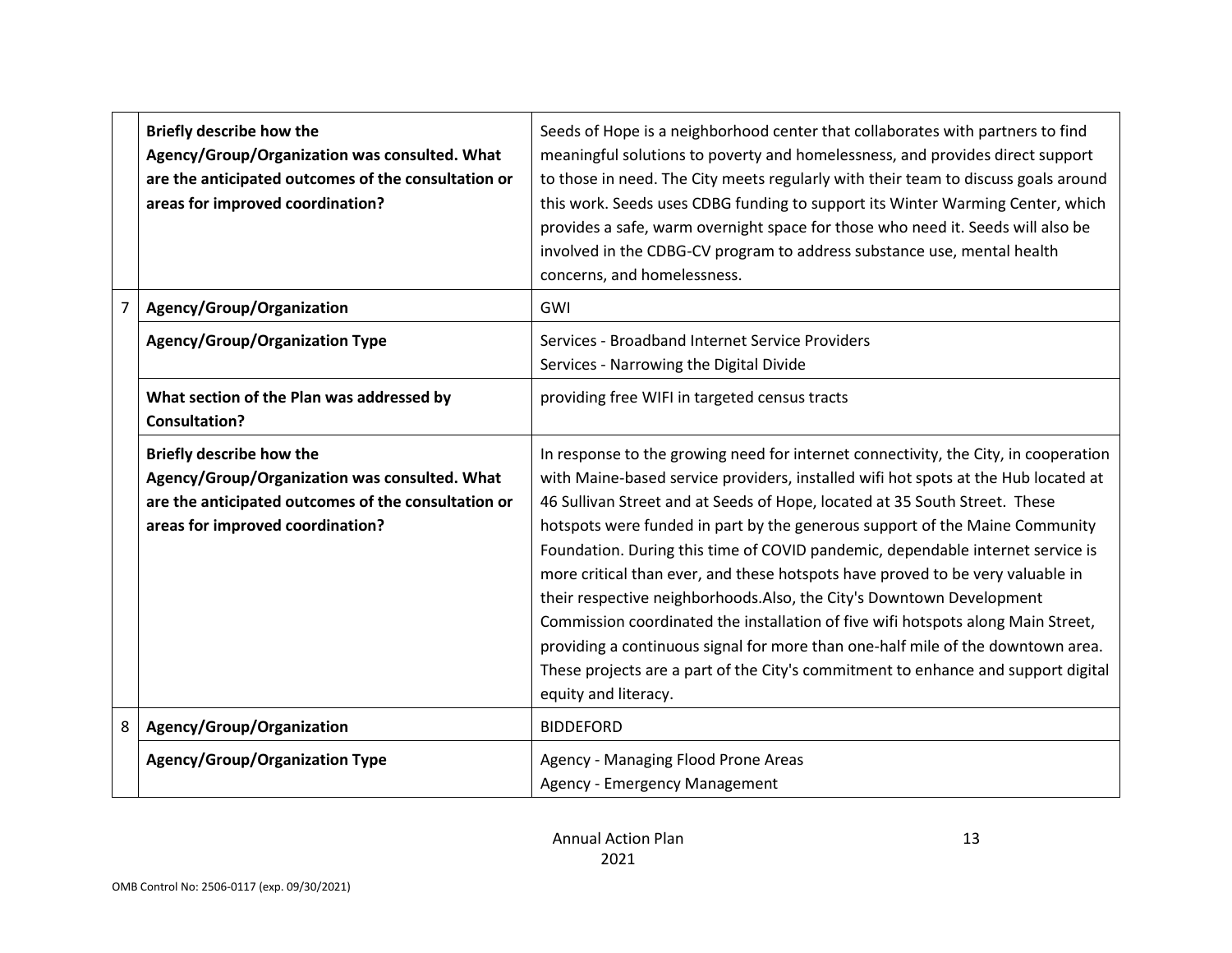| What section of the Plan was addressed by<br><b>Consultation?</b> | climate change planning                                                             |
|-------------------------------------------------------------------|-------------------------------------------------------------------------------------|
| <b>Briefly describe how the</b>                                   | Biddeford, through the Code Enforcement Office, the Biddeford Emergency             |
| Agency/Group/Organization was consulted. What                     | Management program, and the Comprehensive Planning program, has been                |
| are the anticipated outcomes of the consultation or               | responsible for resiliency planning. In October 2020, City Council passed a Climate |
| areas for improved coordination?                                  | Emergency Resolution highlighting the expected environmental effects of climate     |
|                                                                   | change. The Mayor then established the Climate Task Force to create an action       |
|                                                                   | plan that focuses on adaptation, mitigation, and sustainability strategies that     |
|                                                                   | address the real effects of a climate change that threaten Biddeford as a coastal   |
|                                                                   | community. The Task Force will develop communication strategies to grow             |
|                                                                   | awareness of the group, educate the public about climate change and its effects,    |
|                                                                   | and recommend climate actions for the City to consider. There will be a study of    |
|                                                                   | sea level rise by the Muskie Institute for the Saco River, and the City has joined  |
|                                                                   | that study, but it has been on hold due to the pandemic. Though there is no start   |
|                                                                   | date currently planned, the study is expected to occur and the City will stay       |
|                                                                   |                                                                                     |
|                                                                   | connected to its progress. Biddeford participates in several preparedness plans in  |
|                                                                   | the event of natural hazards. The City's Code Enforcement Office is tasked with     |
|                                                                   | being a part of and implementing the York County, Maine Hazard Mitigation Plan.     |
|                                                                   | The City also has its own internal action plan for documenting and responding to    |
|                                                                   | natural hazards. Sea level rise and climate change is another issue, and goals,     |
|                                                                   | policies, and implementation strategies will be included in the City's              |
|                                                                   | Comprehensive Plan, which will be completed within the 2021 program year. All       |
|                                                                   | projects located within a floodzone shall comply with Article XII (Floodplain       |
|                                                                   | Management) of the Zoning Ordinance which requires elevating the lowest floor       |
|                                                                   | of construction at least one foot above the base flood elevation.                   |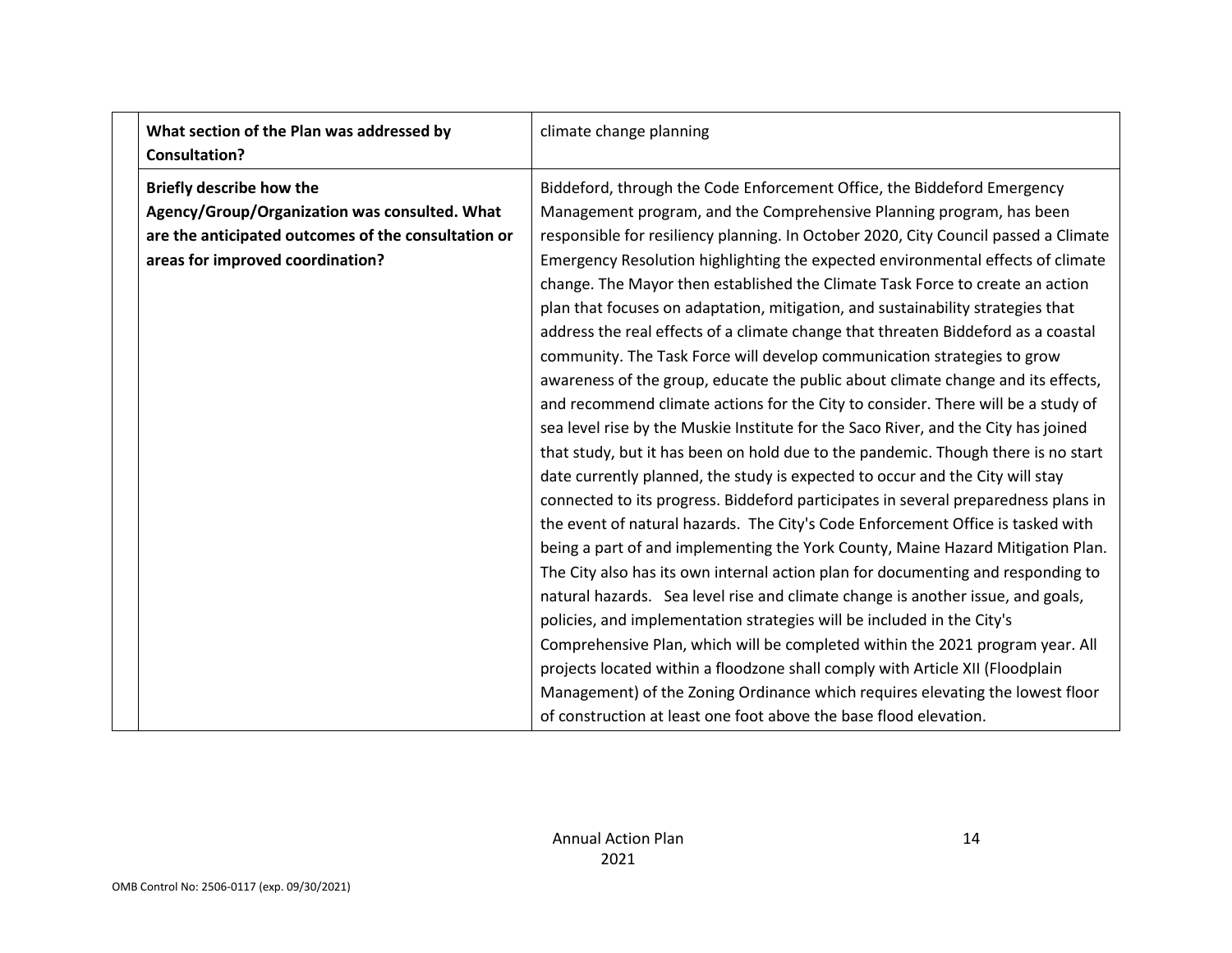| 9 | Agency/Group/Organization                                                                                                                                                   | <b>Coastal Healthy Communities Coalition</b>                                                                                                                                                                                                                                                                                                                                                                                                                                                                                                                                                                                                                                                                                                                                                                                                                                                                                                                                    |
|---|-----------------------------------------------------------------------------------------------------------------------------------------------------------------------------|---------------------------------------------------------------------------------------------------------------------------------------------------------------------------------------------------------------------------------------------------------------------------------------------------------------------------------------------------------------------------------------------------------------------------------------------------------------------------------------------------------------------------------------------------------------------------------------------------------------------------------------------------------------------------------------------------------------------------------------------------------------------------------------------------------------------------------------------------------------------------------------------------------------------------------------------------------------------------------|
|   | <b>Agency/Group/Organization Type</b>                                                                                                                                       | Services-Children<br>Services-Health<br>Services-Education<br>Regional organization                                                                                                                                                                                                                                                                                                                                                                                                                                                                                                                                                                                                                                                                                                                                                                                                                                                                                             |
|   | What section of the Plan was addressed by<br>Consultation?                                                                                                                  | Non-Homeless Special Needs<br>Economic Development<br>Anti-poverty Strategy<br>Lead-based Paint Strategy                                                                                                                                                                                                                                                                                                                                                                                                                                                                                                                                                                                                                                                                                                                                                                                                                                                                        |
|   | <b>Briefly describe how the</b><br>Agency/Group/Organization was consulted. What<br>are the anticipated outcomes of the consultation or<br>areas for improved coordination? | Coastal Healthy Communities Coalition (CHCC), a group based out of University of<br>New England (UNE), is a comprehensive community-based health coalition<br>working to promote nutrition, substance abuse prevention, and lead poisoning<br>prevention. With these focus areas, the City works with them on a number of<br>initiatives. They are a key partner in the City's lead program, assisting with<br>outreach to property owners, including the Biddeford Area Landlords Association.<br>They are also supportive of the 2-4 unit rehab program. They operate Project<br>Alliance, a collaborative group that focuses on reducing substance use risks for<br>youth and community members. The City participates in these meetings regularly.<br>CHCC is also developing plans to address regional workforce development, which<br>is a focus of City staff as well. The City and CHCC will partner on these efforts<br>during this program year and in the long term. |

#### **Identify any Agency Types not consulted and provide rationale for not consulting**

For the few agency types that were not consulted, they are either not applicable or we are developing the relationship. For planning organization, Southern Maine Planning and Development Commission is the most appropriate group, and we are strengthening our connection with them. Nasson Health, which provides free health care, is establishing a presence in Biddeford and we expect to work with them as a health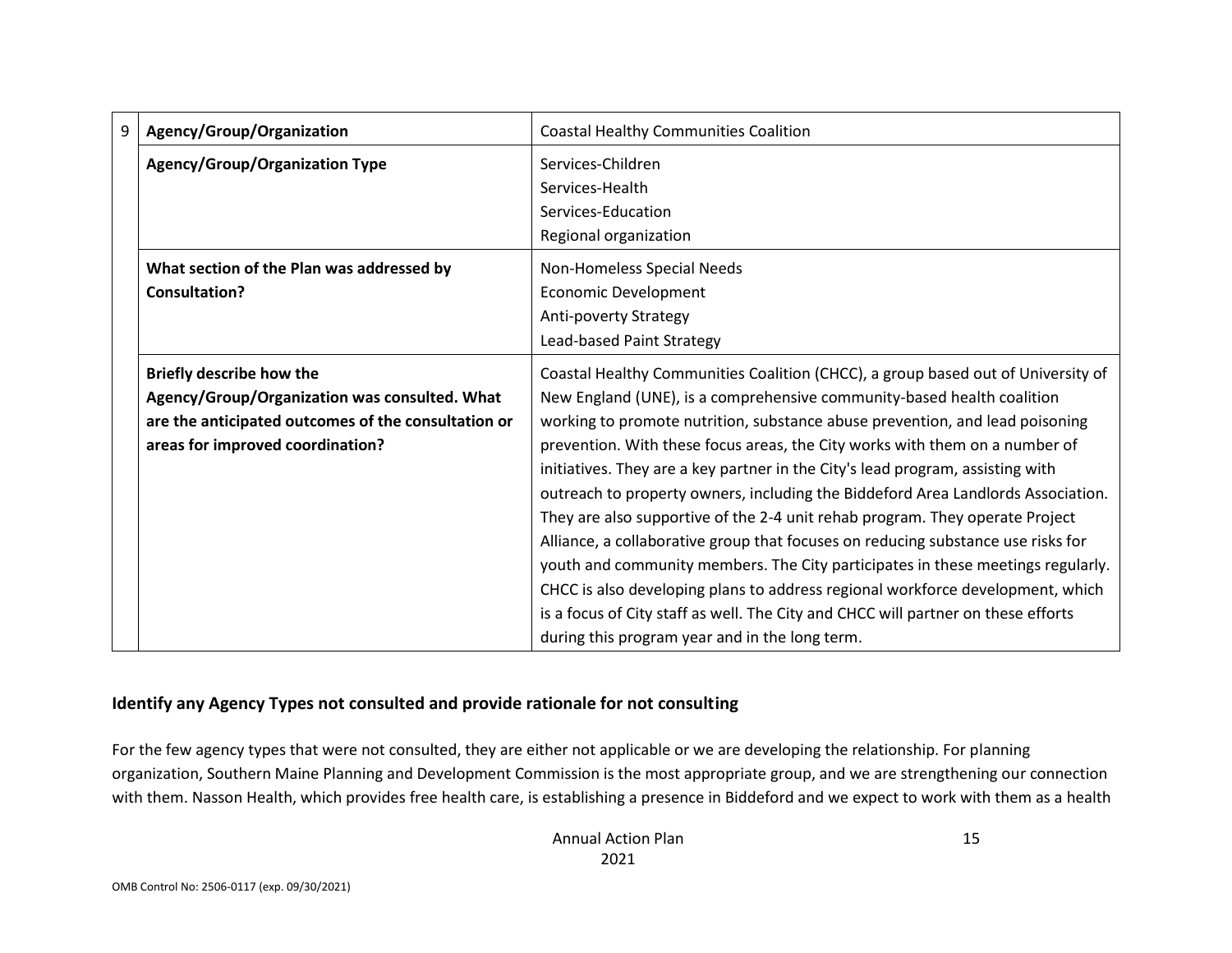agency. Maine Water would be the agency for management of public land or water, but based on our current programming, it is not necessary to consult with them. We work with federal, state, and county government contacts as appropriate, but there are no specific groups under these categories.

#### **Other local/regional/state/federal planning efforts considered when preparing the Plan**

| Name of Plan         | <b>Lead Organization</b> | How do the goals of your Strategic Plan overlap with the goals of each plan?                         |  |
|----------------------|--------------------------|------------------------------------------------------------------------------------------------------|--|
| Continuum of<br>Care |                          | Housing insecurity and homelessness are increasing in Biddeford due to the rapid growth of the       |  |
|                      |                          | housing market, with similar trends statewide. Our participation in the state's Continuum of Care is |  |
|                      | Maine Housing            | vital as we address this challenge, as we are able to learn about and participate in regional and    |  |
|                      |                          | statewide efforts.                                                                                   |  |

**Table 3 – Other local / regional / federal planning efforts**

#### **Narrative (optional)**

The City attends monthly COC meetings and, as a member in good standing, has voting status. This also gives the City access to ESG funding, though current requirements mean there are no applicable programs that can use ESG funds. The City will monitor requirements and local efforts to ensure ESG funding is used when possible.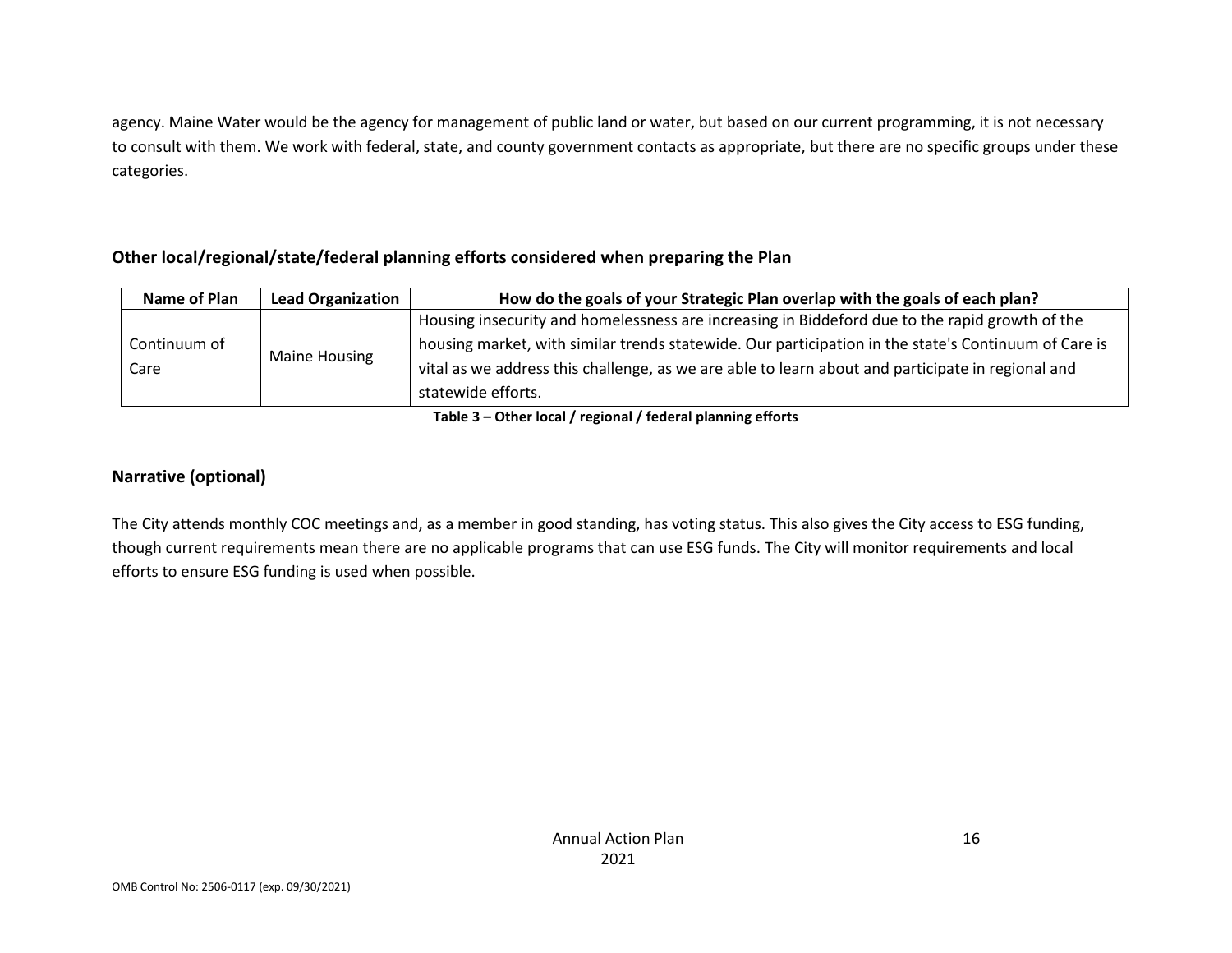### **AP-12 Participation – 91.105, 91.200(c)**

### **1. Summary of citizen participation process/Efforts made to broaden citizen participation Summarize citizen participation process and how it impacted goal-setting**

Since the adoption of the 2018 Consolidated Plan and housing needs assessment, staff have continued to work with the Citizens Advisory Committee (CAC) and the City Council to address the transition going on in the Biddeford housing market. Last year, we adjusted the program to focus on two service hubs (Seeds of Hope and Apex Community Hub) as well as the local Meals on Wheels program, worked with the hubs to learn from similar service delivery programs in Maine, and adjusted the housing rehabilitation program to focus on owner occupied 2-4 unit structures, which constitutes 50% of the housing stock in the target area. Particular attention was paid to the Apex Community Hub, in order to find the best model for service that supported both programming and services provided directly by Apex and referral from Apex to other groups for needs they cannot address.

Meetings continued to be held online, with discussions at public CAC meetings about the second round of CV funds, involvement in the city's comprehensive plan (components of which directly tie in with the programs supported by CDBG funds), the current year's programs, and planning for future initiatives that the CAC would like to address.

Public Hearings were advertised on the City's web site via front page listings (additionally, these listings are sent to those who sign up to be notified of new postings, so those who signed up would receive the notice in an email) and any documentation was included in the notice or on the City's Community Development page.

In consolidating the delivery of services through the hubs, technical assistance was shared with the Seeds of Hope and Apex (Meal on Wheels did not receive technical assistance). Each worked with the City to shape their programs to meet the needs of their neighborhood.

Community engagement during the pandemic is a challenge, but the pandemic (as well as an increasingly younger population) has also increased interest in local government, as people have spent more time at home and in the community. In the 2021 program year, the City's goal is to support this interest with various engagement opportunities, from committee membership to neighborhood meetings to public education on important issues.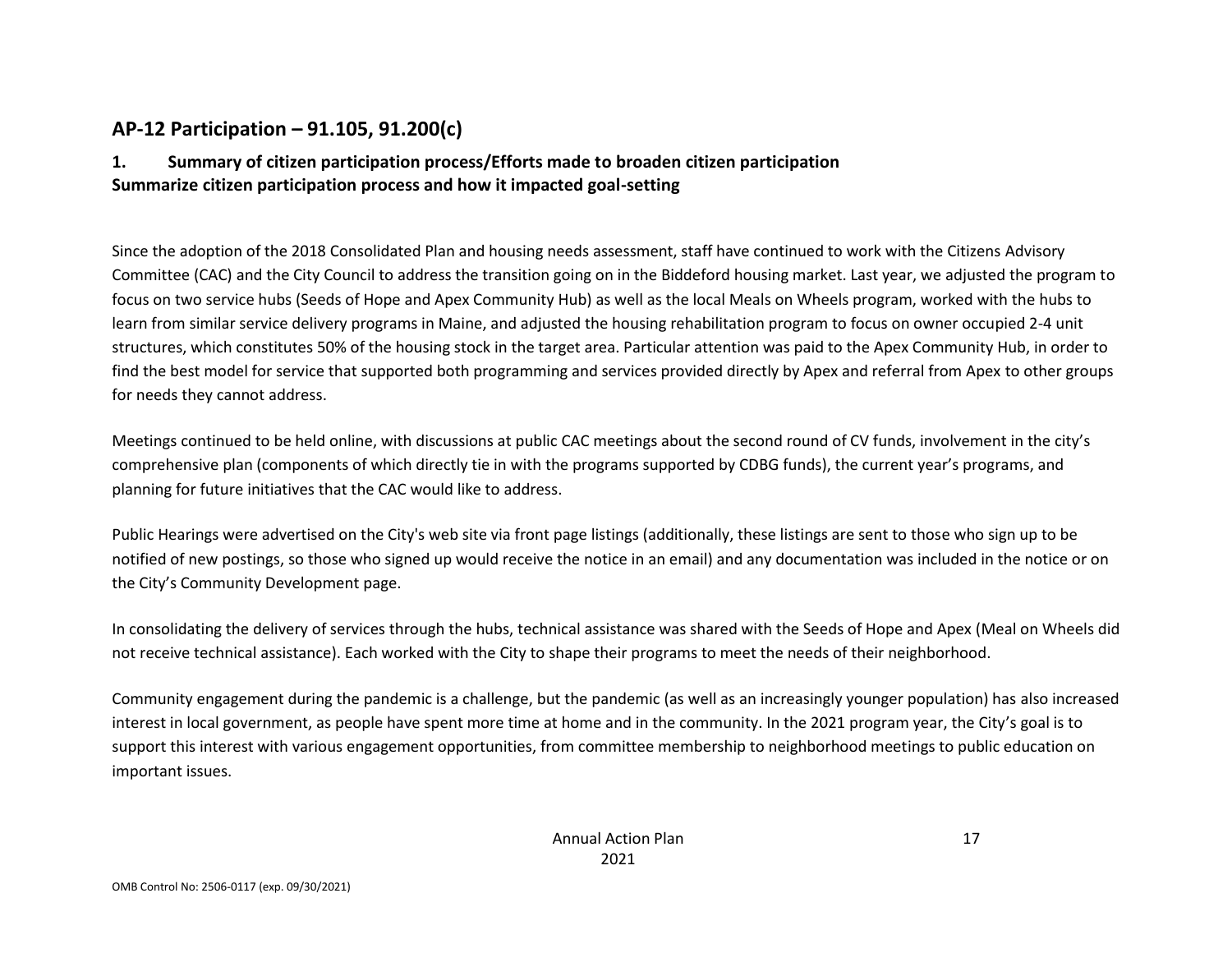For the substantial amendments, there was an initial update given to the Citizens Advisory Committee at its January 12, 2022 meeting, to ensure support of the amendments being made. [Info on public comment period and public hearing once complete.]

#### **Citizen Participation Outreach**

| <b>Sort Order</b> | <b>Mode of Outreach</b> | <b>Target of Outreach</b> | Summary of            | Summary of         | <b>Summary of comments</b> | URL (If     |
|-------------------|-------------------------|---------------------------|-----------------------|--------------------|----------------------------|-------------|
|                   |                         |                           | response/attendance   | comments received  | not accepted               | applicable) |
|                   |                         |                           |                       |                    | and reasons                |             |
|                   |                         |                           | The first Public      |                    |                            |             |
|                   |                         |                           | Hearing was held      | Comments were      |                            |             |
|                   |                         |                           | virtually on March 17 | supportive of      |                            |             |
|                   |                         |                           | at 4:00pm and the     | continuing the     |                            |             |
|                   |                         |                           | general framework     | model developed in |                            |             |
|                   |                         | Non-                      | for the Year 4 Action | the 2020 program   |                            |             |
|                   | <b>Public Hearing</b>   | targeted/broad            | Plan was presented    | year, focusing on  | N/A                        |             |
|                   |                         | community                 | and discussed. There  | the 2-4 unit       |                            |             |
|                   |                         |                           | were 4 CAC            | program and        |                            |             |
|                   |                         |                           | members, 3 staff      | support for a      |                            |             |
|                   |                         |                           | members, and 4        | reduced number of  |                            |             |
|                   |                         |                           | members of the        | social services.   |                            |             |
|                   |                         |                           | public in attendance. |                    |                            |             |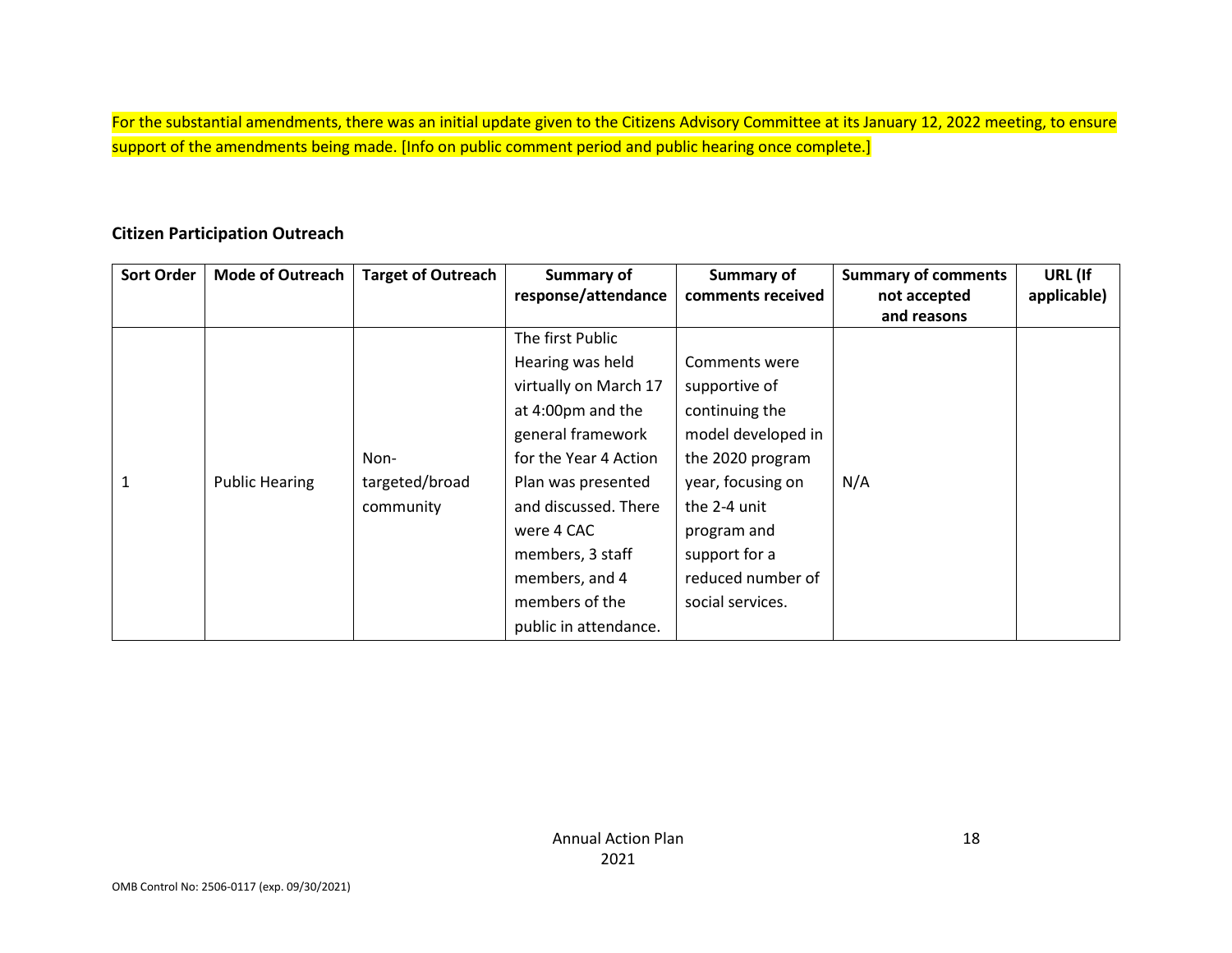| $\overline{2}$ | <b>Public Meeting</b> | Non-<br>targeted/broad<br>community | <b>Citizens Advisory</b><br>Committee meetings<br>(some as hearings),<br>held virtually, all had<br>CDBG program<br>discussions on the<br>agenda, based on<br>HUD, consultant, and<br>staff findings:<br>October 21 at 4:00;<br>November 18 at 4:00;<br>December 17 at 4:00;<br>January 20 at 4:00;<br>February 17 at 4:00;<br>March 17 at 4:00<br>(hearing and regular<br>meeting); and April<br>21 (hearing and<br>regular<br>meeting). Meetings<br>were publicly<br>advertised meetings<br>of the CAC. Meeting<br>notices followed the<br>new CDBG guidelines | <b>Discussions</b><br>included program<br>adjustments,<br>guidance on<br>program delivery,<br>and priorities for<br>future work.<br>Housing is a<br>particular focus of<br>the committee. | N/A |  |
|----------------|-----------------------|-------------------------------------|------------------------------------------------------------------------------------------------------------------------------------------------------------------------------------------------------------------------------------------------------------------------------------------------------------------------------------------------------------------------------------------------------------------------------------------------------------------------------------------------------------------------------------------------------------------|-------------------------------------------------------------------------------------------------------------------------------------------------------------------------------------------|-----|--|
|                |                       |                                     |                                                                                                                                                                                                                                                                                                                                                                                                                                                                                                                                                                  |                                                                                                                                                                                           |     |  |
|                |                       |                                     |                                                                                                                                                                                                                                                                                                                                                                                                                                                                                                                                                                  |                                                                                                                                                                                           |     |  |
|                |                       |                                     |                                                                                                                                                                                                                                                                                                                                                                                                                                                                                                                                                                  |                                                                                                                                                                                           |     |  |
|                |                       |                                     | developed as a result                                                                                                                                                                                                                                                                                                                                                                                                                                                                                                                                            |                                                                                                                                                                                           |     |  |
|                |                       |                                     | of the pandemic.                                                                                                                                                                                                                                                                                                                                                                                                                                                                                                                                                 |                                                                                                                                                                                           |     |  |
|                |                       |                                     |                                                                                                                                                                                                                                                                                                                                                                                                                                                                                                                                                                  |                                                                                                                                                                                           |     |  |
|                |                       |                                     | Attendance included                                                                                                                                                                                                                                                                                                                                                                                                                                                                                                                                              |                                                                                                                                                                                           |     |  |
|                |                       |                                     | CAC members, staff,                                                                                                                                                                                                                                                                                                                                                                                                                                                                                                                                              |                                                                                                                                                                                           |     |  |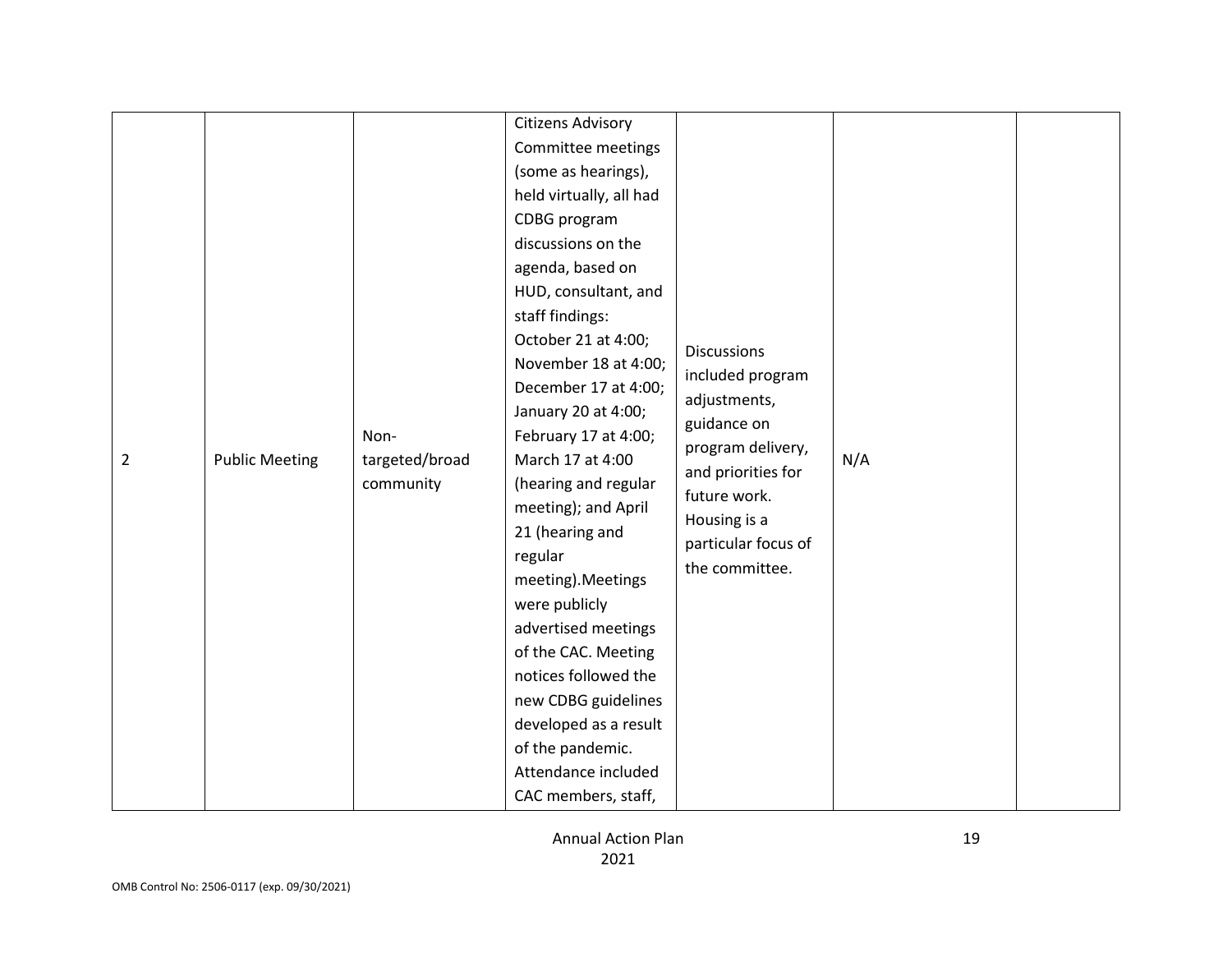| Sort Order | <b>Mode of Outreach</b> | <b>Target of Outreach</b>           | Summary of             | Summary of          | <b>Summary of comments</b> | URL (If     |
|------------|-------------------------|-------------------------------------|------------------------|---------------------|----------------------------|-------------|
|            |                         |                                     | response/attendance    | comments received   | not accepted               | applicable) |
|            |                         |                                     |                        |                     | and reasons                |             |
|            |                         |                                     | and participants in    |                     |                            |             |
|            |                         |                                     | the program.           |                     |                            |             |
|            |                         |                                     | The second Public      | There was a         |                            |             |
|            |                         |                                     | Hearing was held       | presentation of the |                            |             |
|            | <b>Public Hearing</b>   | Non-<br>targeted/broad<br>community | virtually on June 3 at | program and what    |                            |             |
|            |                         |                                     | 4:00pm and the final   | the breakdown was   | N/A                        |             |
| 3          |                         |                                     | draft was presented.   | between these       |                            |             |
|            |                         |                                     | There were 3 CAC       | regular CDBG funds  |                            |             |
|            |                         |                                     | members, 2 staff       | and CDBG-CV         |                            |             |
|            |                         |                                     | members, and 1         | funds, but no       |                            |             |
|            |                         |                                     | member of the public   | formal comments     |                            |             |
|            |                         |                                     | in attendance.         | were made.          |                            |             |
|            |                         | Non-                                | A 30-day public        | One comment was     |                            |             |
|            | <b>Public Comment</b>   |                                     | comment period was     | received about      |                            |             |
| 4          | Period                  | targeted/broad                      | open from May 14 to    | minor formatting    | N/A                        |             |
|            |                         | community                           | June 14.               | typos in the plan.  |                            |             |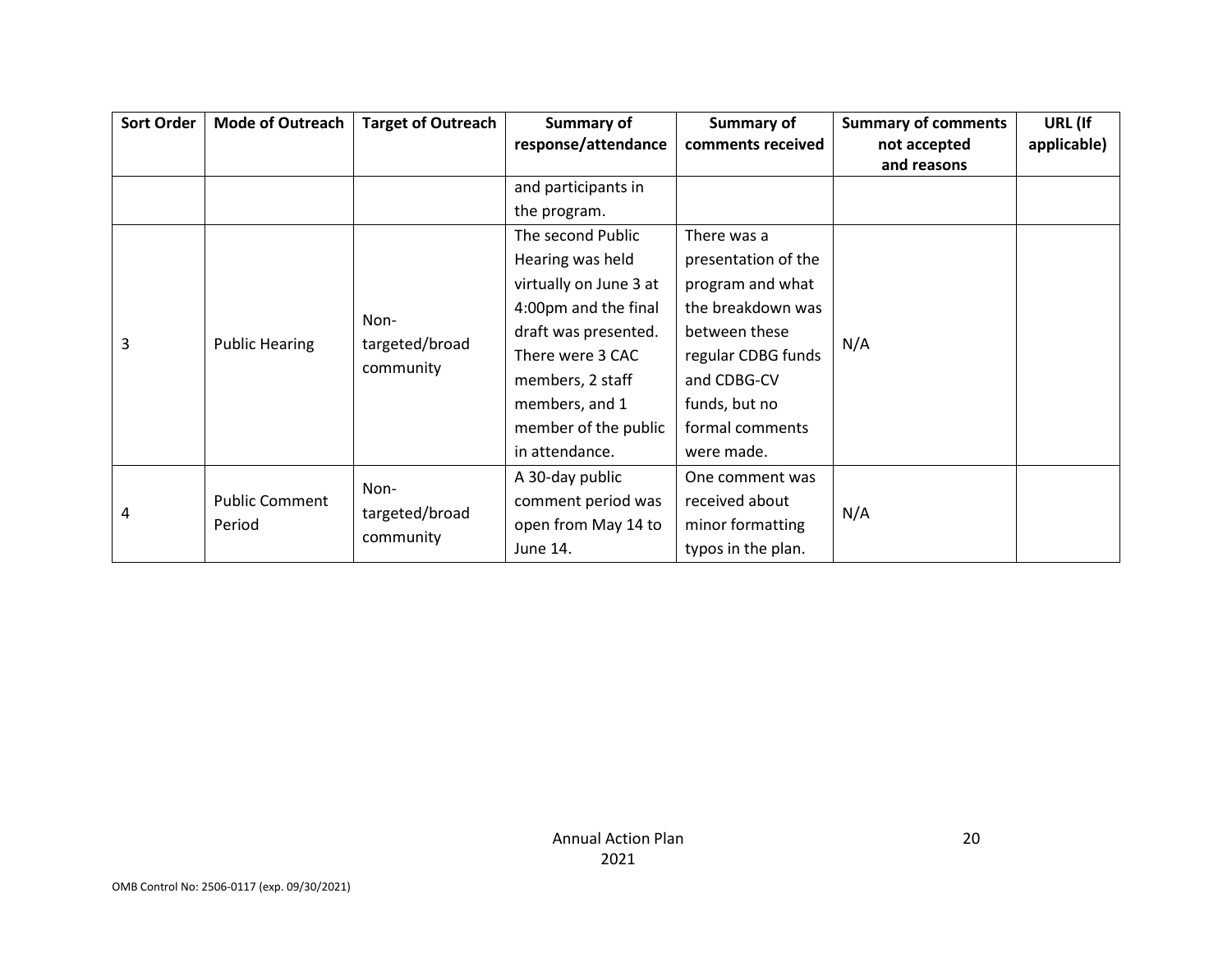| Sort Order              | <b>Mode of Outreach</b> | <b>Target of Outreach</b>   | Summary of              | <b>Summary of</b> | <b>Summary of comments</b> | URL (If     |
|-------------------------|-------------------------|-----------------------------|-------------------------|-------------------|----------------------------|-------------|
|                         |                         |                             | response/attendance     | comments received | not accepted               | applicable) |
|                         |                         |                             |                         |                   | and reasons                |             |
|                         |                         |                             | The final draft was     |                   |                            |             |
|                         |                         |                             | presented to            |                   |                            |             |
|                         |                         |                             | <b>Biddeford City</b>   |                   |                            |             |
|                         |                         |                             | Council on June 15,     |                   |                            |             |
|                         |                         | Non-                        | 2021. There were no     |                   |                            |             |
| 5                       | <b>Public Meeting</b>   |                             | comments from the       | N/A               | N/A                        |             |
|                         |                         | targeted/broad<br>community | public or City Council. |                   |                            |             |
|                         |                         |                             | All Councilors were     |                   |                            |             |
|                         |                         |                             | present and the vote    |                   |                            |             |
|                         |                         |                             | was unanimous in        |                   |                            |             |
|                         |                         |                             | favor of approving      |                   |                            |             |
|                         |                         |                             | the plan.               |                   |                            |             |
|                         |                         |                             | The substantial         |                   |                            |             |
|                         |                         | Non-                        | amendments were         | [insert any       |                            |             |
| $6\overline{6}$         | <b>Public Hearing</b>   | targeted/broad              | presented at a public   | comments]         |                            |             |
|                         |                         | community                   | hearing on [add date    |                   |                            |             |
|                         |                         |                             | once complete].         |                   |                            |             |
|                         |                         | Non-                        | A 30-day public         |                   |                            |             |
|                         | <b>Public Comment</b>   | targeted/broad              | comment period was      | [insert any       |                            |             |
| $\overline{\mathbf{7}}$ | Period                  | community                   | open from [add dates    | comments]         |                            |             |
|                         |                         |                             | once complete].         |                   |                            |             |

**Table 4 – Citizen Participation Outreach**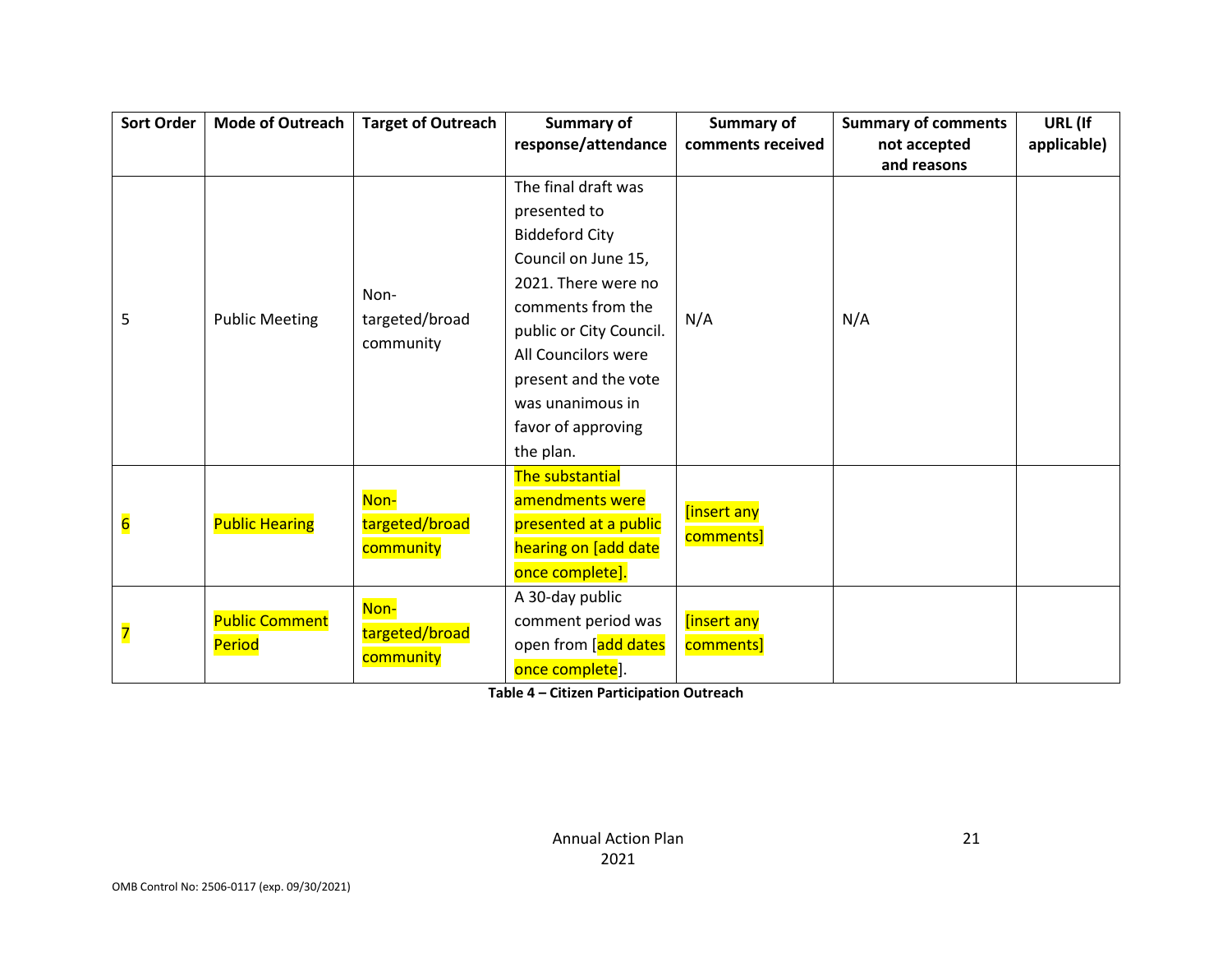# **Expected Resources**

## **AP-15 Expected Resources – 91.220(c)(1,2)**

#### **Introduction**

The City will continue to support the three social service agencies as before (Seeds of Hope, Apex Community Hub, and Meals on Wheels), with the remainder of the funds focused on rehabilitation assistance to **owner-occupied** 2- to 4-unit housing structures, creating 10-year affordability windows for 51% of the units at 80% of median. The City has also received resources from the HUD Lead Program and Maine Housing to augment the rehab program. The plan is amended to allow nonprofits and eligible properties outside the Census tracts to apply, and to divert some rehabilitation funds to ADA improvements to City Hall.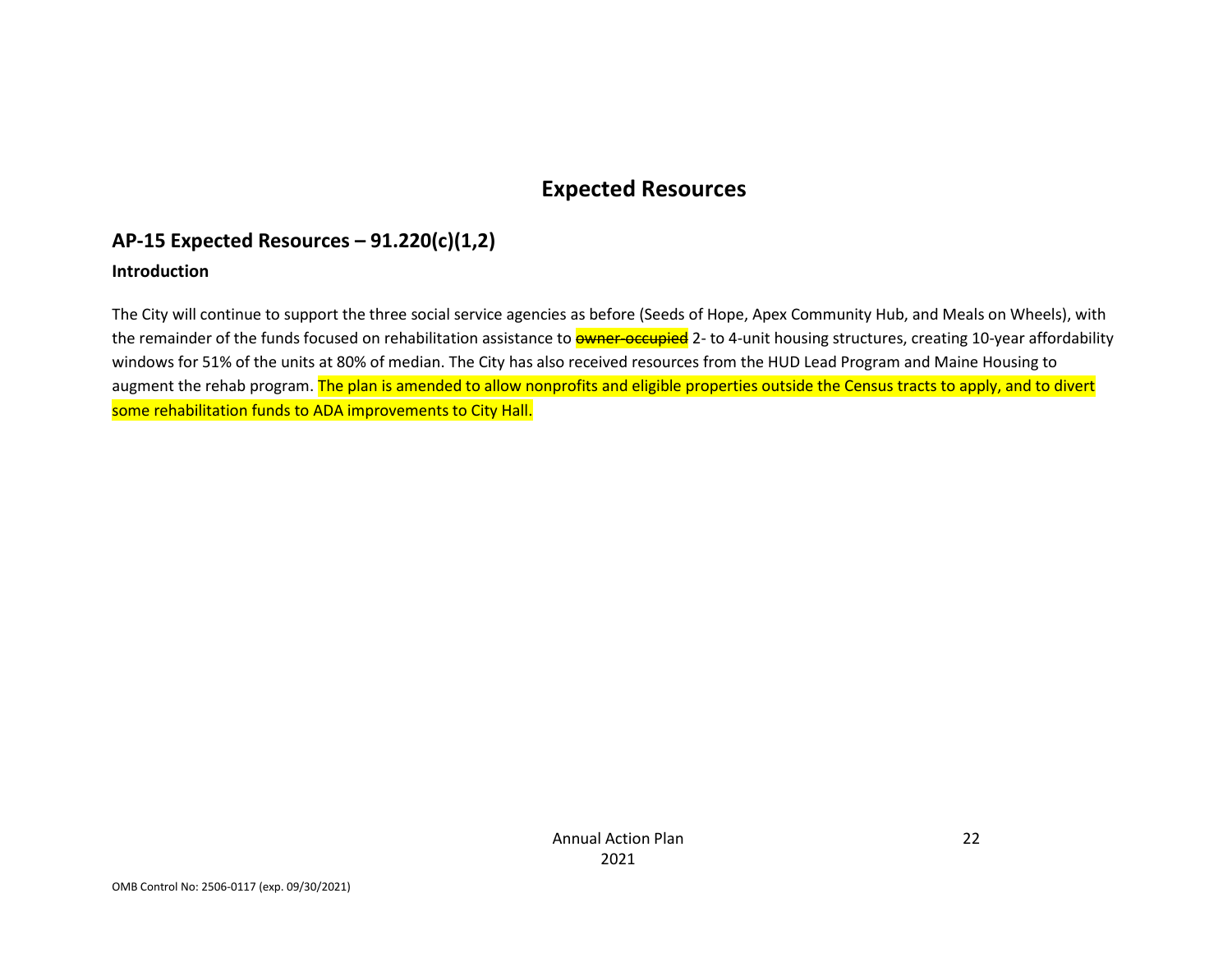#### **Anticipated Resources**

| Program     | <b>Source</b>       | <b>Uses of Funds</b>                                                                 |                              |                    | <b>Expected Amount Available Year 1</b> |           | <b>Expected</b>                                       | <b>Narrative Description</b>                                                                                                                                                                                      |
|-------------|---------------------|--------------------------------------------------------------------------------------|------------------------------|--------------------|-----------------------------------------|-----------|-------------------------------------------------------|-------------------------------------------------------------------------------------------------------------------------------------------------------------------------------------------------------------------|
|             | of Funds            |                                                                                      | Annual<br><b>Allocation:</b> | Program<br>Income: | <b>Prior Year</b><br><b>Resources:</b>  | Total:    | Amount<br><b>Available</b><br>Remainder<br>of ConPlan |                                                                                                                                                                                                                   |
| <b>CDBG</b> | public -<br>federal | Acquisition<br>Admin and<br>Planning<br>Economic<br>Development<br>Housing<br>Public |                              |                    |                                         |           |                                                       | Of the annual allocation, 15% will go<br>toward public services (three agencies),<br>20% toward admin, and remaining<br>funds plus rollover will be focused on<br>the 2-4 unit housing rehabilitation<br>program. |
|             |                     | Improvements<br><b>Public Services</b>                                               | 439,734                      | 0                  | 598,186                                 | 1,037,920 | 439,734                                               | Amendment to divert some of the 2-4<br>unit program funds to ADA transition<br>plan items / accessibility improvements.                                                                                           |

**Table 5 - Expected Resources – Priority Table**

### **Explain how federal funds will leverage those additional resources (private, state and local funds), including a description of how matching requirements will be satisfied**

The CDBG, Lead, and Maine Housing funds have been used together to target CDBG eligible neighborhoods with housing improvements through investment.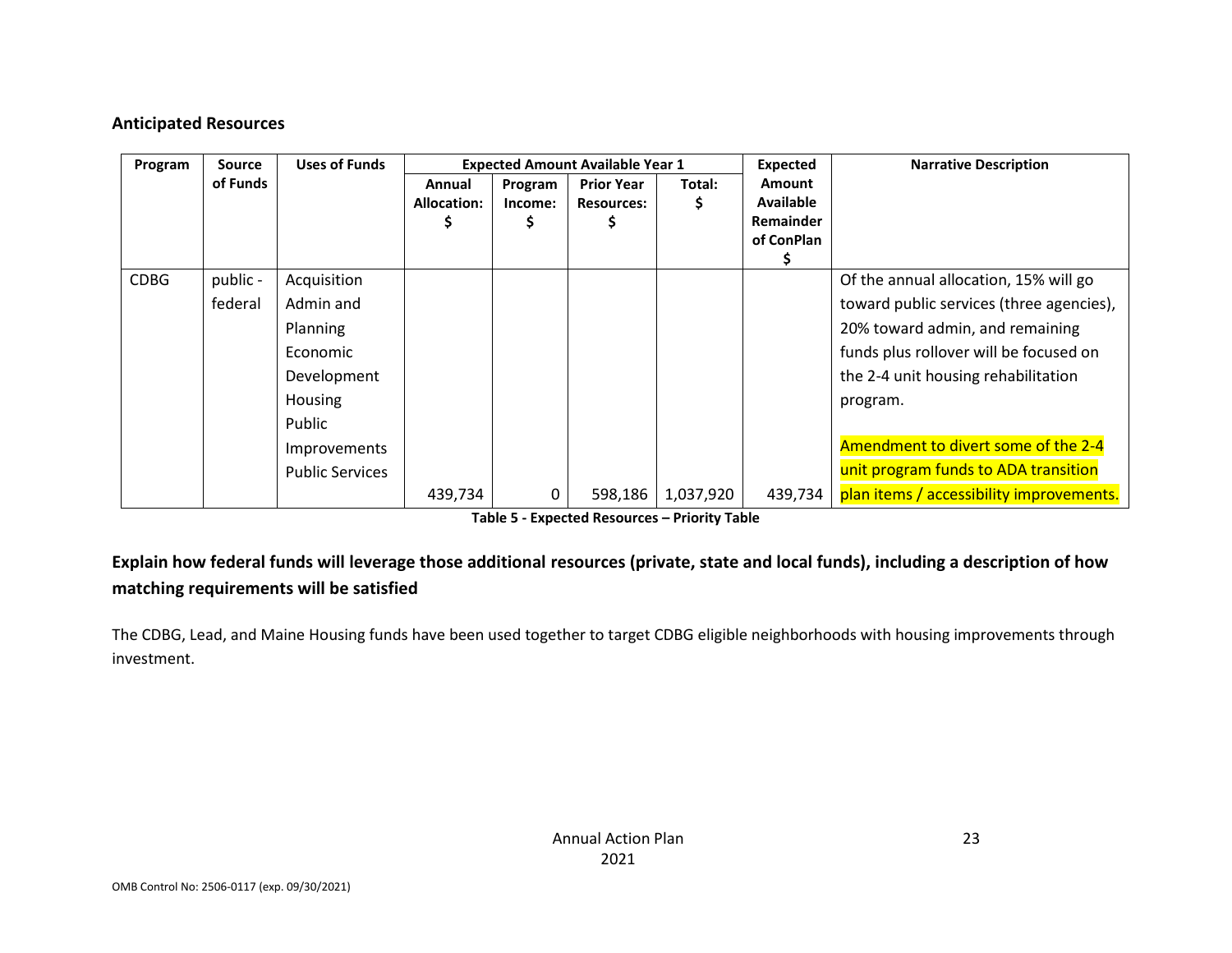### **If appropriate, describe publically owned land or property located within the jurisdiction that may be used to address the needs identified in the plan**

There is a property in one of the target downtown tracts that will be used for a 33-unit family housing development.

#### **Discussion**

The Affirmative Fair housing planning identified issues of Lead throughout the core area. Further City inspections uncovered serious health and safety issues. Identified in this process is a concentration of owner occupied 2-4 unit structures. The CDBG funds will leverage the Maine Housing funds. The Lead program application was similarly developed and can be combined with either program, as appropriate.

Housing and equity are top priorities for the CAC and the group will continue to address these during the program year.

The City assisted with a bill for an affordable housing TIF that we can use in CDBG-eligible districts. Housing TIF money can also be used toward homeless assistance funds and other housing rehab programs to further the preservation of affordable housing units. Program details will develop during this program year.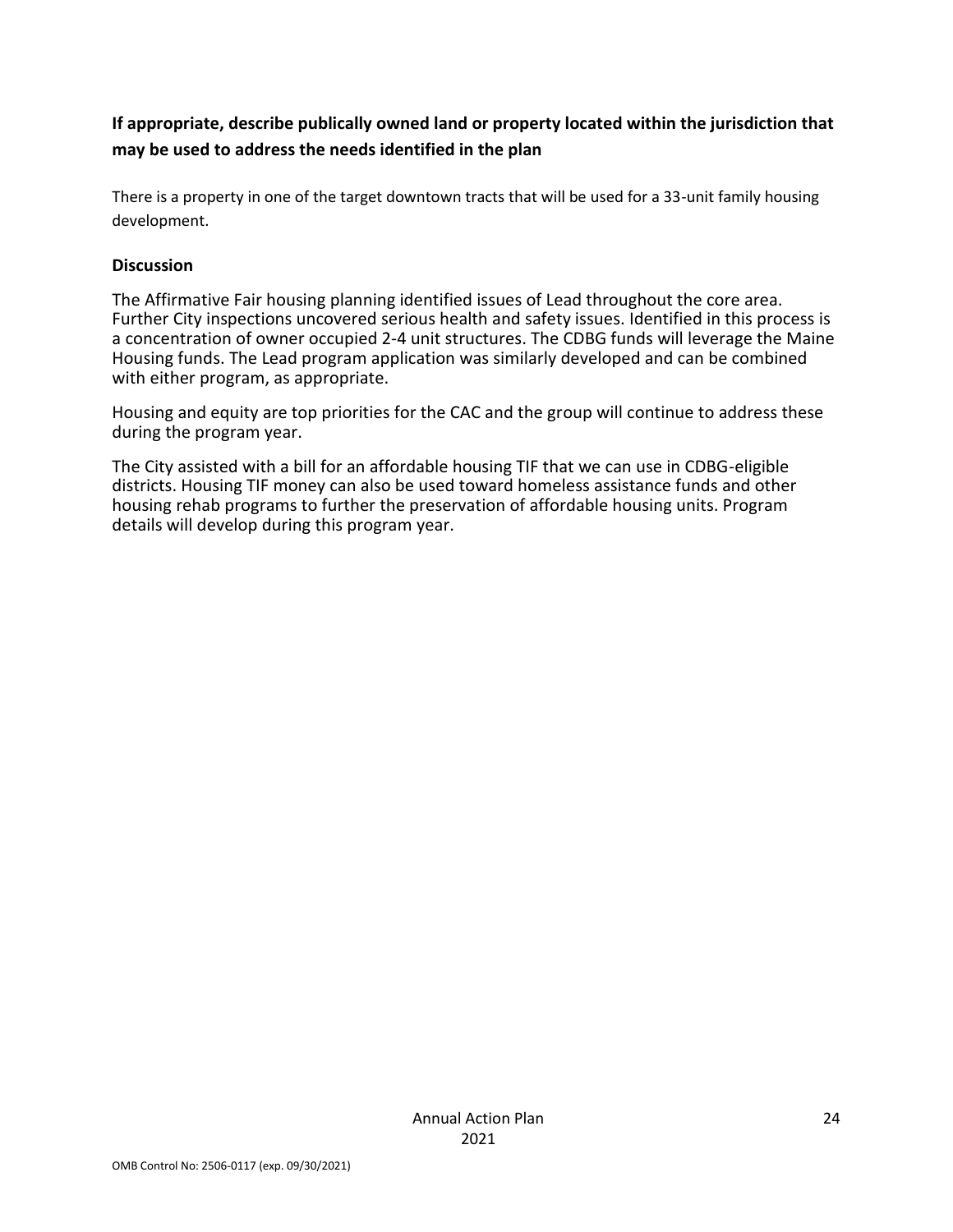# **Annual Goals and Objectives**

# **AP-20 Annual Goals and Objectives**

#### **Goals Summary Information**

| Sort           | <b>Goal Name</b>       | <b>Start</b> | End  | Category               | Geographic      | <b>Needs Addressed</b> | <b>Funding</b> | <b>Goal Outcome Indicator</b>                       |  |
|----------------|------------------------|--------------|------|------------------------|-----------------|------------------------|----------------|-----------------------------------------------------|--|
| Order          |                        | Year         | Year |                        | Area            |                        |                |                                                     |  |
|                | Housing                | 2018         | 2023 | Affordable Housing     |                 | Housing                | CDBG:          | Rental units rehabilitated: 10 Household            |  |
|                |                        |              |      | <b>Homeless</b>        |                 |                        | \$519,268      | <b>Housing Unit</b>                                 |  |
|                |                        |              |      | Non-Homeless           |                 |                        |                | Homeowner Housing Rehabilitated: 5                  |  |
|                |                        |              |      | <b>Special Needs</b>   |                 |                        |                | <b>Household Housing Unit</b>                       |  |
| $\overline{2}$ | <b>Social Services</b> | 2018         | 2023 | Non-Housing            |                 | <b>Social Services</b> | CDBG:          | Public service activities other than                |  |
|                |                        |              |      | Community              |                 |                        | \$65,960       | Low/Moderate Income Housing Benefit:                |  |
|                |                        |              |      | Development            |                 |                        |                | 110 Persons Assisted                                |  |
|                |                        |              |      | <b>Social Services</b> |                 |                        |                | Homeless Person Overnight Shelter: 15               |  |
|                |                        |              |      |                        |                 |                        |                | Persons Assisted                                    |  |
| З              | <b>Public</b>          | 2018         | 2023 | Other - Public         |                 | <b>Public</b>          | \$208,000      | <b>Public Facility or Infrastructure Activities</b> |  |
|                | Infrastructure         |              |      | Infrastructure         |                 | Infrastructure         |                | other than Low/Moderate Income                      |  |
|                |                        |              |      |                        |                 |                        |                | <b>Housing Benefit: 4,597 Persons Assisted</b>      |  |
| 4              | Administration         | 2018         | 2023 | Administration         | <b>CITYWIDE</b> | Administration         | CDBG:          | Other: 1 Other                                      |  |
|                |                        |              |      |                        |                 |                        | \$86,670       |                                                     |  |

**Table 6 – Goals Summary**

**Goal Descriptions**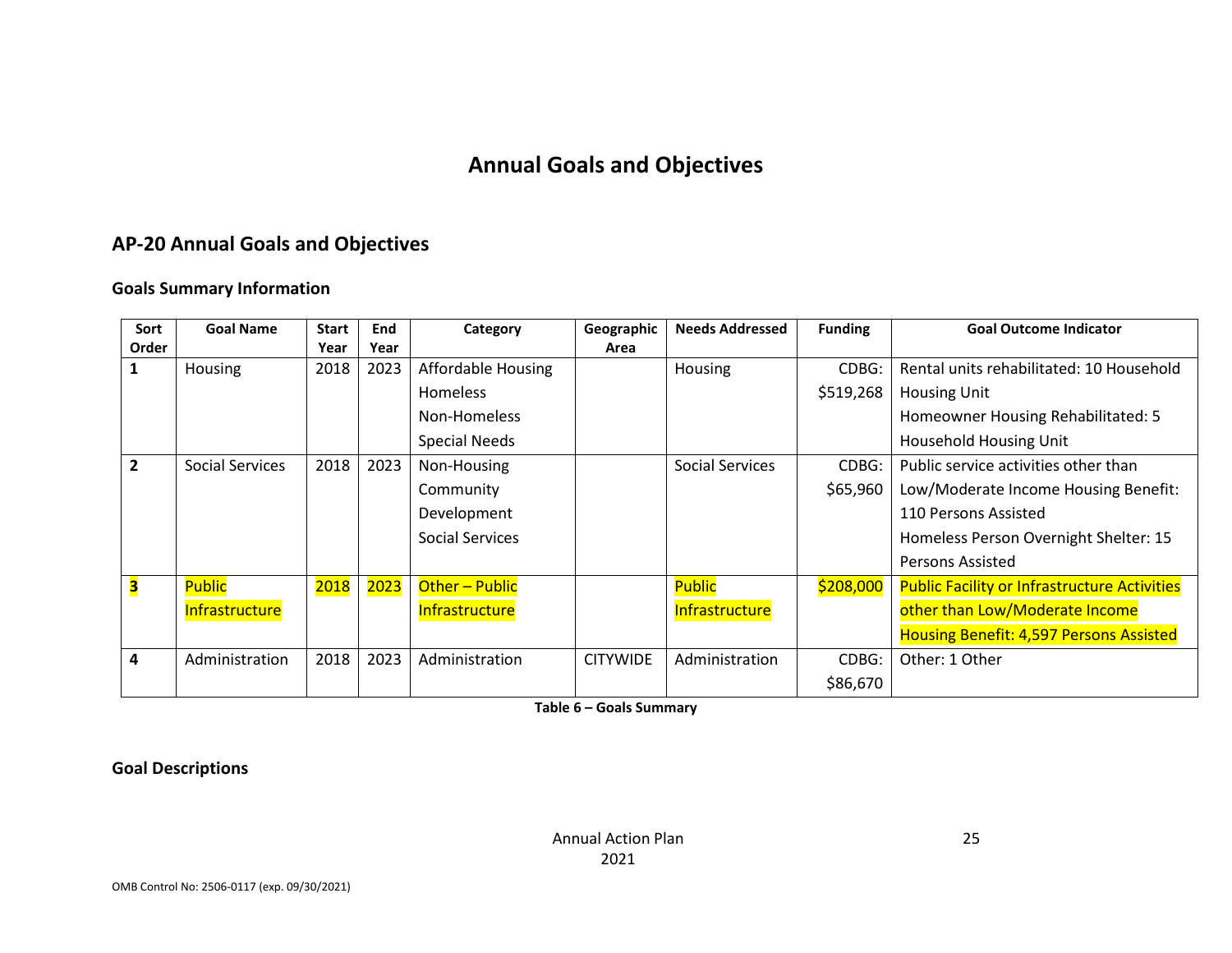| 1              | <b>Goal Name</b>           | Housing                                                                                                                                                                                                                                                                                                                                                                                      |
|----------------|----------------------------|----------------------------------------------------------------------------------------------------------------------------------------------------------------------------------------------------------------------------------------------------------------------------------------------------------------------------------------------------------------------------------------------|
|                | Goal<br><b>Description</b> | Funds will support the rehabiltation of both owner-occupied and non-profit-owned residential buildings of 2 to 4 units in<br>the target area. There is a rehab specialist to assist with projects, projects must meet LMI requirements, and property<br>owners are required to maintain affordability on rehabbed units for 10 years.                                                        |
| $\overline{2}$ | <b>Goal Name</b>           | <b>Social Services</b>                                                                                                                                                                                                                                                                                                                                                                       |
|                | Goal<br><b>Description</b> | Funds will support three social service agencies: two hubs that serve target CDBG areas and a Meals on Wheels program.<br>The hubs provide a variety of services to low- to moderate-income individuals and families. Additional CDBG-CV funds<br>will be used for a community support program addressing substance use, mental health concerns, and housing insecurity<br>and homelessness. |
| 3              | <b>Goal Name</b>           | <b>Public Infrastructure</b>                                                                                                                                                                                                                                                                                                                                                                 |
|                | Goal<br><b>Description</b> | Funds will support accessibility improvements to Biddeford's City Hall building, as identified in the city's ADA transition<br>plan. Removal of barriers will allow improved access for persons with disabilities.                                                                                                                                                                           |
| 4              | <b>Goal Name</b>           | Administration                                                                                                                                                                                                                                                                                                                                                                               |
|                | Goal<br><b>Description</b> | Administration is to be funded for office staff, equipment, supplies, and any other administrative expenses.                                                                                                                                                                                                                                                                                 |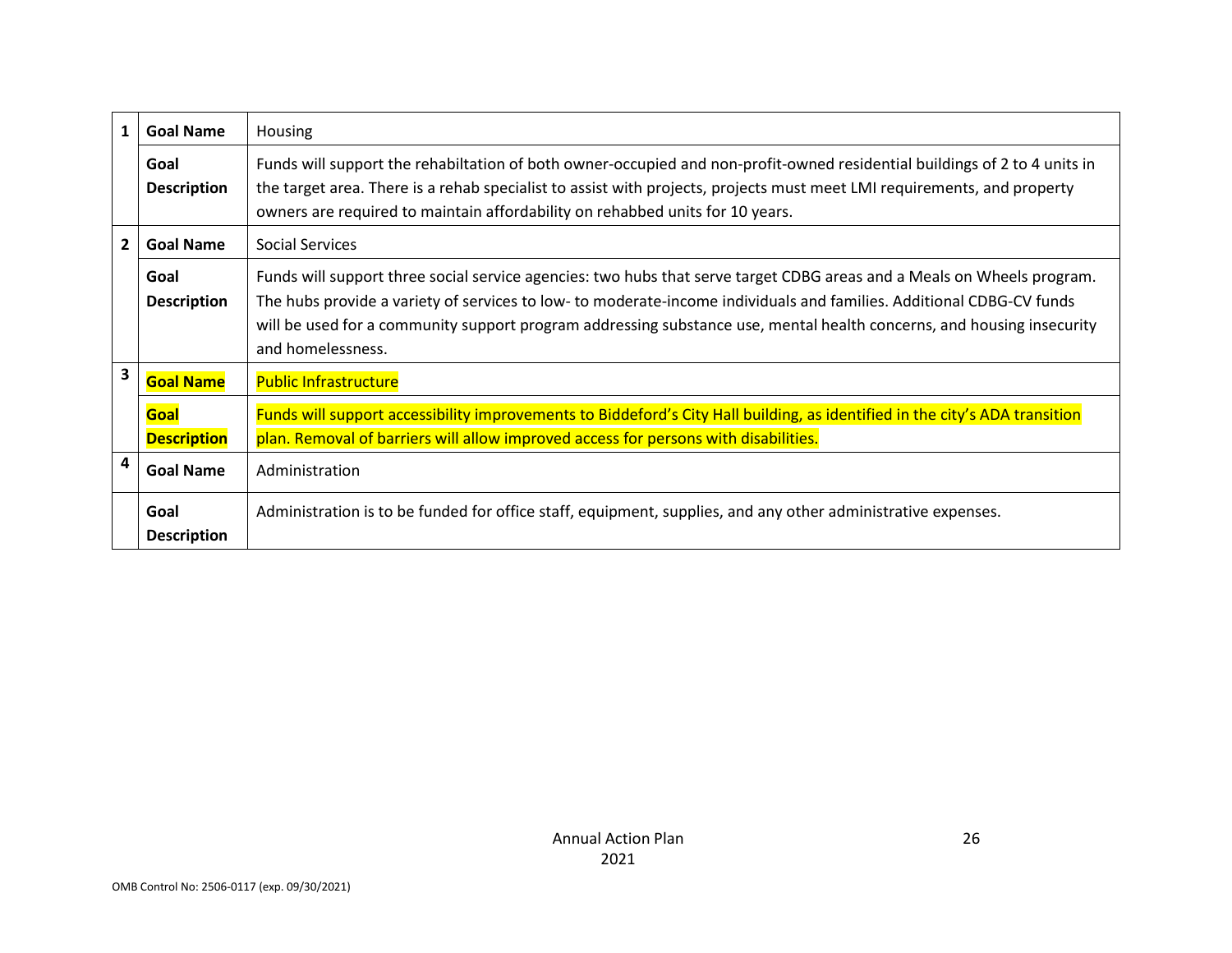# **Projects**

# **AP-35 Projects – 91.220(d)**

#### **Introduction**

Programs supported will be the three social service agencies and housing rehab.

#### **Projects**

| # | <b>Project Name</b>                                   |
|---|-------------------------------------------------------|
| 1 | <b>Owner Occupied</b> 2-4 Unit Housing Rehabilitation |
| 2 | 2 to 4 Unit Housing Rehab Project Delivery            |
| 3 | Southern Maine Agency on Aging-Meals on Wheels        |
| 4 | Neighborhood Hub Program                              |
| 5 | Seeds of Hope                                         |
| 6 | Administration                                        |
|   | <b>ADA Accessibility Improvements</b>                 |

**Table 7 - Project Information**

#### **Describe the reasons for allocation priorities and any obstacles to addressing underserved needs**

The City continues to focus its efforts on target Census tracts, supporting two hubs and rehabilitation of owner-occupied 2- to 4-unit structures to preserve safe, healthy, and affordable housing. These are priorities due to high rates of LMI households in these tracts and health and safety issues in housing. COVID has been an obstacle to in-person outreach, which is more effective in connecting with and helping those who need assistance. Housing costs are also rising, making it challenging to preserve affordability.

The ADA Accessibility Improvements project is being added in order to address findings from the ADA Transition Plan, and the Housing Rehabilitation project is being updated to allow nonprofits and eligible properties outside the target Census tracts to apply.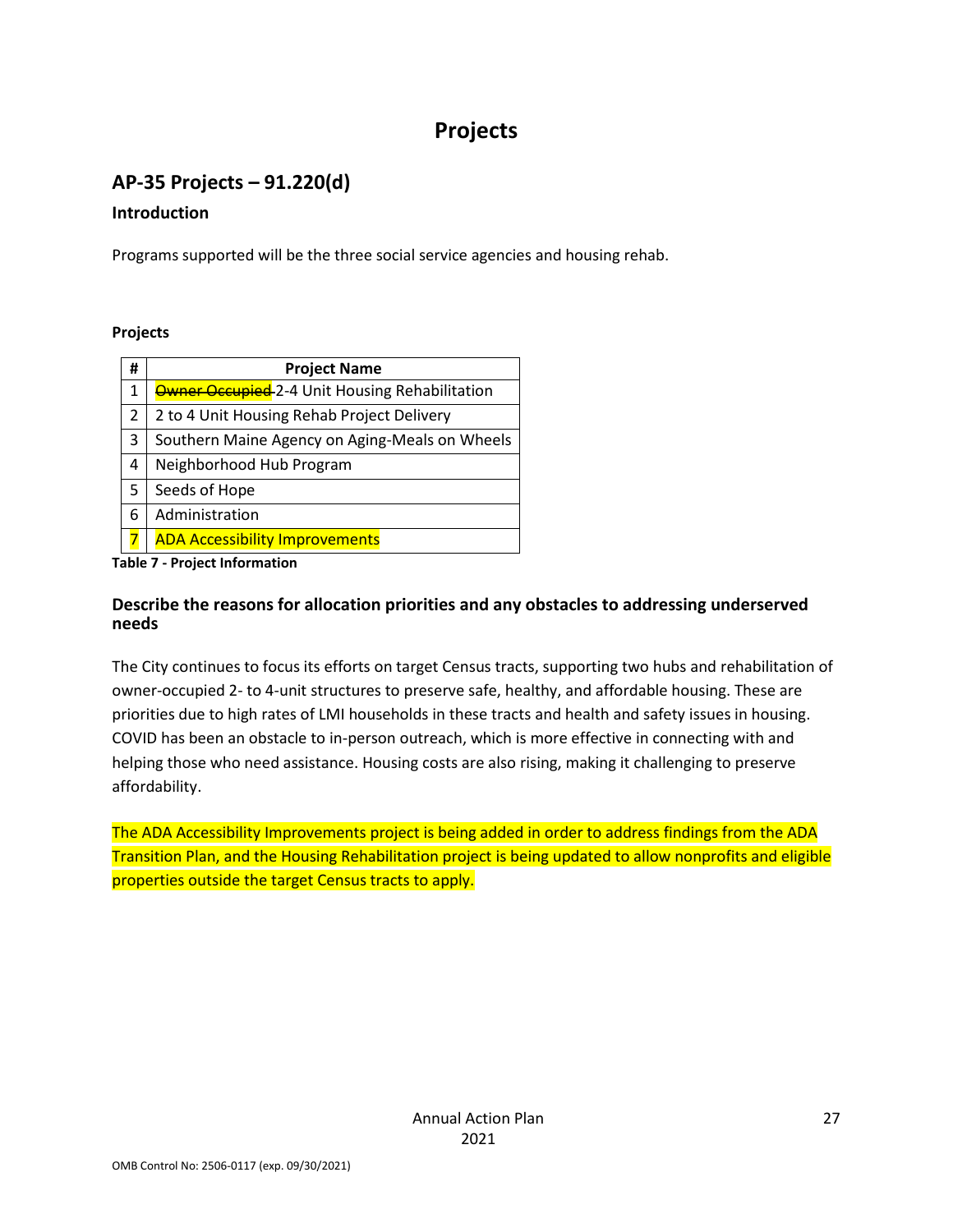# **AP-38 Project Summary**

**Project Summary Information**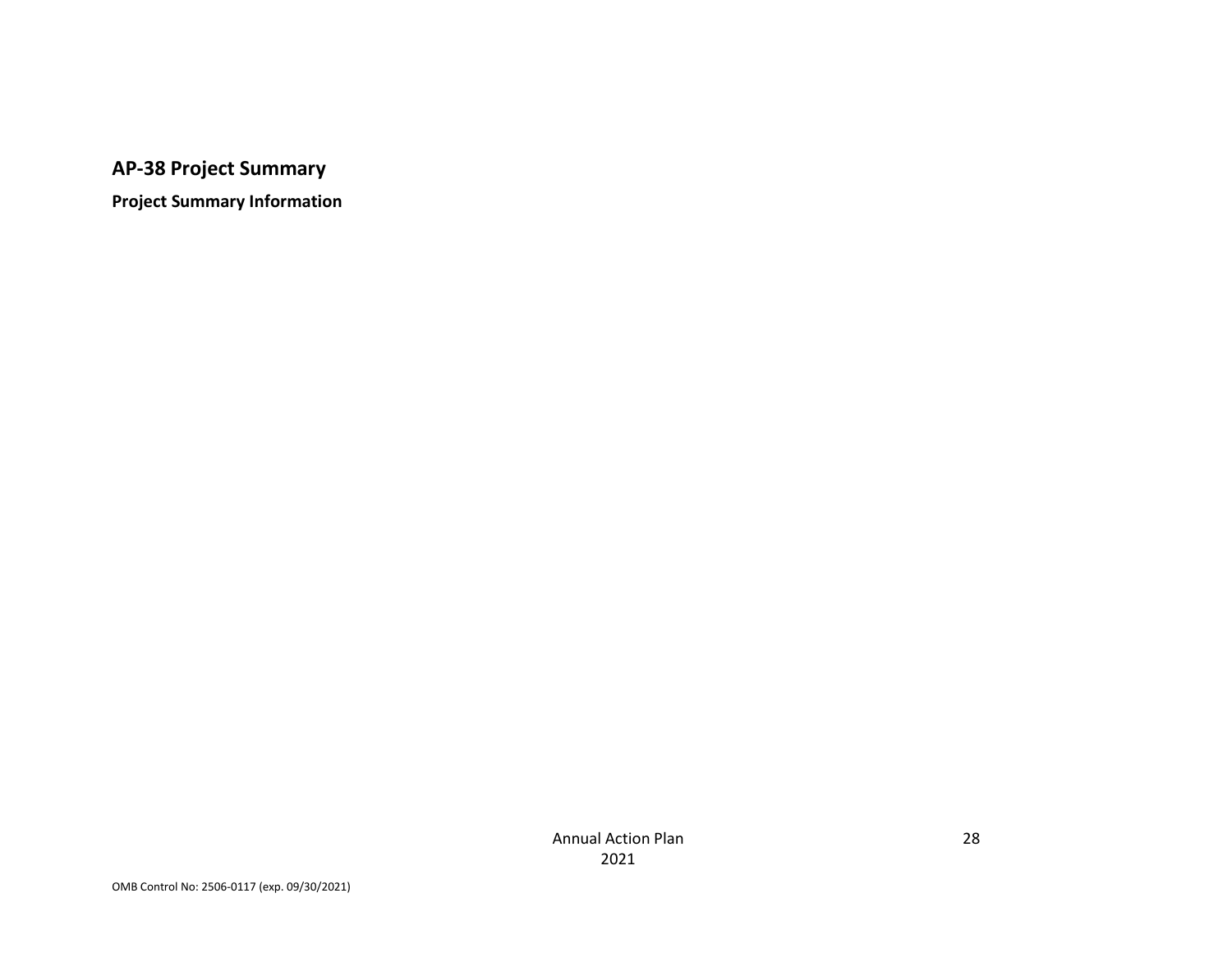| $\mathbf{1}$   | <b>Project Name</b>                                                                                           | 2- to 4- Unit Housing Rehabilitation Program                                                                                                                         |
|----------------|---------------------------------------------------------------------------------------------------------------|----------------------------------------------------------------------------------------------------------------------------------------------------------------------|
|                | <b>Target Area</b>                                                                                            | Priority 1. CDBG designated census tracts of 252.01 and 252.02. Priority 2.<br>Citywide.                                                                             |
|                | <b>Goals Supported</b>                                                                                        | Housing                                                                                                                                                              |
|                | <b>Needs Addressed</b>                                                                                        | Housing                                                                                                                                                              |
|                | <b>Funding</b>                                                                                                | CDBG: \$519,268                                                                                                                                                      |
|                | <b>Description</b>                                                                                            | Rehabilitation of 2 to 4-unit housing, with 51% of the units being affordable<br>at no more than 80% of median income for 10 years, following this priority<br>list: |
|                |                                                                                                               | 1. owner occupants of 2- to 4-unit residential rental properties in eligible<br><b>Census tracts</b>                                                                 |
|                |                                                                                                               | 2. nonprofit owners of 2- to 4-unit residential rental properties in eligible<br><b>Census tracts</b>                                                                |
|                |                                                                                                               | 3. owner occupants or nonprofit owners of 2- to 4-unit residential rental                                                                                            |
|                |                                                                                                               | properties outside of eligible Census tracts                                                                                                                         |
|                | <b>Target Date</b>                                                                                            | 6/30/2022                                                                                                                                                            |
|                | <b>Estimate the</b><br>number and type<br>of families that<br>will benefit from<br>the proposed<br>activities | 15 housing units with at least 8 units retaining 80% affordability                                                                                                   |
|                | Location<br><b>Description</b>                                                                                | Priority 1. CDBG designated census tracts of 252.01 and 252.02. Priority 2.<br>Citywide.                                                                             |
|                | <b>Planned Activities</b>                                                                                     | Rehabilitation of units in accordance with CDBG rules.                                                                                                               |
| $\overline{2}$ | <b>Project Name</b>                                                                                           | 2 to 4 Unit Housing Rehabilitation Project Delivery                                                                                                                  |
|                | <b>Target Area</b>                                                                                            | Priority 1. CDBG designated census tracts of 252.01 and 252.02. Priority 2.<br>Citywide.                                                                             |
|                | <b>Goals Supported</b>                                                                                        | Housing                                                                                                                                                              |
|                | <b>Needs Addressed</b>                                                                                        | Housing                                                                                                                                                              |
|                | <b>Funding</b>                                                                                                | CDBG: \$51,830                                                                                                                                                       |
|                | <b>Description</b>                                                                                            | Project to include 2- to 4-Unit Housing Rehabilitation Delivery Costs                                                                                                |
|                | <b>Target Date</b>                                                                                            | 6/30/2022                                                                                                                                                            |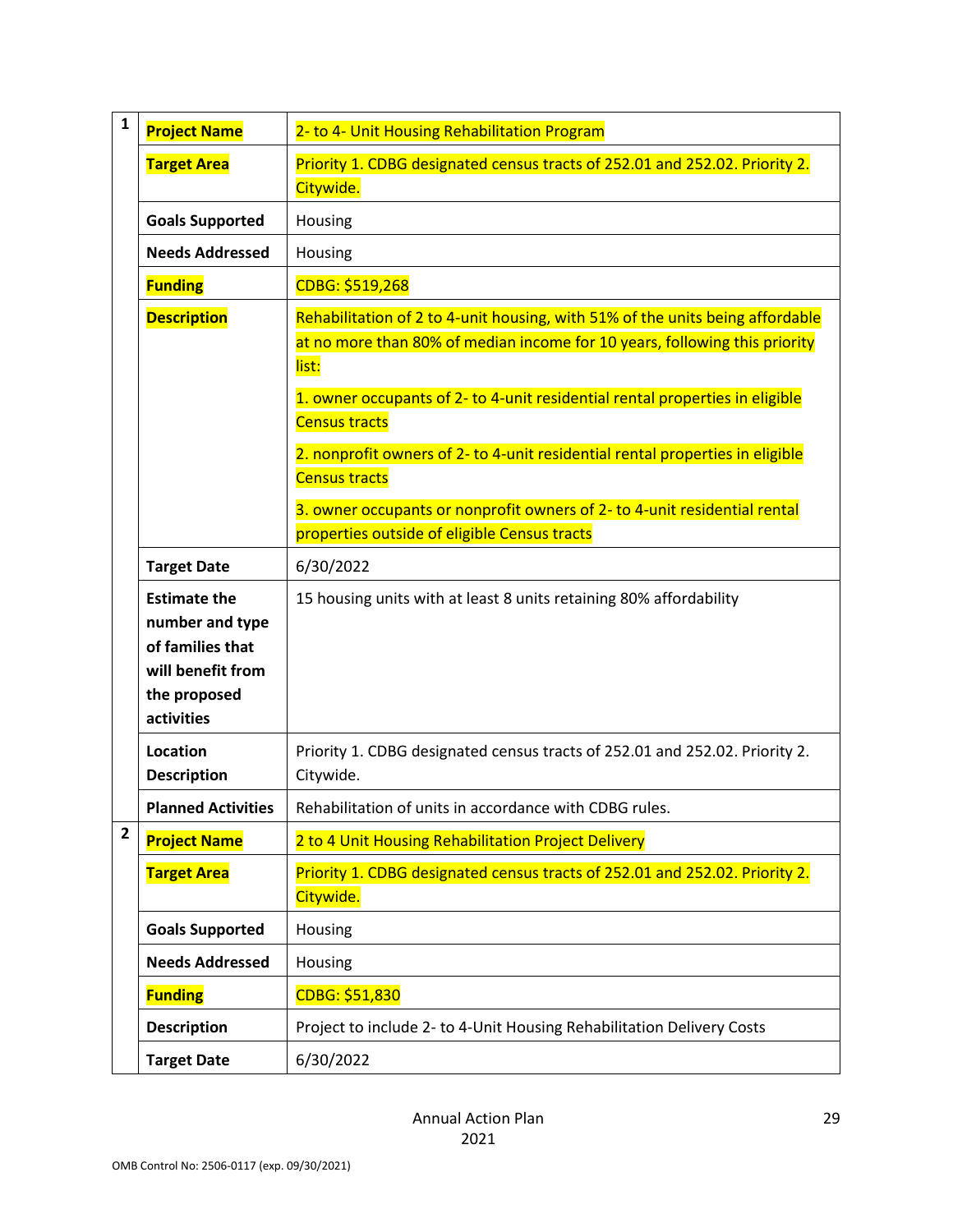|                         | <b>Estimate the</b><br>number and type<br>of families that<br>will benefit from<br>the proposed<br>activities | 15 LMI households                                                                                                                       |
|-------------------------|---------------------------------------------------------------------------------------------------------------|-----------------------------------------------------------------------------------------------------------------------------------------|
|                         | <b>Location</b><br><b>Description</b>                                                                         | Priority 1. CDBG designated census tracts of 252.01 and 252.02. Priority 2.<br>Citywide.                                                |
|                         | <b>Planned Activities</b>                                                                                     | Rehab delivery costs for 2- to 4- Unit housing rehabilitation program                                                                   |
| 3                       | <b>Project Name</b>                                                                                           | Southern Maine Agency on Aging-Meals on Wheels                                                                                          |
|                         | <b>Target Area</b>                                                                                            | <b>CITYWIDE</b>                                                                                                                         |
|                         | <b>Goals Supported</b>                                                                                        | <b>Social Services</b>                                                                                                                  |
|                         | <b>Needs Addressed</b>                                                                                        | <b>Social Services</b>                                                                                                                  |
|                         | <b>Funding</b>                                                                                                | CDBG: \$13,000                                                                                                                          |
|                         | <b>Description</b>                                                                                            | Provide 75 households with 8,200 meals during the program year                                                                          |
|                         | <b>Target Date</b>                                                                                            | 6/30/2022                                                                                                                               |
|                         | <b>Estimate the</b><br>number and type<br>of families that<br>will benefit from<br>the proposed<br>activities | 75 households, 8,200 meals.                                                                                                             |
|                         | Location<br><b>Description</b>                                                                                | Citywide                                                                                                                                |
|                         | <b>Planned Activities</b>                                                                                     | Distribution of meals to seniors                                                                                                        |
| $\overline{\mathbf{4}}$ | <b>Project Name</b>                                                                                           | Neighborhood Hub Program                                                                                                                |
|                         | <b>Target Area</b>                                                                                            |                                                                                                                                         |
|                         | <b>Goals Supported</b>                                                                                        | <b>Social Services</b>                                                                                                                  |
|                         | <b>Needs Addressed</b>                                                                                        | <b>Social Services</b>                                                                                                                  |
|                         | <b>Funding</b>                                                                                                | CDBG: \$31,360                                                                                                                          |
|                         | <b>Description</b>                                                                                            | Providing social services and referrals to neighborhood residents at 46<br>Sullivan Street, in the so-called Bacon Street neighborhood. |
|                         | <b>Target Date</b>                                                                                            | 6/30/2022                                                                                                                               |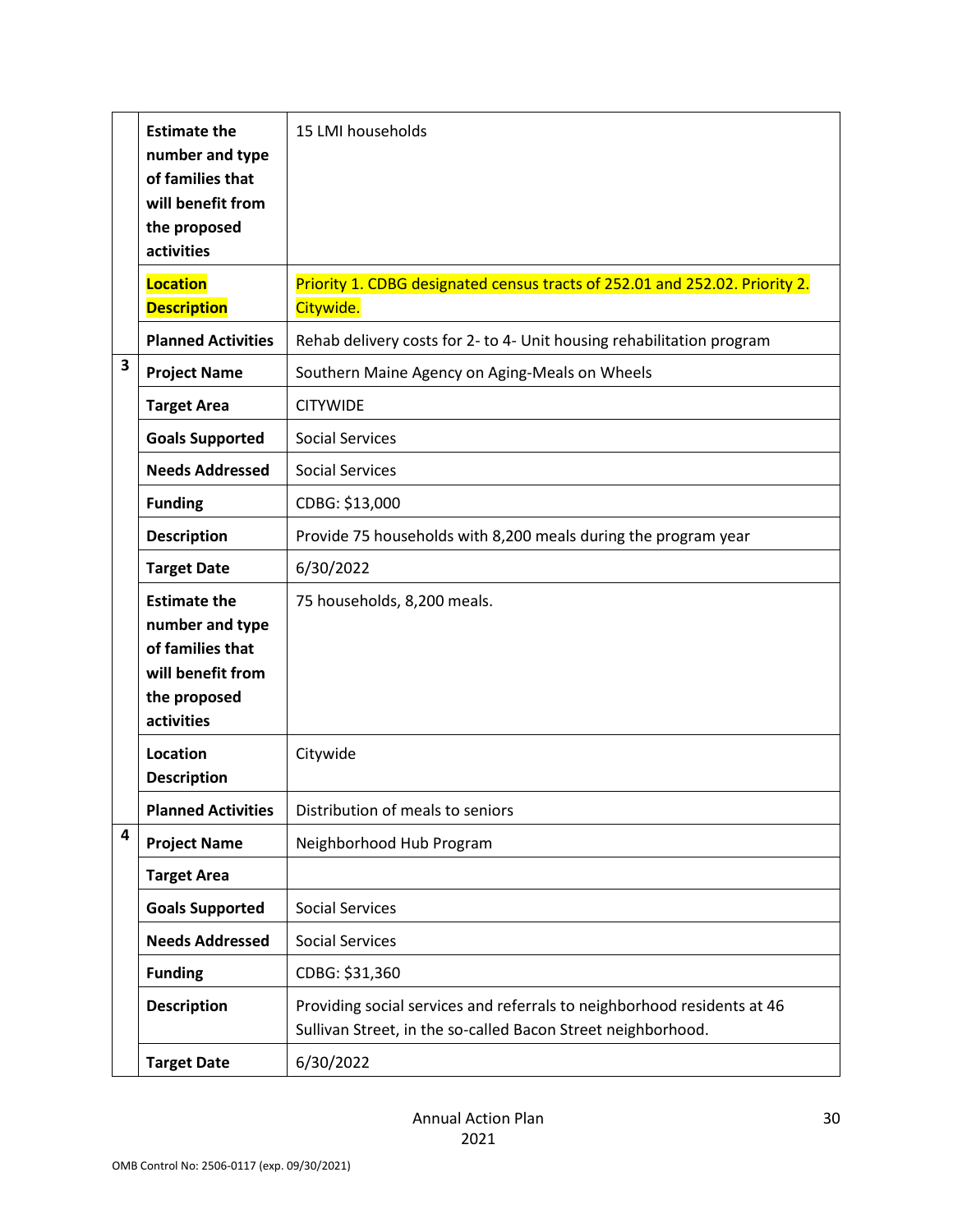|   | <b>Estimate the</b><br>number and type<br>of families that<br>will benefit from<br>the proposed<br>activities | 20 LMI individuals                                                                                                                                                                                                                                                                                                                                                                                                                                                                                                                                                                                                                                                                                                                                |
|---|---------------------------------------------------------------------------------------------------------------|---------------------------------------------------------------------------------------------------------------------------------------------------------------------------------------------------------------------------------------------------------------------------------------------------------------------------------------------------------------------------------------------------------------------------------------------------------------------------------------------------------------------------------------------------------------------------------------------------------------------------------------------------------------------------------------------------------------------------------------------------|
|   | Location<br><b>Description</b>                                                                                | Individuals within Block Group 1, Census Tract 252.02.                                                                                                                                                                                                                                                                                                                                                                                                                                                                                                                                                                                                                                                                                            |
|   | <b>Planned Activities</b>                                                                                     | The Apex Community Hub serves neighborhood residents, particularly<br>families with children. The Hub is provided as a place for community<br>members to connect with each other and to find resources that address a<br>number of socioeconomic challenges. Apex provides direct support when<br>possible, and in all other cases, refers out to their network of community<br>partners that are appropriate for the particular issue being addressed. They<br>will also provide information on various programs available $-$ e.g. early<br>childhood development through Biddeford Ready, lead paint prevention<br>through the city, immigrant assistance through a number of partners<br>working directly with the immigrant population, etc. |
| 5 | <b>Project Name</b>                                                                                           | Seeds of Hope                                                                                                                                                                                                                                                                                                                                                                                                                                                                                                                                                                                                                                                                                                                                     |
|   | <b>Target Area</b>                                                                                            |                                                                                                                                                                                                                                                                                                                                                                                                                                                                                                                                                                                                                                                                                                                                                   |
|   | <b>Goals Supported</b>                                                                                        | <b>Social Services</b>                                                                                                                                                                                                                                                                                                                                                                                                                                                                                                                                                                                                                                                                                                                            |
|   | <b>Needs Addressed</b>                                                                                        | <b>Social Services</b>                                                                                                                                                                                                                                                                                                                                                                                                                                                                                                                                                                                                                                                                                                                            |
|   | <b>Funding</b>                                                                                                | CDBG: \$21,600                                                                                                                                                                                                                                                                                                                                                                                                                                                                                                                                                                                                                                                                                                                                    |
|   | <b>Description</b>                                                                                            | Coordination and intake of those seeking shelter in cold or inclement<br>weather.                                                                                                                                                                                                                                                                                                                                                                                                                                                                                                                                                                                                                                                                 |
|   | <b>Target Date</b>                                                                                            | 3/31/2022                                                                                                                                                                                                                                                                                                                                                                                                                                                                                                                                                                                                                                                                                                                                         |
|   | <b>Estimate the</b><br>number and type<br>of families that<br>will benefit from                               | 15 individuals for a total of 60 nights.                                                                                                                                                                                                                                                                                                                                                                                                                                                                                                                                                                                                                                                                                                          |
|   | the proposed<br>activities                                                                                    |                                                                                                                                                                                                                                                                                                                                                                                                                                                                                                                                                                                                                                                                                                                                                   |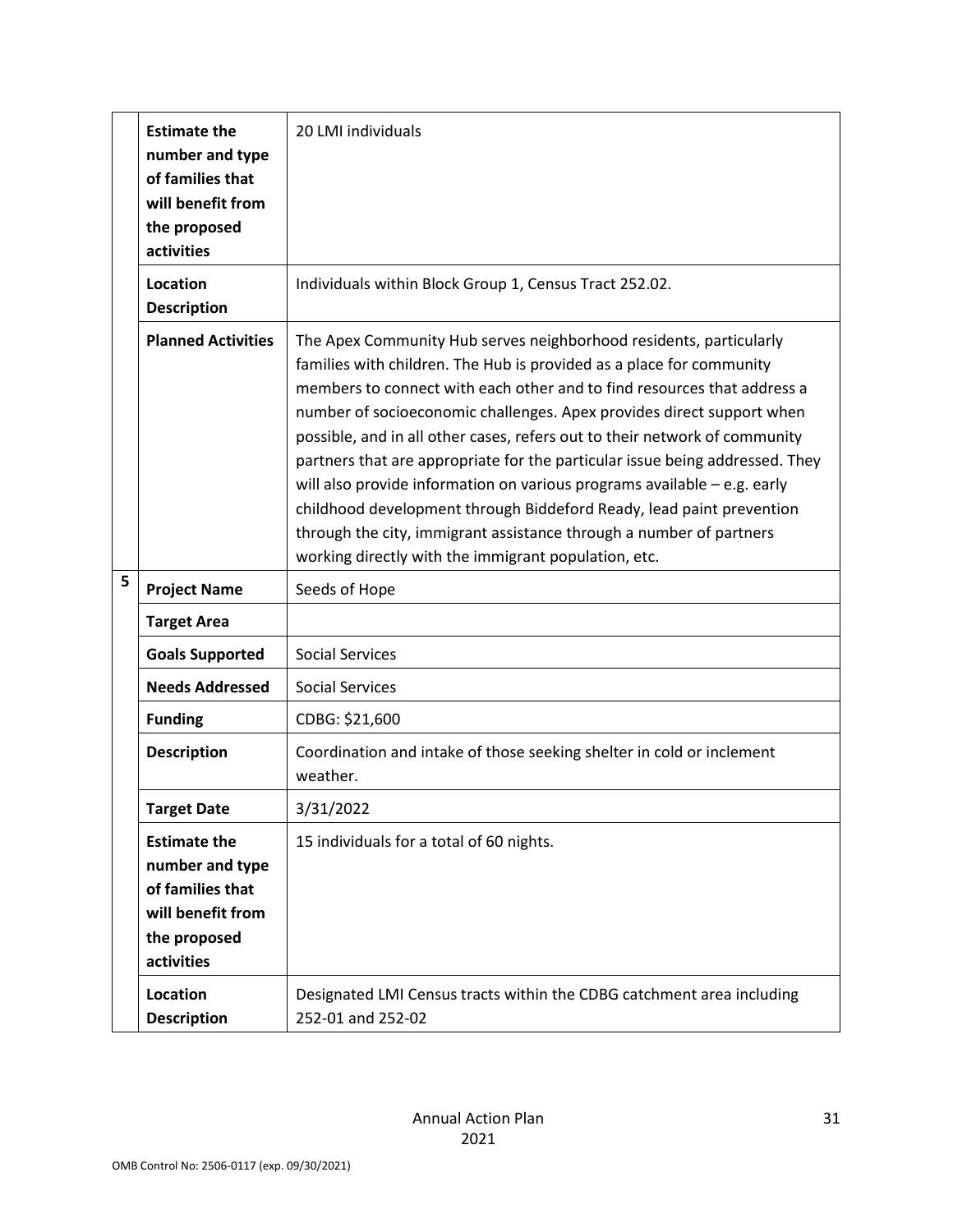|   | <b>Planned Activities</b>                                                                                     | Program funds will be used to support those<br>experiencing homelessness during extreme cold weather periods at the<br>Warming Center and provide food. |
|---|---------------------------------------------------------------------------------------------------------------|---------------------------------------------------------------------------------------------------------------------------------------------------------|
| 6 | <b>Project Name</b>                                                                                           | Administration                                                                                                                                          |
|   | <b>Target Area</b>                                                                                            | <b>CITYWIDE</b>                                                                                                                                         |
|   | <b>Goals Supported</b>                                                                                        | Administration                                                                                                                                          |
|   | <b>Needs Addressed</b>                                                                                        | Administration                                                                                                                                          |
|   | <b>Funding</b>                                                                                                | CDBG: \$87,946                                                                                                                                          |
|   | <b>Description</b>                                                                                            | Administer the CDBG program                                                                                                                             |
|   | <b>Target Date</b>                                                                                            | 6/30/2022                                                                                                                                               |
|   | <b>Estimate the</b><br>number and type<br>of families that<br>will benefit from<br>the proposed<br>activities | N/A                                                                                                                                                     |
|   | Location<br><b>Description</b>                                                                                | City based                                                                                                                                              |
|   | <b>Planned Activities</b>                                                                                     | Provide administrative oversight of the CDBG program                                                                                                    |
| 7 | <b>Project Name</b>                                                                                           | <b>ADA Accessibility Improvements</b>                                                                                                                   |
|   | <b>Target Area</b>                                                                                            | Citywide                                                                                                                                                |
|   | <b>Goals Supported</b>                                                                                        | <b>Public Infrastructure</b>                                                                                                                            |
|   | <b>Needs Addressed</b>                                                                                        | Other - Public Infrastructure                                                                                                                           |
|   | <b>Funding</b>                                                                                                | CDBG: 208,000                                                                                                                                           |
|   | <b>Description</b>                                                                                            | The city will make ADA accessibility improvements at City Hall, as identified<br>in the ADA Self-Evaluation and Transition Plan                         |
|   | <b>Target Date</b>                                                                                            | 6/30/2022                                                                                                                                               |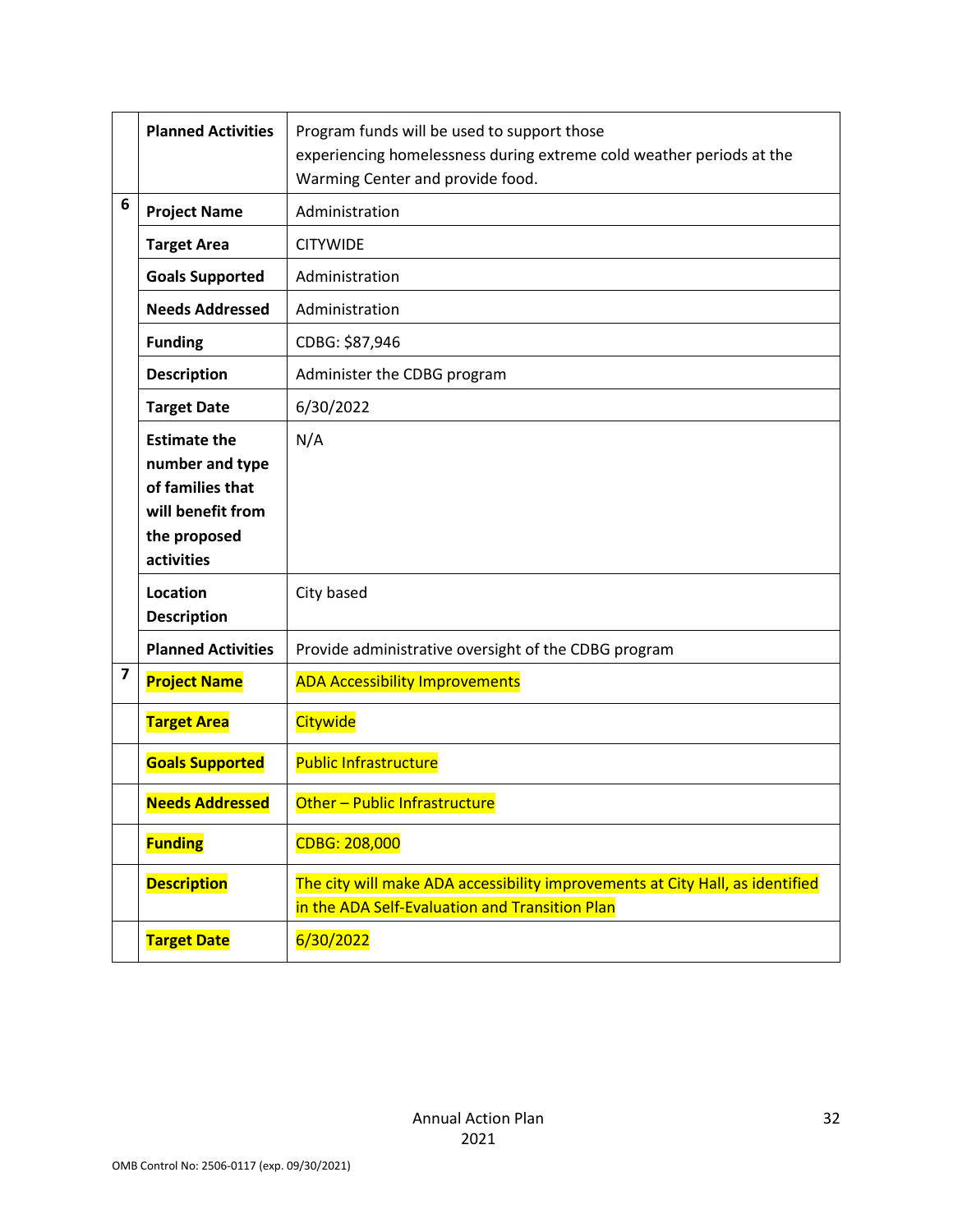| <b>Estimate the</b>       | These improvements will benefit persons with disabilities citywide, a    |
|---------------------------|--------------------------------------------------------------------------|
| number and type           | population of 4,597 people.                                              |
| of families that          |                                                                          |
| will benefit from         |                                                                          |
| the proposed              |                                                                          |
| <b>activities</b>         |                                                                          |
| <b>Location</b>           | <b>City Hall</b>                                                         |
| <b>Description</b>        |                                                                          |
| <b>Planned Activities</b> | Installation of ADA signage and accessibility improvements to bathrooms, |
|                           | service counters, offices/assembly areas, and stairs.                    |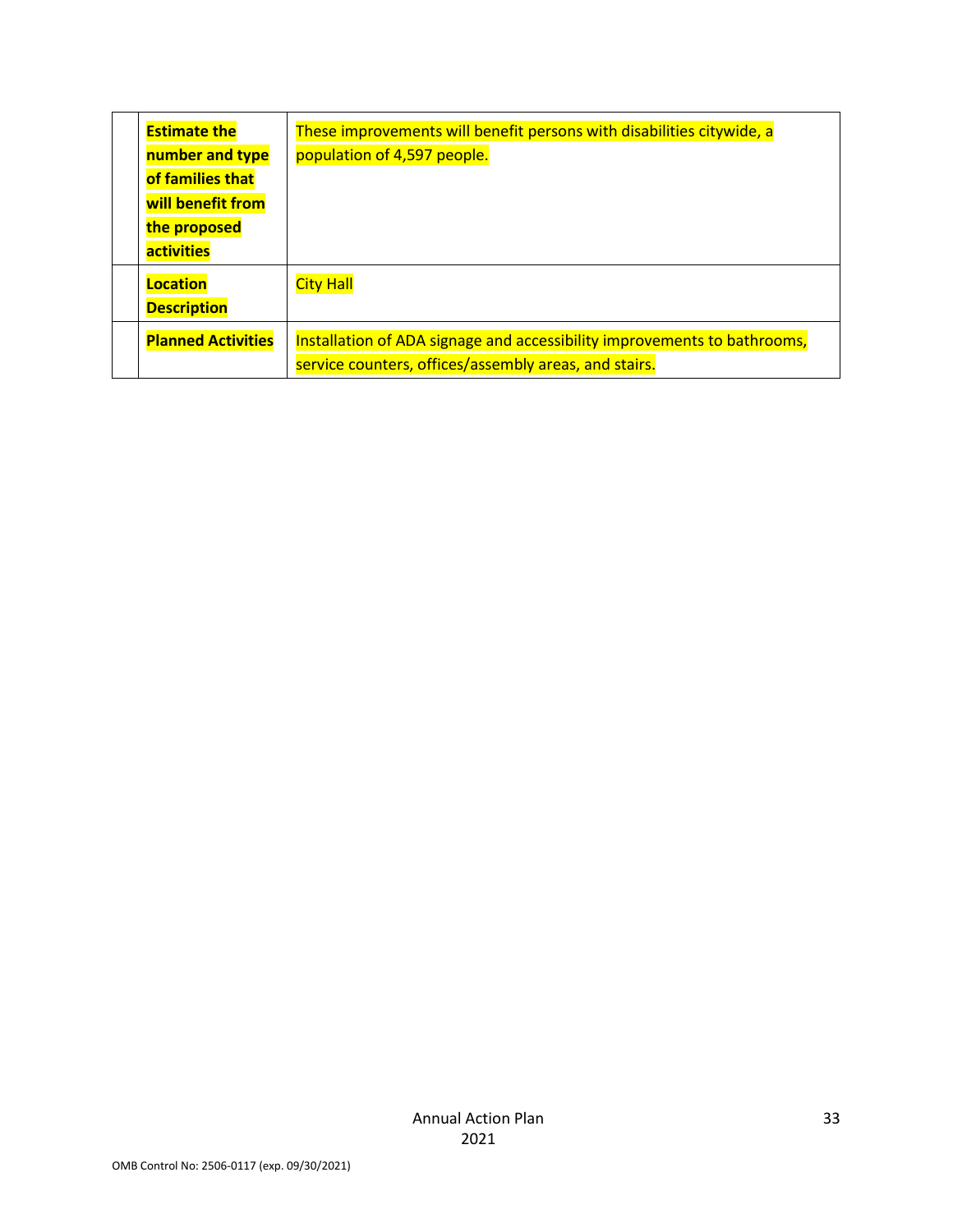# **AP-50 Geographic Distribution – 91.220(f)**

**Description of the geographic areas of the entitlement (including areas of low-income and minority concentration) where assistance will be directed**

For both owner-occupied and nonprofit-owned 2- to 4-unit residential buildings, assistance is directed within the CDBG eligible census tracts as the first priority (with greater than 51% LMI), with rehabilitation permitted outside of these tracts as a second priority.

#### **Geographic Distribution**

|                 | Target Area   Percentage of Funds |
|-----------------|-----------------------------------|
| <b>CITYWIDE</b> |                                   |

**Table 8 - Geographic Distribution** 

#### **Rationale for the priorities for allocating investments geographically**

The projects this year are targeted for CDBG eligible tracts, with the highest rates of low- and moderateincome (LMI) households. There will be focused delivery of services through the two hubs, as well as by Meals on Wheels. The housing rehabilitation program represents targeted investments that preserve affordable housing, improve the quality of the home, and increase base value, leading to private neighborhood re-investment. With the amendment to allow nonprofits to apply for rehab funds, the priority location is the identified Census tracts, but eligible properties outside the Census tracts can be considered.

#### **Discussion**

The CDBG program has refined its goals and objectives to provide direct investment into CDBG eligible tracts to meet the needs of LMI households and address issues associated with increasing homelessness and other economic related issues. Continuing this targeted approach will ensure timely reporting.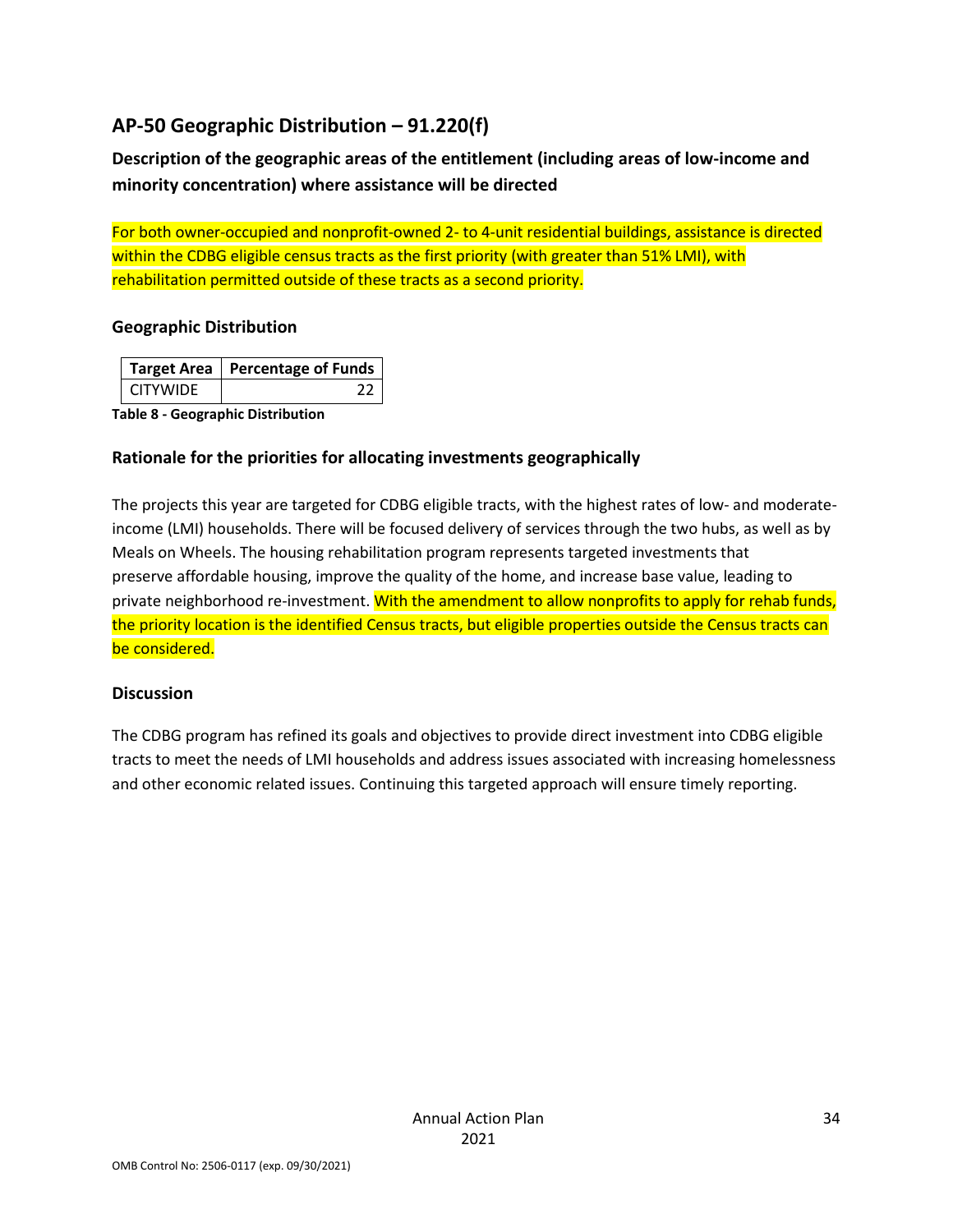# **Affordable Housing**

# **AP-55 Affordable Housing – 91.220(g)**

#### **Introduction**

The City will serve 15 units of rehabilitated housing.

| One Year Goals for the Number of Households to be Supported             |    |  |
|-------------------------------------------------------------------------|----|--|
| <b>Homeless</b>                                                         |    |  |
| Non-Homeless                                                            | 15 |  |
| Special-Needs                                                           |    |  |
| Total                                                                   | 15 |  |
| 'akia Ang Marang Pagla fan Affandakia Harreina kriftmaant Damining ment |    |  |

**Table 9 - One Year Goals for Affordable Housing by Support Requirement**

|                                                                  | One Year Goals for the Number of Households Supported Through |    |
|------------------------------------------------------------------|---------------------------------------------------------------|----|
|                                                                  | <b>Rental Assistance</b>                                      |    |
|                                                                  | The Production of New Units                                   |    |
|                                                                  | <b>Rehab of Existing Units</b>                                | 15 |
|                                                                  | <b>Acquisition of Existing Units</b>                          |    |
|                                                                  | Total                                                         | 15 |
| Table 10 - One Year Goals for Affordable Housing by Support Type |                                                               |    |

**Discussion**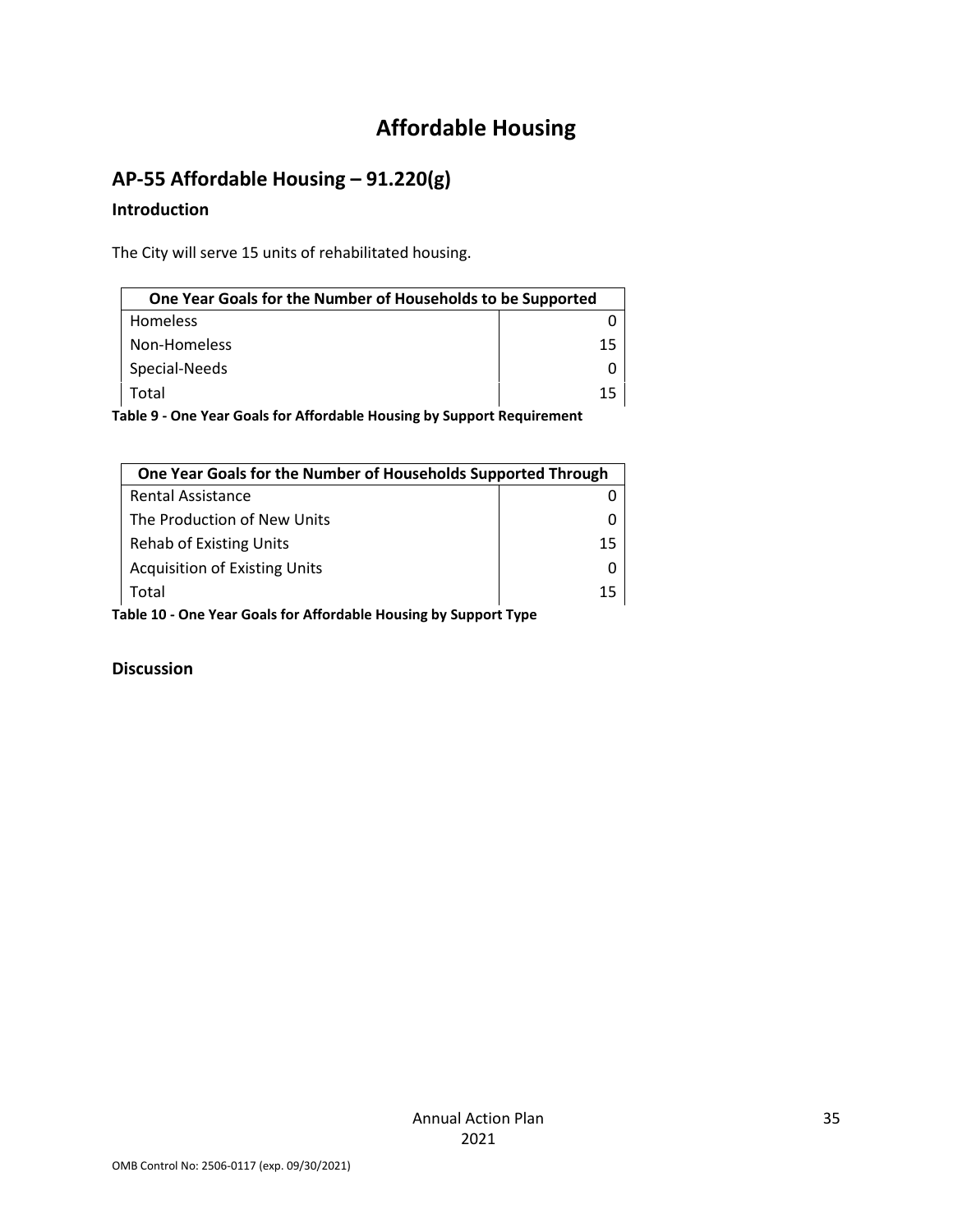# **AP-60 Public Housing** *–* **91.220(h)**

#### **Introduction**

Biddeford has continued to strengthen its Citizens' Advisory Committee (CAC), including expanding the goals of the committee to more proactively address housing issues in the community. The group and its staff liaison (Community Development Coordinator) will collaborate with public housing advocates to address the ongoing need to create viable affordable housing opportunities. Efforts include addressing housing conditions through the Healthy Homes initiative, the abatement of unsafe lead within housing structures, various legislative decisions (at state and local level) regarding affordable housing requirements, and staying informed on housing developments in the community in order to advocate for affordability. This focus will also re-engage the Biddeford Housing Authority in the development and delivery of housing programs in the City.

#### **Actions planned during the next year to address the needs to public housing**

Planning efforts will continue in surveying and addressing the needs of individuals in public housing. The city's Community Development Coordinator, with assistance from the CAC, will work to increase presence in neighborhoods and gather information on community needs. The Healthy Home Initiative will improve the quality of housing, leading to an improvement in the quality of life for individuals and families. As eligible units are identified, Biddeford will continue in its efforts to inform owners of ways to assist in providing housing opportunities for potential voucher holders.

The City's ongoing collaboration with the Biddeford Housing Authority (BHA) will identify further opportunities to forge forward in providing quality affordable housing for the residents of Biddeford. As of May 2021, BHA has 153 vouchers under lease (represents all properties managed by BHA, which includes Biddeford and other communities), and overall, there are 290 portable vouchers administered. Both BHA and the City know that those are inadequate to serve those in need, but there is also a significant waiting list for voucher-holders to be placed in housing. When numbers were last reported in August 2020, there were 477 subsidized units, all of which were full. Those units are in 13 housing complexes: two for elderly, four for elderly or disabled, six for families, and one for all three categories. The total waiting list for those housing complexes was 531 households, though there are likely some households on multiple wait lists.

In addition to the rehabilitation program, the City and BHA will continue to look for ways to preserve affordability, including housing projects with funding such as LIHTC, AHP, and Maine Housing. There is also a new affordable housing TIF program that the City expects to use to develop a fund that supports affordable housing projects and other related goals. One specific project that will be developed during the program year is a 33-unit building on Adams Street, located near CDBG subrecipient Seeds of Hope. The project will use LIHTC, AHP, and municipal TIF funds.

#### **Actions to encourage public housing residents to become more involved in management and**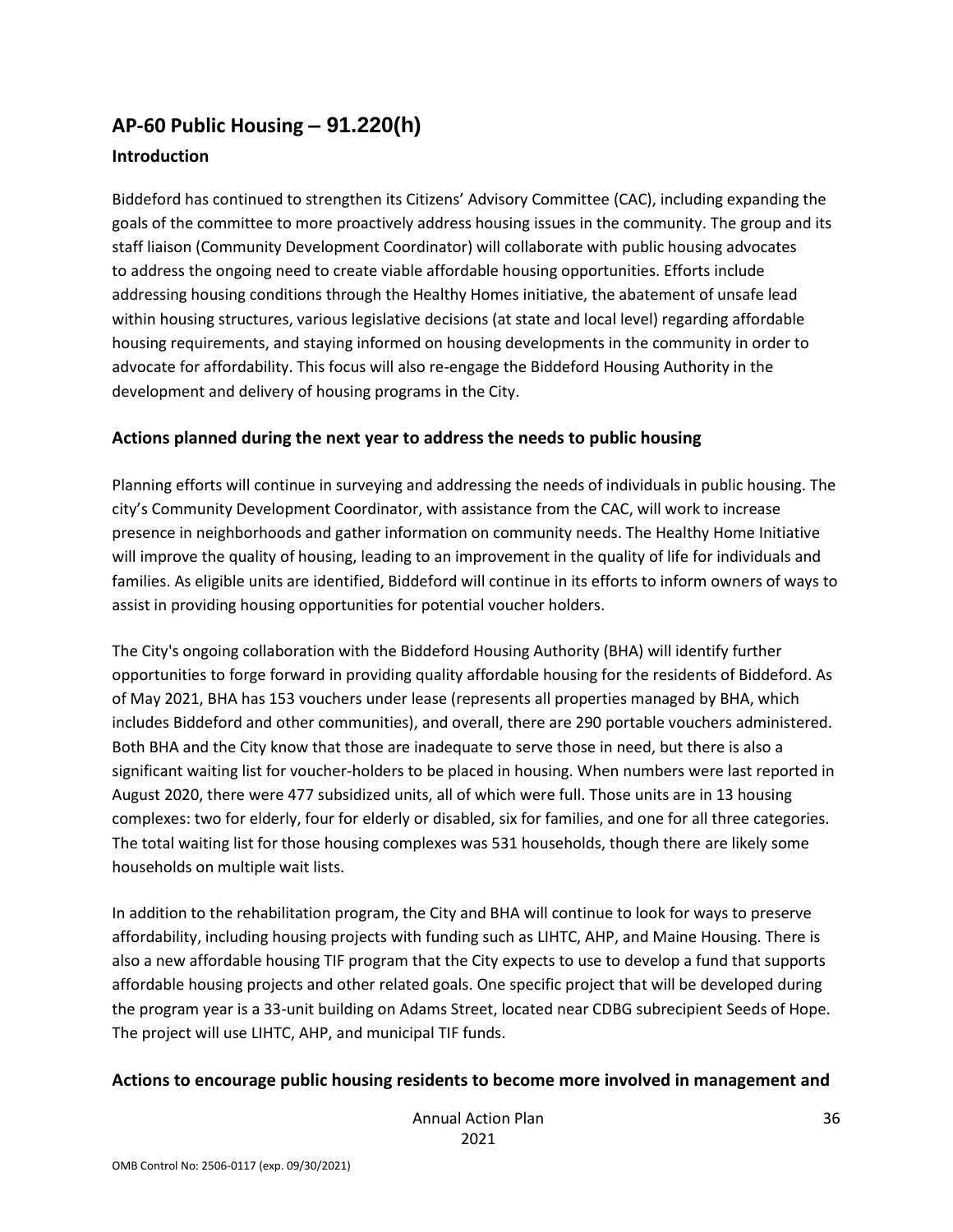#### **participate in homeownership**

The CAC holds public forums/meetings to encourage and engage the residents, stakeholders, social service agencies, and public housing entities to take an active part of through its neighborhood planning process. All ideas and recommendations are provided to the community as part of the opportunities in expanding the availability of rental and working towards homeownership opportunities. The pandemic highlighted the critical need to offer viable housing options.

During the program year, the City will look into introducing the Family Self Sufficiency program. With FSS in place, the options of moving from vouchers to ownership would increase.

### **If the PHA is designated as troubled, describe the manner in which financial assistance will be provided or other assistance**

In this year, the City will work with the BHA to reach out and identify designated, privately held properties that may be stressed. The local housing authority has no distressed properties within their current inventory and is not designated as 'troubled.' Maine Housing lists none in its inventory.

#### **Discussion**

We will develop a better understanding of public housing inventory and continue to review all projects that have three or more code infractions. Additionally, through the coordinated efforts under the Healthy Homes initiative, potential voucher properties and owners may access funding to increase the quality of their affordable housing.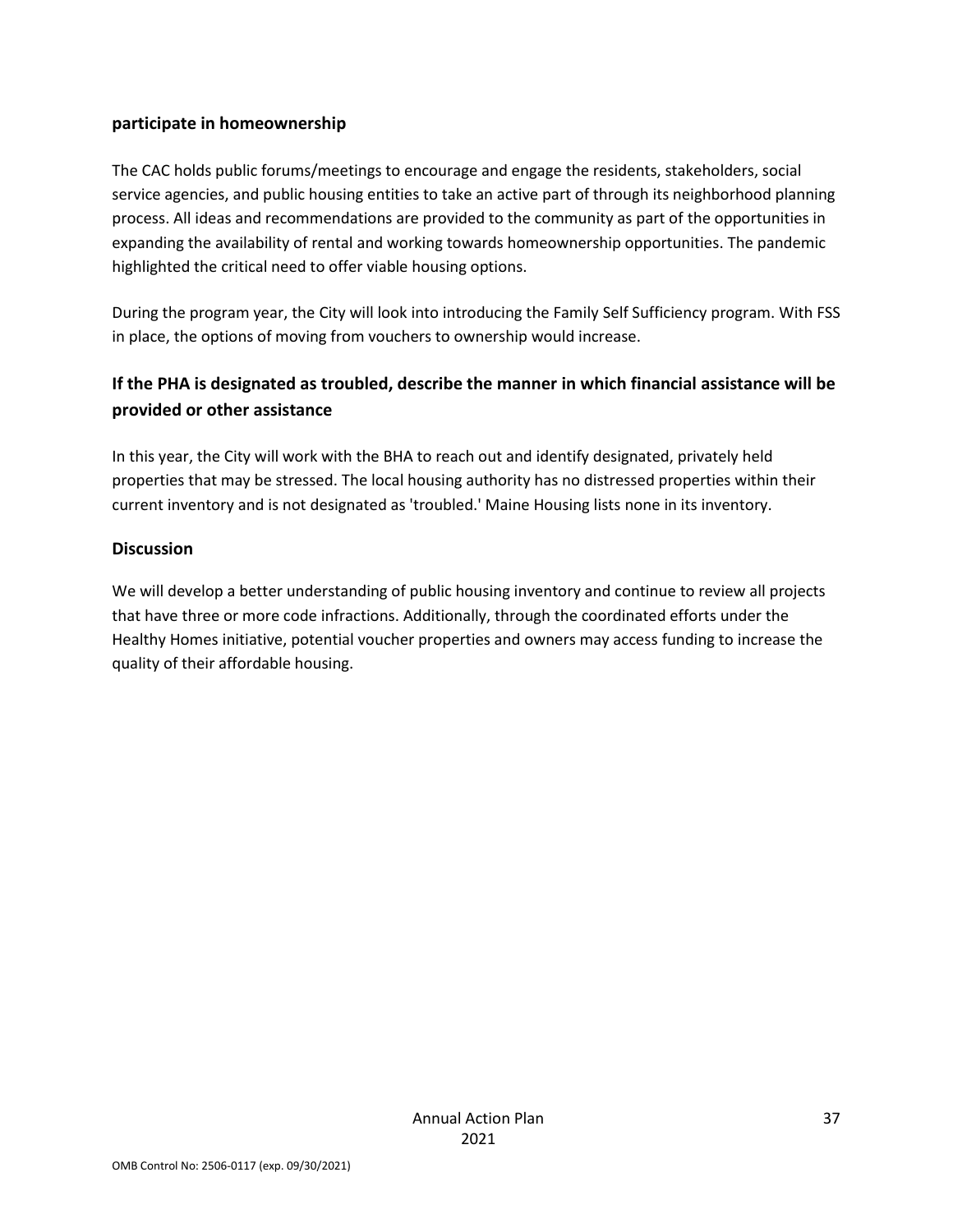# **AP-65 Homeless and Other Special Needs Activities – 91.220(i)**

#### **Introduction**

Through partnership with our social service agencies, Biddeford is actively addressing the basic of needs for community members experiencing homelessness. Specifically, Seeds of Hope is receiving funding to provide a Winter Warming Center when evening temperatures are below 20 degrees or there are extreme weather conditions. In addition to this program, they provide services during the day and serve as an important link to community members experiencing housing insecurity or homelessness. The police department is also connected to this population through its Community Engagement Specialist, who connects vulnerable community members to services, and through its Substance Use Outreach Liaison.

The Meals on Wheels program will assist 75 households with seniors or persons with disabilities who have no access to food.

### **Describe the jurisdictions one-year goals and actions for reducing and ending homelessness including**

### **Reaching out to homeless persons (especially unsheltered persons) and assessing their individual needs**

During PY21, the city will reach out to homeless persons through existing networks, particularly Seeds of Hope, and will assist with the Point in Time unsheltered count if it occurs. Seeds of Hope conducts a survey of its clients each fall. The city has input on the questions asked, and receives the results when the survey period is complete. The Police Department also has direct outreach to and assessment of homeless persons and the CDBG Coordinator receives regular updates on this outreach and assessment.

Biddeford, like other localities, has endured the impact of the pandemic. Homelessness has been exacerbated due to job loss, and housing, health, and food needs have increased. Most outreach to those experiencing homelessness was through Seeds of Hope, though a new position within the police department has bolstered this work both at the Seeds of Hope location and in the broader community. The City's primary form of assistance is through the General Assistance office.

In the fall, the City conducted a survey of residents to determine community needs related to COVID and the results from this survey have informed the City's plans for recovery from the pandemic.

Seeds of Hope, the City General Assistance office, Biddeford Police, and Southern Maine Health Care remain the front-line responders for community outreach. Each of these is linked to a group of partner social service agencies to work with individuals in need, provide initial intake, and provide assistance to get them off the street, fed, and cared for through service provision. The intake varies based on the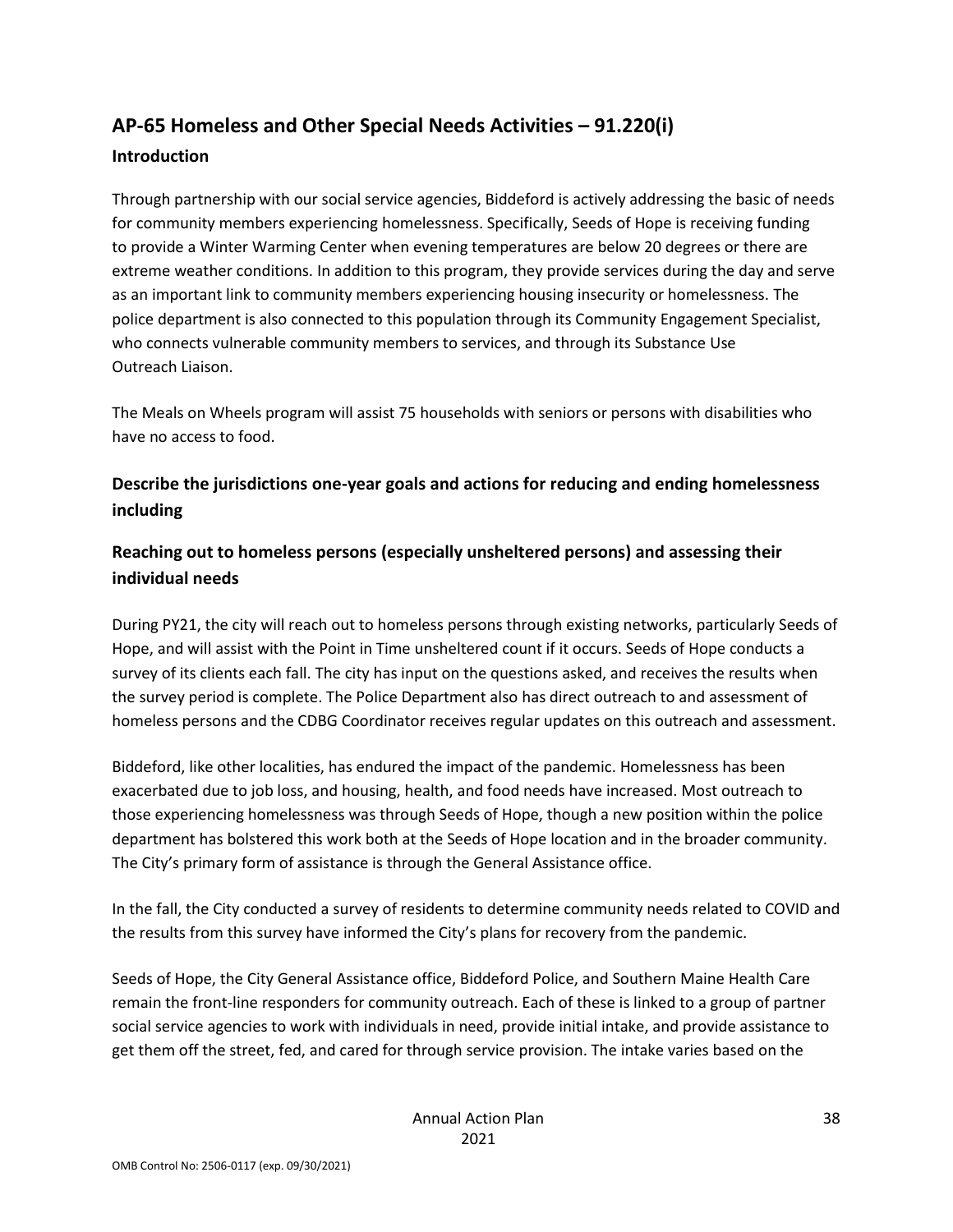need and intensity of issues.

Seeds of Hope is a trusted community hub, and connects clients to social service agencies providing health and mental health services. They gather basic information on a regular basis, as well as more detailed information as requested, both of which help demonstrate the full scope of needs. The Police Department, through its unique system of outreach through on-staff social workers (Biddeford, Spurwink), can provide further individual intake, directing individuals to appropriate area agencies. Those in significant health need or with substance use issues can be entered into the SMHC Partial Hospitalization Program. Other chief partners in this triage include the Substance Use Outreach Liaison with the Biddeford PD, York County Community Action, Spurwink, Nasson Health Center (free clinic), SARSSM (sexual assault response), and Caring Unlimited (domestic violence shelter). Each of the agencies, in turn, has the ability to provide housing, or links to those in the supportive housing community, and appropriate case management services.

Police have noted that the full emergency shelter in Alfred has been full for some time and is not expected to meet demand, so the local Warming Center option is an important resource. With information gathered from two winters of running the Warming Center, Seeds and the City are examining successes and challenges of the program, and discussing ways to improve the assistance provided.

The City is part of various groups addressing homelessness on a regional and statewide scale, including an effort by Maine Housing to explore a statewide system that would establish regional hubs for coordinating services. These hubs will be established in 2021 and the City will ensure coordination of partners within this work.

With available housing at a premium (at all levels), Seeds does provide winter clothing, tents, and products to assist, where necessary, in outdoor survival. With appropriate housing subsidy through vouchers and the City's general assistance office, individuals during the winter period are connected to local hotels in Biddeford and Old Orchard Beach for rooms available in the off-season. The establishment of the Winter Warming Center last year was in response direct response to the community needs.

#### **Addressing the emergency shelter and transitional housing needs of homeless persons**

The city will continue to support the winter warming center run by Seeds of Hope, while exploring options to improve shelter for those experiencing homelessness. The Homeless Task Force, as well as smaller subcommittees, discuss shelter and transitional housing needs. The city and its partners believe in a housing first model and over PY21 will continue to discuss how to combine resources to build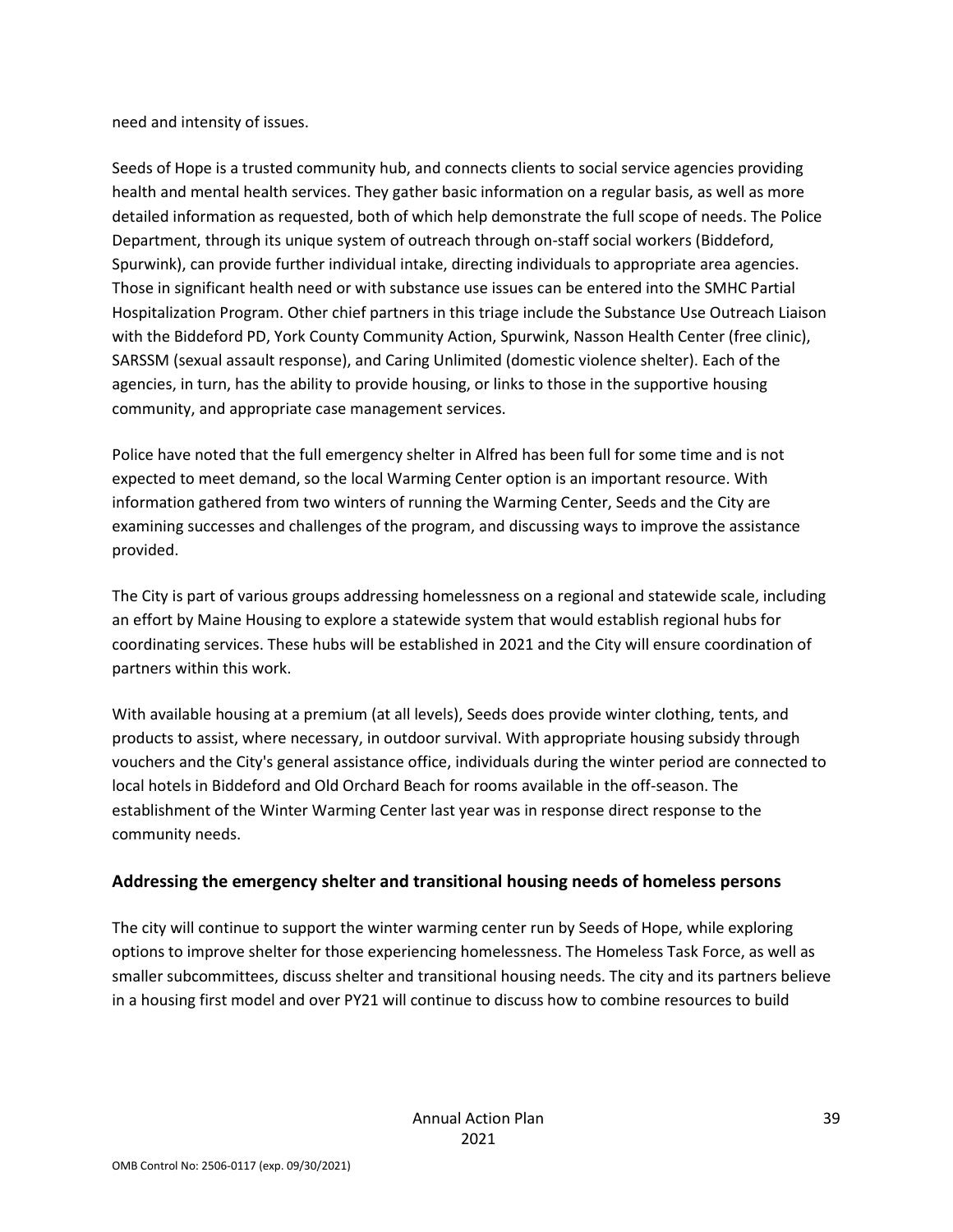supportive housing.

This will be the third full year of the evening shelter program, with support from both CDBG funds and directly from the City. Biddeford Housing Authority completed a 5-unit transitional home in early 2021, with one 1-bedroom unit, two 2-bedroom units, and two 3-bedroom units. All units are fully occupied. Residents receive direct services through this housing and can remain in the unit for up to two years, at which time, they will receive a certificate or voucher for permanent housing. A for-profit SRO in the downtown, the Thacher, continues to be at full capacity. The City assists rental of those units to some individuals through General Assistance. The City served on Maine Housing's working group focused on supportive housing options and will remain involved as the resulting hub program launches. The City continues to explore transitional and supportive housing options. We will identify individuals through requests to General Assistance, the Police Department, and Seeds of Hope. Working with these partners, we will identify homeless individuals or families for supportive/transition housing options and identify housing availability. We expect demand (15+ chronically homeless individuals) to exceed supply and will work to develop additional units in the coming years. The City is aware of the number of subsidized units, but not how many units are specifically transitional housing. That information will be collected during the 2021 program year.

**Helping homeless persons (especially chronically homeless individuals and families, families with children, veterans and their families, and unaccompanied youth) make the transition to permanent housing and independent living, including shortening the period of time that individuals and families experience homelessness, facilitating access for homeless individuals and families to affordable housing units, and preventing individuals and families who were recently homeless from becoming homeless again**

The city and its partners believe in a housing first model and over PY21 will continue to discuss how to combine resources to build more supportive housing, where direct service is provided to those transitioning out of homelessness, so they can remain housed.

The creation of quality sustainable housing is one way to permanently address the homeless issue. Many factors combine to create a housing shortage, particularly for those experiencing homelessness, but also for residents at many income levels (both LMI and non-LMI). Outside of CDBG funds, the City is working with developers to create additional market rate housing units, with some units potentially reserved for various uses, including for median income renters and seniors, as well as units using lowincome tax credits. The City supports tax credit projects with residential TIF credit enhancements, and legislation is expected to pass that allows TIF funds to create an affordable housing fund. Through these efforts, more housing options within Biddeford's inventory will increase the supply of housing. In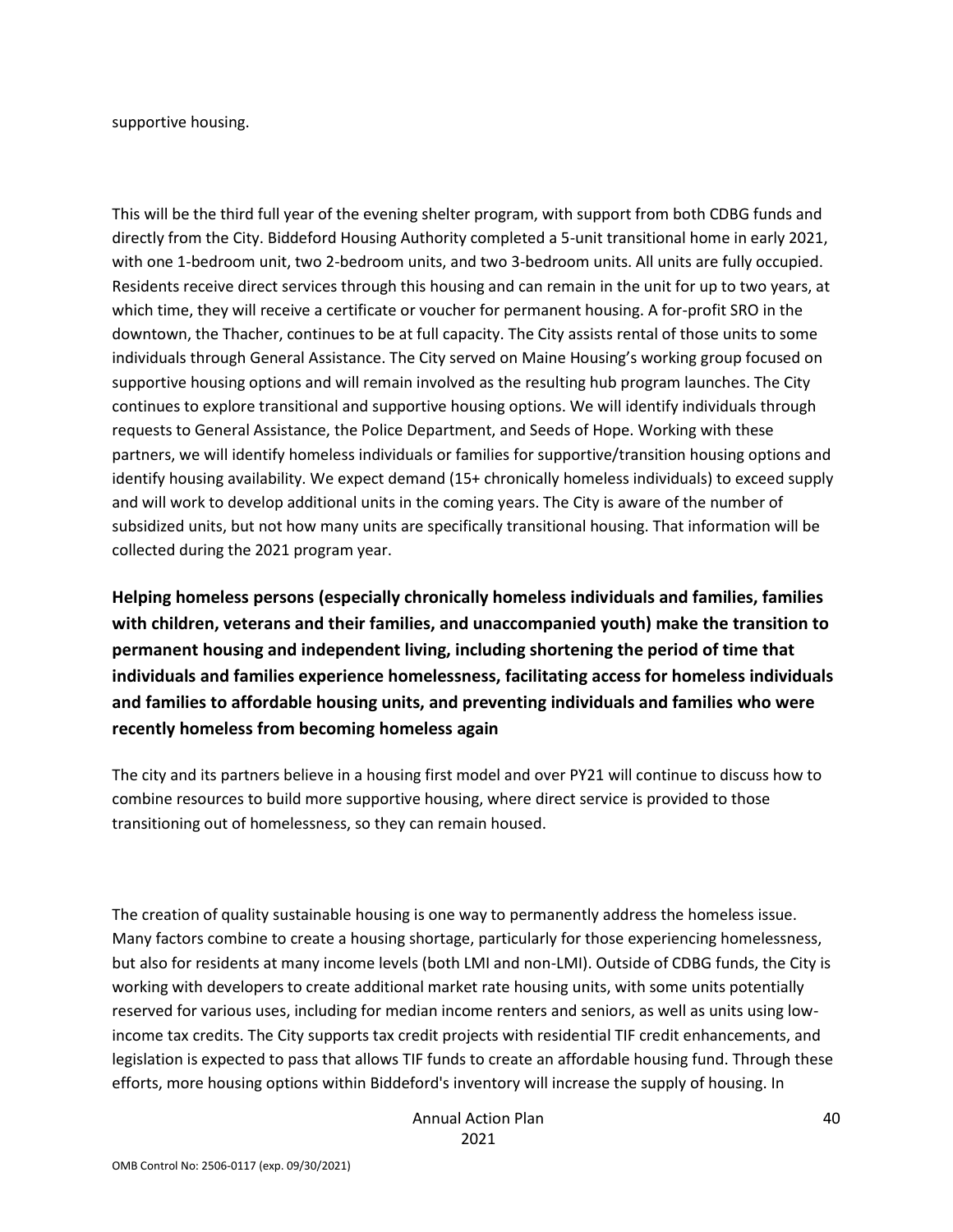addition to these goals, the City has also set as an annual goal of 90 units of affordable housing being preserved or created every year over the next five years. Strategies to reach these goals are being developed, and will vary depending on the developments in process in a given year.

Supportive and transitional housing are specific needs of the chronically homeless. The City will coordinate the efforts of Seeds of Hope and the Police Department intake workers to identify the housing and social needs of each person coming through the program. These partners help identify the appropriate supportive services needed to avoid repeat homelessness or incarceration. The police department added a Spurwink social worker to the team to handle mental health issues. We work with other area providers (Caring Unlimited, Sexual Assault Response Services) to identify persons in the shelter (or local hospital) or identified through police calls that are in need of services and housing. Seeds of Hope will continue to convene these partners on a regular basis to further coordinate the provision of services and expanded housing availability.

There is also the Apex Community Hub at 46 Sullivan Street, a hub location that has been operated by various partners over the current five-year CDBG period. Apex Youth Connection has a staff person responsible for operating the Hub to assist residents in that Census tract area (which has the highest LMI rate in the city). They provide both direct and referral services to meet the needs of these residents.

Alternative Pathways continues to grow in the center of our neighborhoods and serves high school aged youth with an alternative education program. Those students are often those identified by the School Department as possible "couch surfers," and Alternative Pathways provides them a safe place for education and stability.

**Helping low-income individuals and families avoid becoming homeless, especially extremely low-income individuals and families and those who are: being discharged from publicly funded institutions and systems of care (such as health care facilities, mental health facilities, foster care and other youth facilities, and corrections programs and institutions); or, receiving assistance from public or private agencies that address housing, health, social services, employment, education, or youth needs.**

During PY21, the city will work with its partners to more efficiently respond to low income families at risk of homelessness. The Police Department and social service agencies are already very effective at this work, but we want to ensure that they are supported in this work and that we can address issues as they arise. We have regular meetings with all relevant parties to hear updates and communicate via email on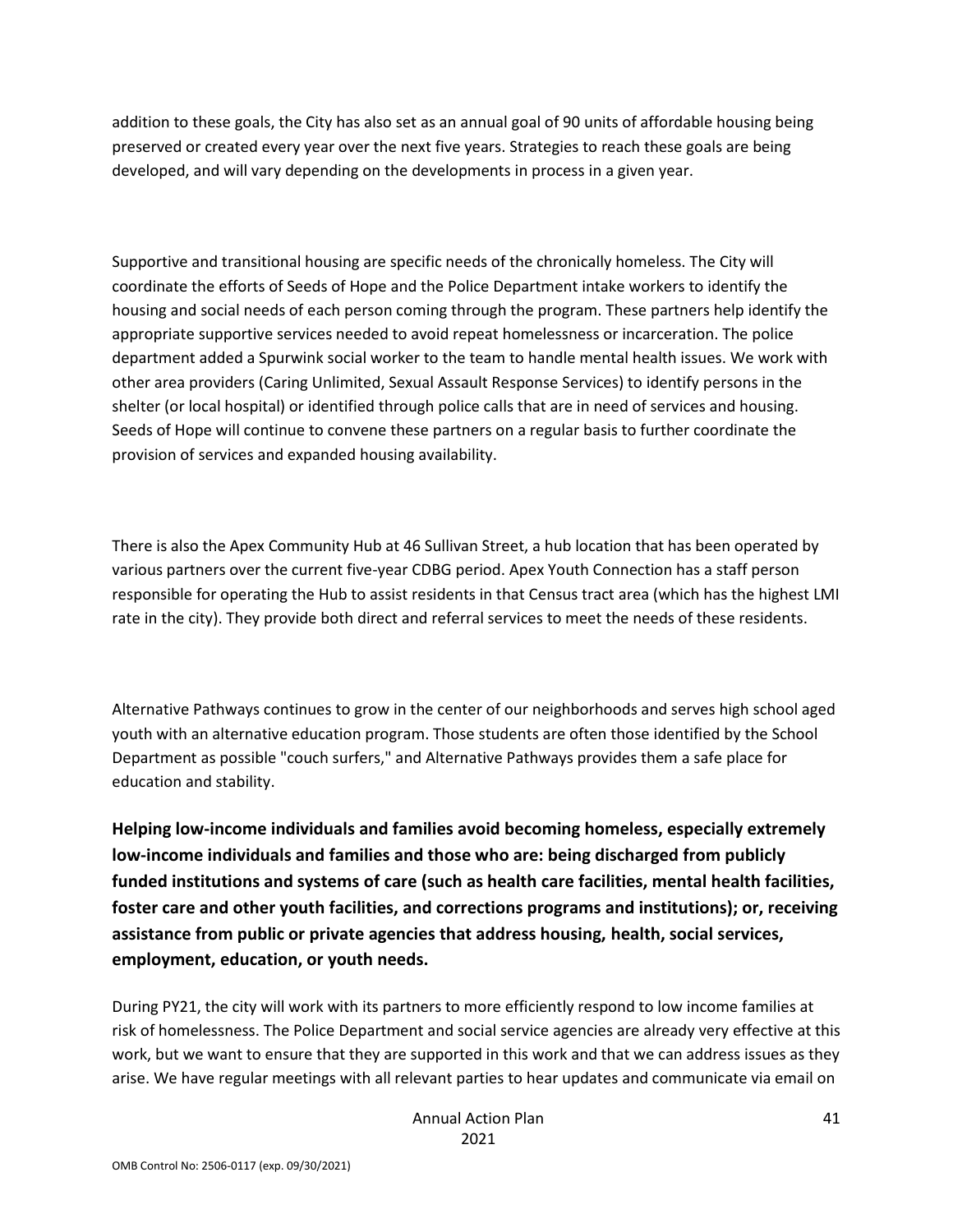a regular basis to solve issues as they arise.

Seeds of Hope is the convener for discussion on prevention of homelessness, homeless assistance when it happens, and transitional supportive housing development. Within this planning group, strategies are broken into three areas: client intake, assessment, and guidance; coordination with direct social service assistance by the appropriate social service partner when appropriate; and in the development of an increased supply of supportive housing. Seeds works closely with the Police Department and Southern Maine Health Care to identify those with most critical needs and enroll them in the partial hospitalization program.

Biddeford Ready, a collaborative effort that provides support for children aged birth to five to prepare them for school and life, is developing ways to support LMI children and their parents. The focus on a child's earliest years, and particularly on Adverse Childhood Experiences (ACEs), helps set these children and their families up for success. Additionally, city and school staff members attend a regular Statewide Student Homeless Prevention meeting, which focuses on system-wide issues and solutions.

City community engagement staff has established a partnership with resiliency coordinators located at each school, and all partners will work together to increase and strengthen communication with youth and families.

Biddeford's social service agencies utilize coordinated intake and case management to assist individuals recently discharged from public institutions, providing help and shelter as immediately as possible. As noted above, the lead in many cases is the social work team from the Police Department, with school social workers, police resource officers, and teachers also providing substantial input and the potential for intervention.

#### **Discussion**

The Biddeford housing market has become increasingly difficult to navigate for residents at most income levels, which is why housing affordability is a top priority of City Council and staff. Within that priority, there are goals to address homeless issues and preserve affordable units. Using our existing network, particularly the two hubs (Seeds of Hope and Apex Community Hub), city staff will continue to connect with and support our most vulnerable community members, and facilitate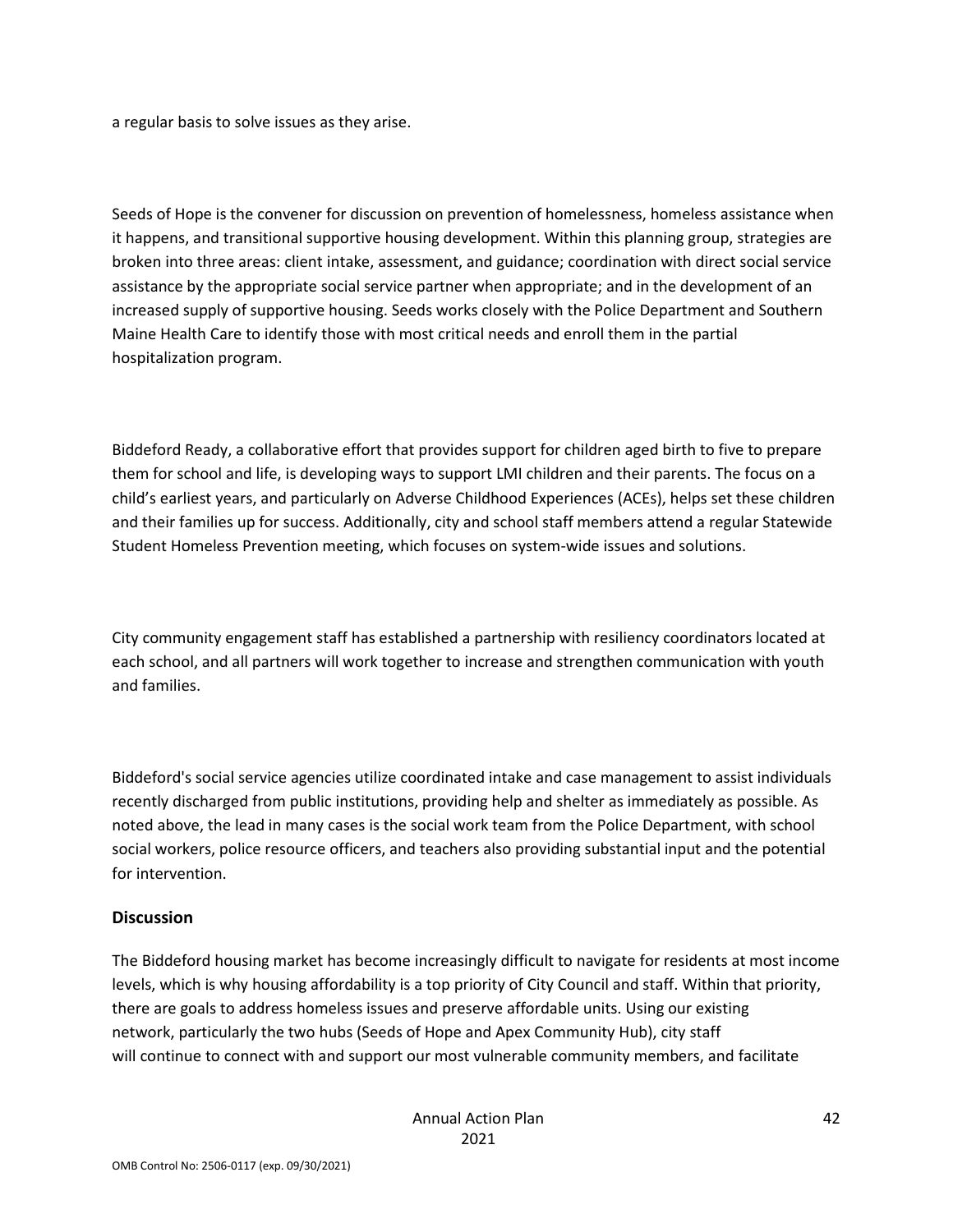discussion around housing needs.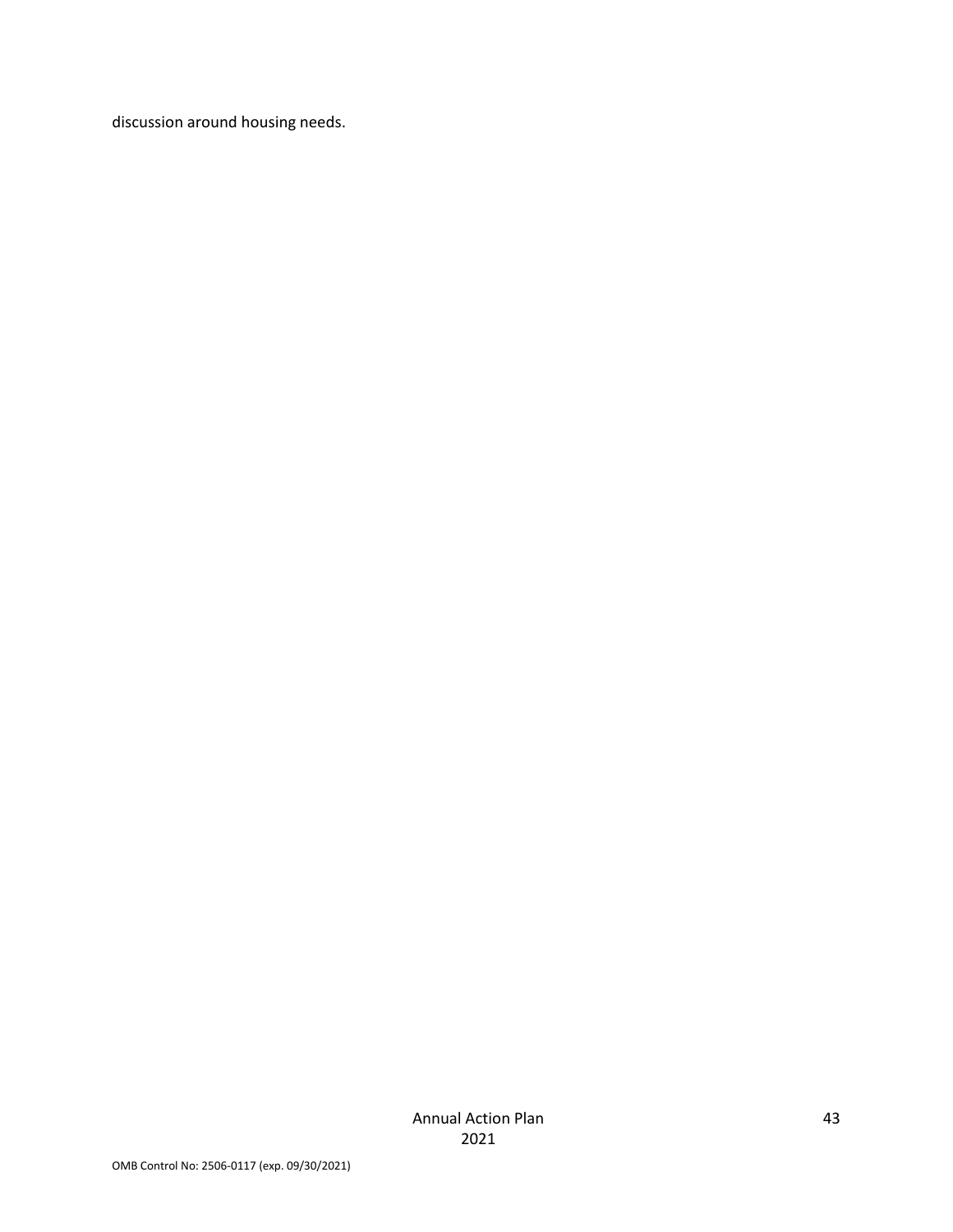# **AP-75 Barriers to affordable housing – 91.220(j)**

#### **Introduction:**

With the fair housing analysis and its ramifications presented to Council in full in 2019, the commitment to fair housing took different direction. The City's focus is on preserving affordability while also improving the quality and livability of our neighborhoods. The owner occupied 2-4 unit rehab and lead paint remediation programs, along with other non-CDBG programs, were formed to address this.

## **Actions it planned to remove or ameliorate the negative effects of public policies that serve as barriers to affordable housing such as land use controls, tax policies affecting land, zoning ordinances, building codes, fees and charges, growth limitations, and policies affecting the return on residential investment**

Over the course of two years, staff presented a series of affordable housing information sessions to City Council, with details built from and reflecting the Analysis of Impediments to Fair Housing (AI). In fall 2020, City Council adopted housing goals based on this information. Implementation began in Jan 2021 with several zoning changes and work will continue through the 2021 program year. The City is actively implementing the density bonus program, which grants additional density based on square footage of building, in return for requiring that 30% of the new units created are at fair market rents (equivalent to 80% of AMI). Additional zoning barriers will be addressed at the end of the Comprehensive Planning process. The Office of Planning and Development will begin to rewrite the zoning ordinance in 2022.

The Comprehensive Plan will be completed during the 2021 program year, and part of that planning process has been gathering data and public opinions on housing. Survey data has confirmed the community's interest in affordable housing and will be used to further educate the public on housing options and hear their thoughts and concerns.

#### **Discussion:**

The City continues to pursue a series of housing policies that combine flexibility in the permission of higher density with continued inspections of existing structures. The City's access to Lead Paint funding, Maine Housing funding, and commitment of CDBG to owner occupied 2-4 unit structures is intended to reduce the effects of low-quality housing in our poorest neighborhoods.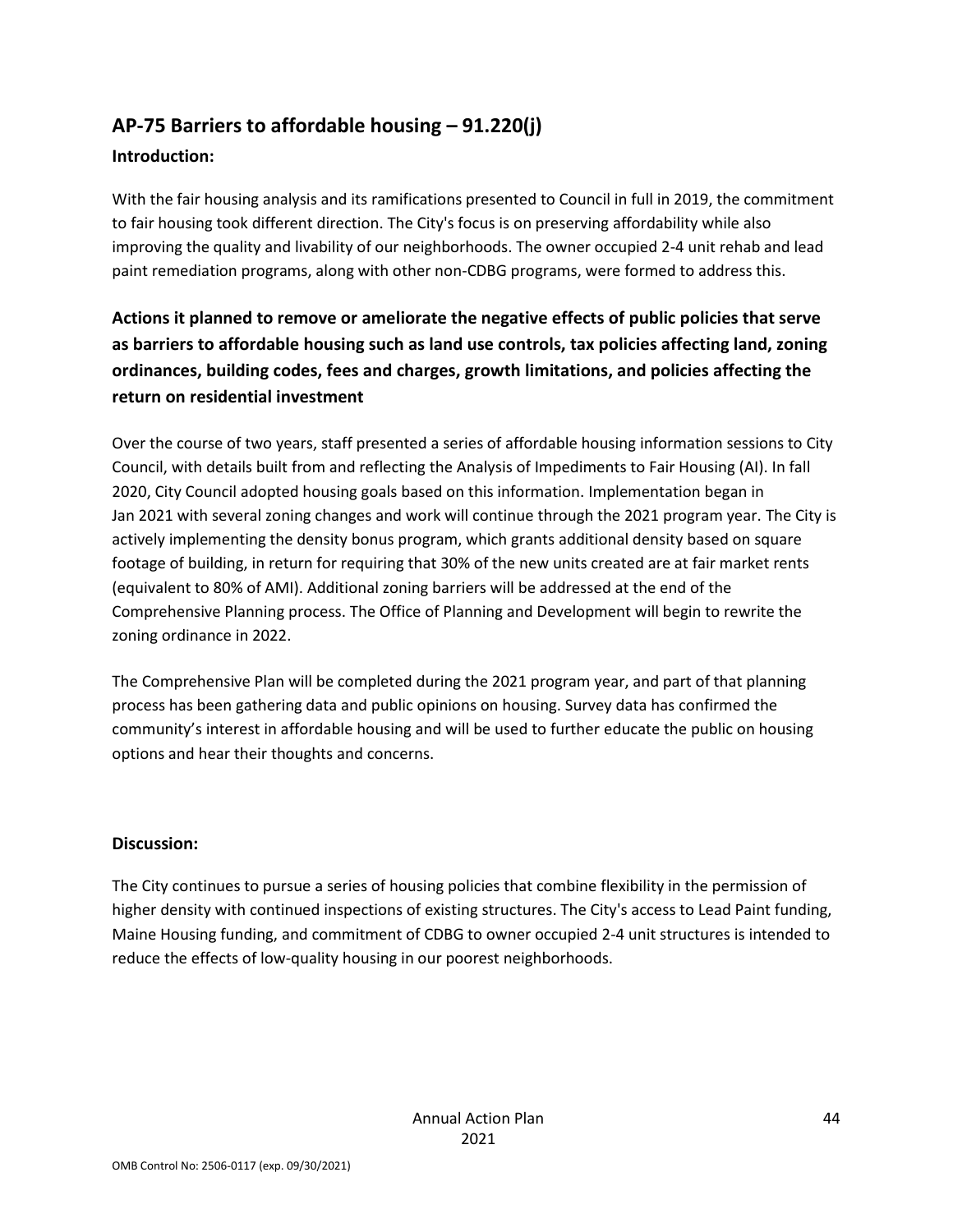## **AP-85 Other Actions – 91.220(k)**

#### **Introduction:**

Ongoing economic challenges and continued market changes will require the CAC, in combination with network partners, to monitor the state of homelessness while forging ahead with housing quality improvements. Issues stemming from the pandemic such as homelessness, day care closures, and the lack of food within the community will be monitored and addressed.

It is critical that the residents of Biddeford have a measure of quality of life by having the most basic of resources and provisions. Ongoing public meetings and forums will keep Biddeford informed about opportunities to make a meaningful impact for the community.

#### **Actions planned to address obstacles to meeting underserved needs**

The City is developing an approach to provide support for 16- to 30-year-olds, particularly those with young children. For those who do have children, we are exploring a two-generation approach, where support would be given to both parents and children within the same program. Broadly, the goal is to discover challenges faced by this age group (e.g. housing, jobs/income level, child care, transportation) and discuss ways to address those challenges. We are also working with partners on programming at Biddeford Adult Education and Biddeford Regional Center of Technology (career/technical school).

Seeds of Hope, lead agency for homelessness, will keep the city informed on the state of homelessness and the actions that may need to be further taken. Biddeford Ready and Apex will assist us with the needs of young and/or refugee families, as well as all residents within the Census tract where their Hub is located. Alternative Pathways, with its tie to the school department, will assist us in identifying and serving homeless children.

The primary obstacle is housing at the lowest income levels. Demand for housing is increasing cost at rate that did not exist at the beginning of this five-year strategy. City Council and staff worked together to establish specific housing goals and will pursue projects to meet those goals. These housing goals are provided as an attachment in AP-26. Those opportunities, in conjunction with our partners, will include the further development of supportive housing as well as rentals for low- and moderateincome residents.

#### **Actions planned to foster and maintain affordable housing**

The average age of Biddeford housing stock is significantly older than county and state averages. There are many challenges present because of this, particularly the presence of lead, as many houses are pre-1978. The Healthy Homes initiative has given Biddeford the resources to be able to address this issue. Rental housing is being targeted in order to properly abate or mitigate the lead within the home and to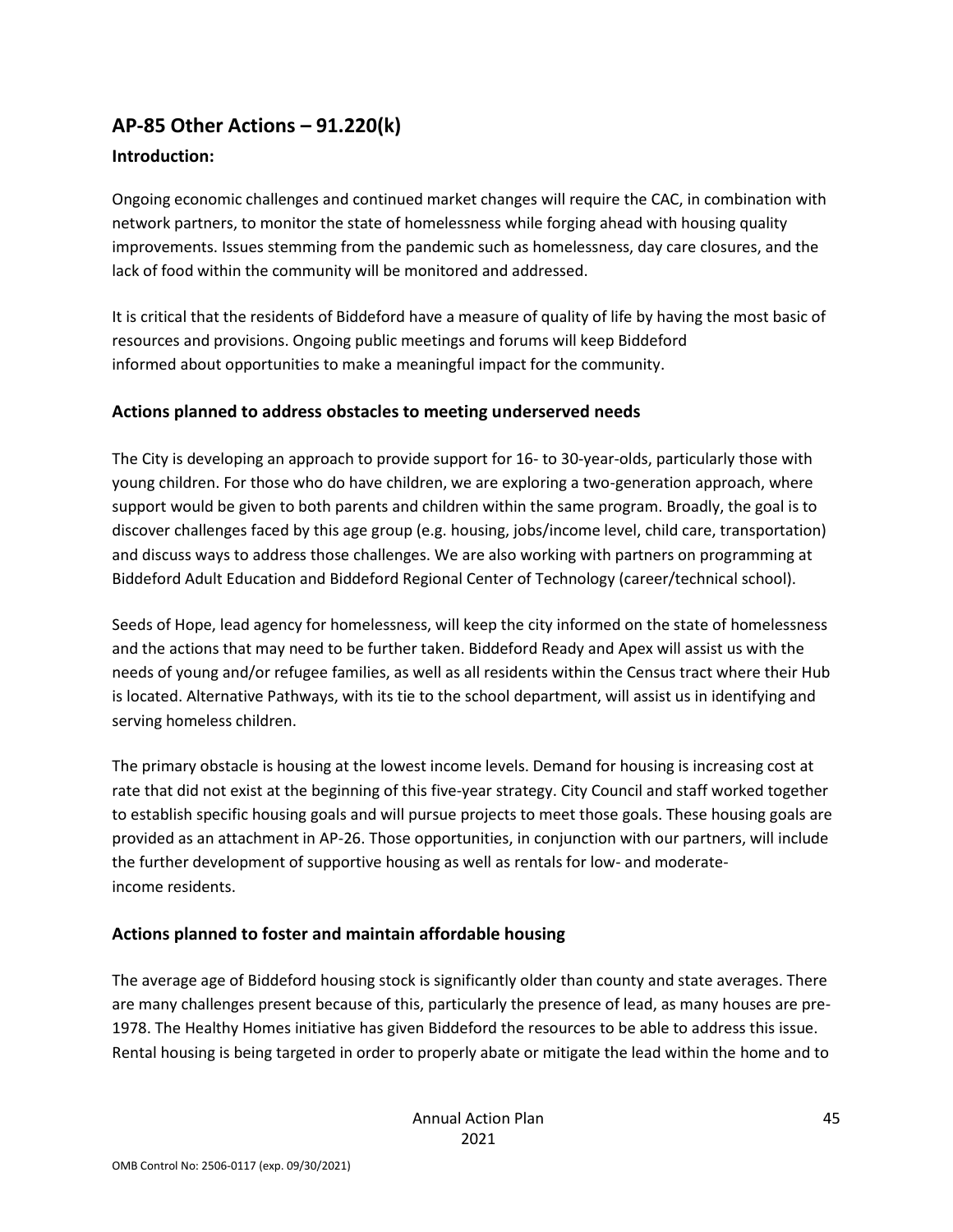provide housing rehabilitation to correct other deficiencies. This program will create quality affordable rental housing for LMI families and individuals.

Biddeford's business community continues to grow rapidly, despite the pandemic. Employment opportunities will be examined in order to address community challenges from all perspectives, for example: ensuring median income levels can support median housing costs, that residents have the qualifications needed for jobs that pay enough to afford housing, that affordable housing opportunities are provided to those with jobs that have lower pay rates, and so on. As this information is gathered, Biddeford will continue to work with local business owners and interested developers in the coordinated effort of creating more housing. City Council's housing goals will address housing across the continuum: homeless assistance through Seeds, very low-income housing through the Biddeford Housing's request for 40 additional vouchers, development of low-income housing through LIHTC and other avenues, TIF subsidies for preservation of 10% of new units at median income, and the creation of firsttime homebuyer opportunities (up to 200 new units through the next five years).

The City has at least three housing projects totaling approximately 200 units being developed through the LIHTC program. The pandemic has hit this industry hard, equity for investments has become increasingly difficult to find. However, the City is poised to commit TIF funding in support of low- and moderate-income development. The City is also in the process of approving density bonuses.

The purpose of the 2-4 unit owner occupied rehab program is to preserve affordable units that might be lost to market escalation. A minimum of 15 units are proposed for rehabilitation this year.

The City also has a goal of increasing direct connection with individuals and families living in affordable housing, to better understand their needs.

#### **Actions planned to reduce lead-based paint hazards**

The City runs a lead-based paint reduction program. The Healthy Homes initiative provides owners the opportunity to qualify for assistance. Upon qualification, homes are inspected by licensed professionals to determine the level of lead present. A detailed report is issued identifying the location and appropriate level of abatement or remediation required.

All housing rehabilitation will be inspected for compliance of skill and quality of work in accordance with the building codes and lead regulations. Through explored leveraging opportunities, Biddeford hopes to continue and expand the efforts being made to reduce the lead-based paint hazards within it housing stock. The goal of the program is to rehab up to 45 units per year.

#### **Actions planned to reduce the number of poverty-level families**

Tied with the goals set in the Consolidated Plan, Biddeford continues to partner with organizations working directly with poverty-level families. The Biddeford Ready program, in conjunction with Apex

Annual Action Plan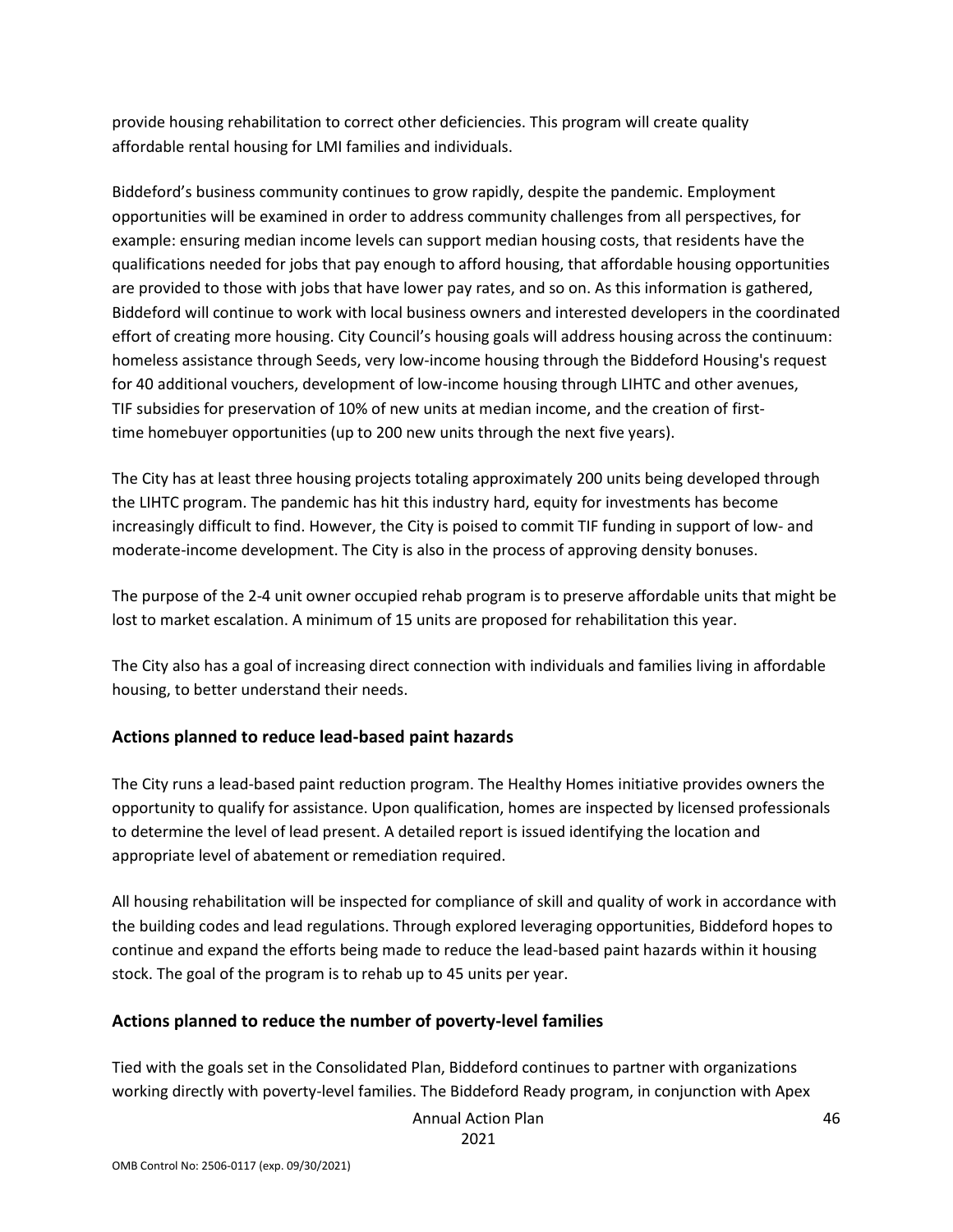Youth Connection, will continue to focus on low-income young families. Biddeford's youngest residents present a difficult challenge to the school's system, as many arrive to kindergarten unprepared, which tends to slow growth and learning potential. Other partners include Biddeford Housing Authority, Coastal Healthy Communities Coalition, and Seeds of Hope. In particular, Seeds of Hope (South Street neighborhood) and Apex Youth Connection (Bacon Street neighborhood) work directly in the highest LMI neighborhoods to support the poverty-level households there. The city also works with Biddeford Housing Authority to increase affordable housing in these neighborhoods.

During this year, planning for a new Family First program will occur, exploring the needs of young poverty-level families. This concept grew out of Biddeford Ready, when it was observed that many youth entering kindergarten underprepared have young parents who lack resources. The Family First program will have a two-generation approach that supports both young children and young parents.

There are also new initiatives, such as a Community Engagement Specialist with the Police Department, that form relationships with poverty-level individuals and families in order to identify and address the issues that keep people in poverty. Biddeford experienced unexpected rapid growth during the Con Plan period, so while efforts are consistent and robust, reducing the number of poverty-level families is a years-long effort. The greatest concern now is the combination of rapid growth in the real estate market and the pandemic resulting in increased displacement and potential for homelessness. Neighborhood efforts are also re-emerging, led by the CDBG Coordinator and Citizens' Advisory Committee, to work directly with poverty-level neighborhoods to learn and address their needs.

Outreach programs, through the social service agencies, target poverty-level families to provide critical resources such as food, clothing, life skills, and financial counseling to help them improve their current socio-economic situation. These efforts take time and patience to gain the trust of families so that assistance and guidance can be provided. Biddeford Ready, through Head Start and private pre-K providers, have increased the number of children receiving educational development prior to entry into kindergarten. Biddeford Ready and school social workers work at all levels of the school system, and provide assistance when issues are identified. Staff will continue to work with this network.

#### **Actions planned to develop institutional structure**

City staff will continue to strengthen our partners, particularly Seeds of Hope and Apex Youth Connection's operation of the Community Hub, to support our core LMI neighborhoods. Staff has reenergized the Citizens' Advisory Committee as the representative of households within our eligible Census tracts. The CAC and staff will continue to develop neighborhood-based programs to serve

Annual Action Plan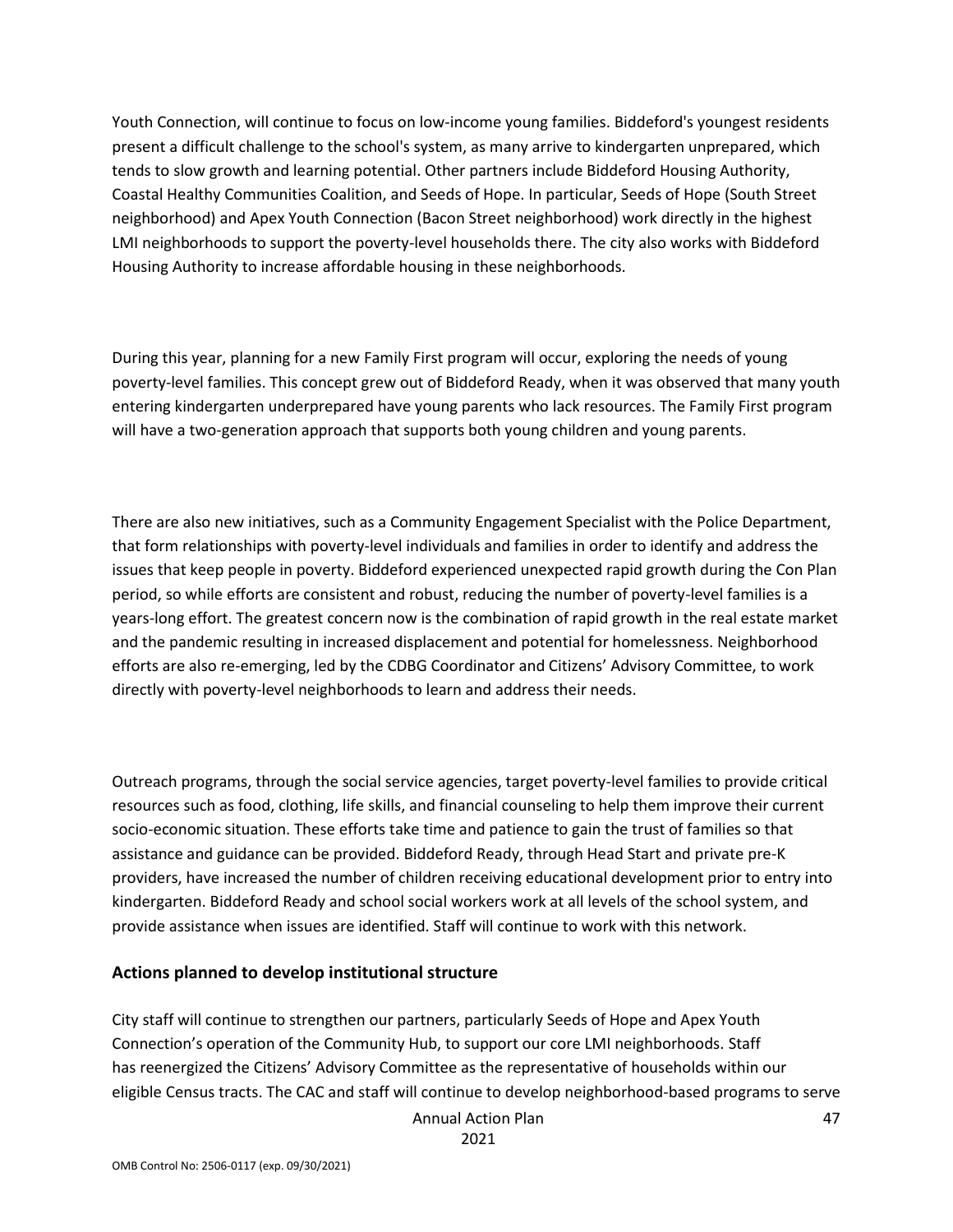communities and increase neighborhood safety and connectivity. Institutionally, City Council recognizes the CAC as an advocacy group for neighborhood-based initiatives, including the continued development of housing and community development goals for the City.

During the program year, the Community Development Coordinator will strengthen partnerships between various groups – municipality, schools, nonprofits, businesses, and others – with a goal to improve coordination of efforts and grow the outreach network for these partners.

### **Actions planned to enhance coordination between public and private housing and social service agencies**

The City and the CAC will continue to work with private and public housing agencies. Focus this year will be on mitigating the impact based on the pandemic and on continued development of additional stock across the housing continuum. The role and potential of the Biddeford Housing Authority will be examined, with a focus on increasing the supply of low-income family housing. The City will continue to work with LIHTC partners through its affordable housing TIF program to create new housing stock; partners include both public agency housing providers and private developers. Ongoing collaboration and coordination will be handled through the CAC and staff as we develop strategies to address both the changing market and the pandemic.

The City will coordinate connection between housing and social services, in order to ensure effective delivery of these services. This connection will occur by developing a comprehensive list of housing agencies and social service agencies, identifying what their goals and projects are, and ensuring all partners have access to this information for ease of partnership. There are existing partnerships, as well. In particular, Seeds of Hope (a social service agency) has a homelessness task force that includes housing agencies. Over the last few years, the work of that task force led to the Biddeford Housing Authority developing and constructing a transitional supportive housing building for community members experiencing homelessness.

#### **Discussion:**

The City will be monitoring the impact of the pandemic on the community, as well as working to further future development and redevelopment efforts. We have put together a resource base that should permit a substantial increase in rehabilitation efforts while obtaining affordability; we will monitor our progress and make necessary adjustments as required.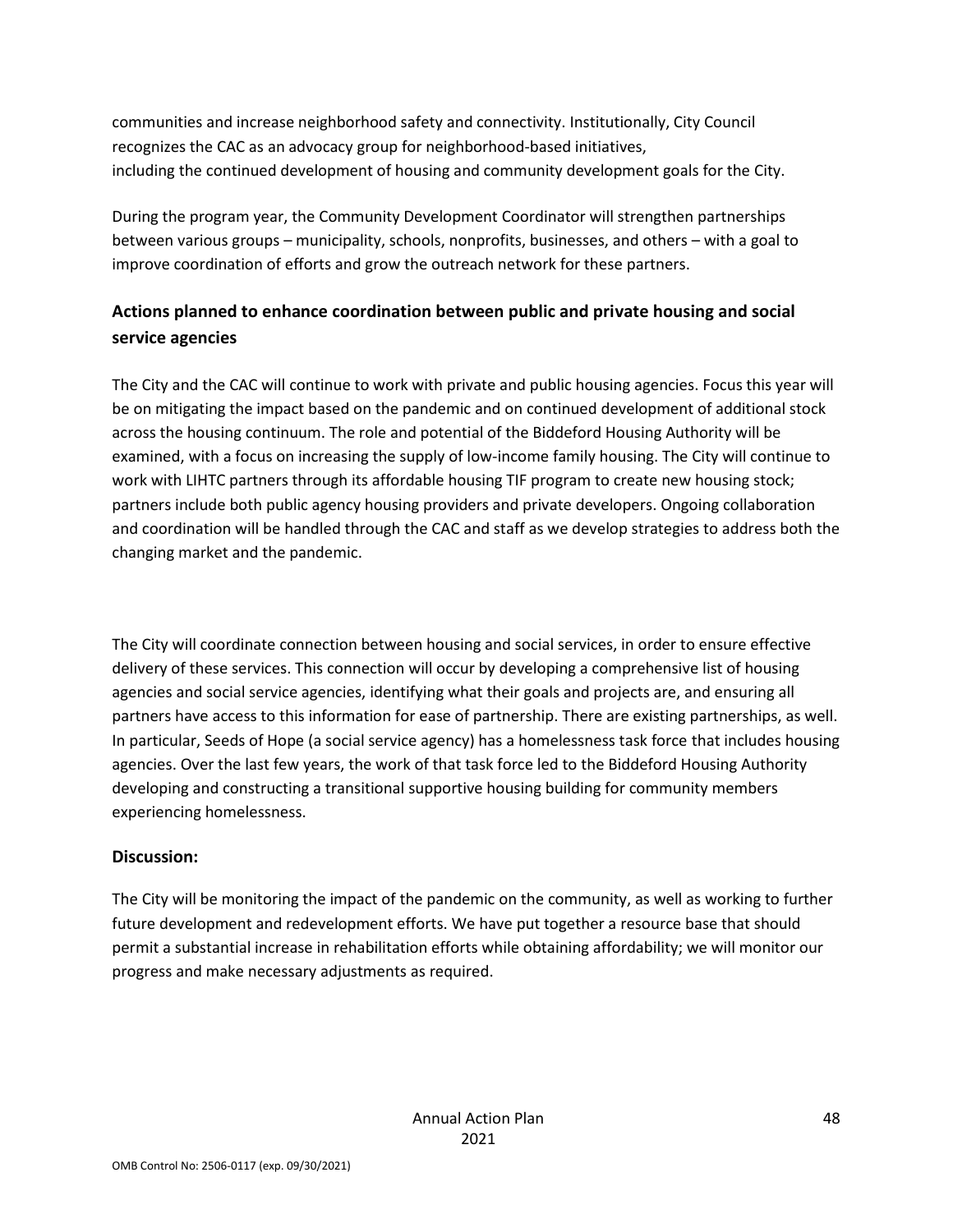# **Program Specific Requirements**

## **AP-90 Program Specific Requirements – 91.220(l)(1,2,4)**

#### **Introduction:**

The goals, objectives, and overall benefit of this AAP represent Year 4 of the Consolidated Plan.

### **Community Development Block Grant Program (CDBG) Reference 24 CFR 91.220(l)(1)**

Projects planned with all CDBG funds expected to be available during the year are identified in the Projects Table. The following identifies program income that is available for use that is included in projects to be carried out.

| 1. The total amount of program income that will have been received before the start of the next   |          |
|---------------------------------------------------------------------------------------------------|----------|
| program year and that has not yet been reprogrammed                                               | 0        |
| 2. The amount of proceeds from section 108 loan guarantees that will be used during the year to   |          |
| address the priority needs and specific objectives identified in the grantee's strategic plan.    | 0        |
| 3. The amount of surplus funds from urban renewal settlements                                     | $\Omega$ |
| 4. The amount of any grant funds returned to the line of credit for which the planned use has not |          |
| been included in a prior statement or plan                                                        | 0        |
| 5. The amount of income from float-funded activities                                              | $\Omega$ |
| <b>Total Program Income:</b>                                                                      | 0        |
|                                                                                                   |          |

#### **Other CDBG Requirements**

1. The amount of urgent need activities 0 2. The estimated percentage of CDBG funds that will be used for activities that benefit persons of low and moderate income.Overall Benefit - A consecutive period of one, two or three years may be used to determine that a minimum overall benefit of 70% of CDBG funds is used to benefit persons of low and moderate income. Specify the years covered that include this Annual Action Plan. 0.70%